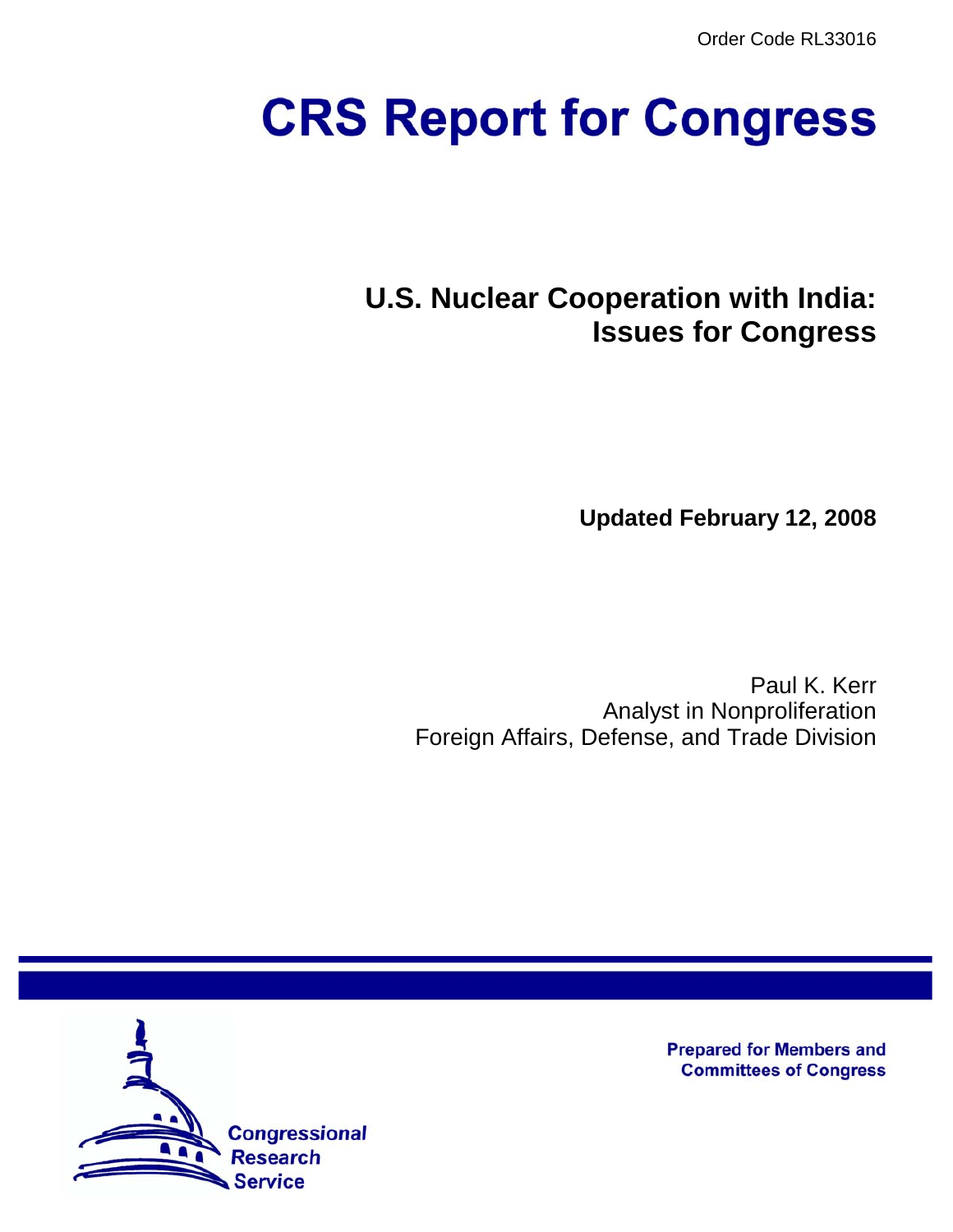## U.S. Nuclear Cooperation with India: Issues for Congress

#### **Summary**

On July 18, 2005, President Bush announced he would "work to achieve full civil nuclear energy cooperation with India" and would "also seek agreement from Congress to adjust U.S. laws and policies," in the context of a broader, global partnership with India to promote stability, democracy, prosperity and peace.

India, which has not signed the Nuclear Nonproliferation Treaty (NPT) and does not have International Atomic Energy Agency safeguards on all nuclear material in peaceful nuclear activities, exploded a "peaceful" nuclear device in 1974, convincing the world of the need for greater restrictions on nuclear trade. The United States created the Nuclear Suppliers Group (NSG) as a direct response to India's test, halted nuclear exports to India a few years later, and worked to convince other states to do the same. India tested nuclear weapons again in 1998.

Nonproliferation experts have argued that the potential costs of nuclear cooperation with India to U.S. and global nonproliferation policy may far exceed the benefits. At a time when the United States has called for all states to strengthen their domestic export control laws and for tighter multilateral controls, U.S. nuclear cooperation with India would require loosening its own nuclear export legislation, as well as creating a NSG exception. This is at odds with nearly three decades of U.S. nonproliferation policy and practice. Some believe the proposed agreement undercuts the basic bargain of the NPT, could undermine hard-won restrictions on nuclear supply, and could prompt some suppliers, like China, to justify supplying other states outside the NPT regime, like Pakistan. Others contend that allowing India access to the international uranium market will free up its domestic uranium sources to make more nuclear weapons.

U.S. nuclear cooperation is governed by the Atomic Energy Act (AEA). The Administration proposed legislation in 2006 that, in addition to providing waivers of relevant provisions of the AEA (Sections 123 a. (2), 128, and 129), would have allowed an agreement to enter into force without a vote from Congress, as though it conformed to AEA requirements. In late July 2006, the House passed H.R. 5682, which provided the necessary waivers but retained the prerogative of Congress to vote on the actual cooperation agreement later. The Senate passed its version of H.R. 5682 on November 16, 2006, and on December 7, the House approved the conference report. The Senate approved the conference report by unanimous consent early on December 9, and President Bush signed the bill into law (P.L. 109-401) on December 18, 2006. The law requires that the following, among other things, must occur before nuclear cooperation can proceed: submission of a finalized text of a cooperation agreement to Congress, approval of an IAEA safeguards agreement by the IAEA Board of Governors, consensus agreement within the NSG to make an exception for India, and passage of a joint resolution of approval of the agreement by the Congress. India and the United States reached agreement in July 2007 on the text of a nuclear cooperation agreement, and New Delhi has been conducting discussions with the International Atomic Energy Agency since this past November. This report will be updated as necessary.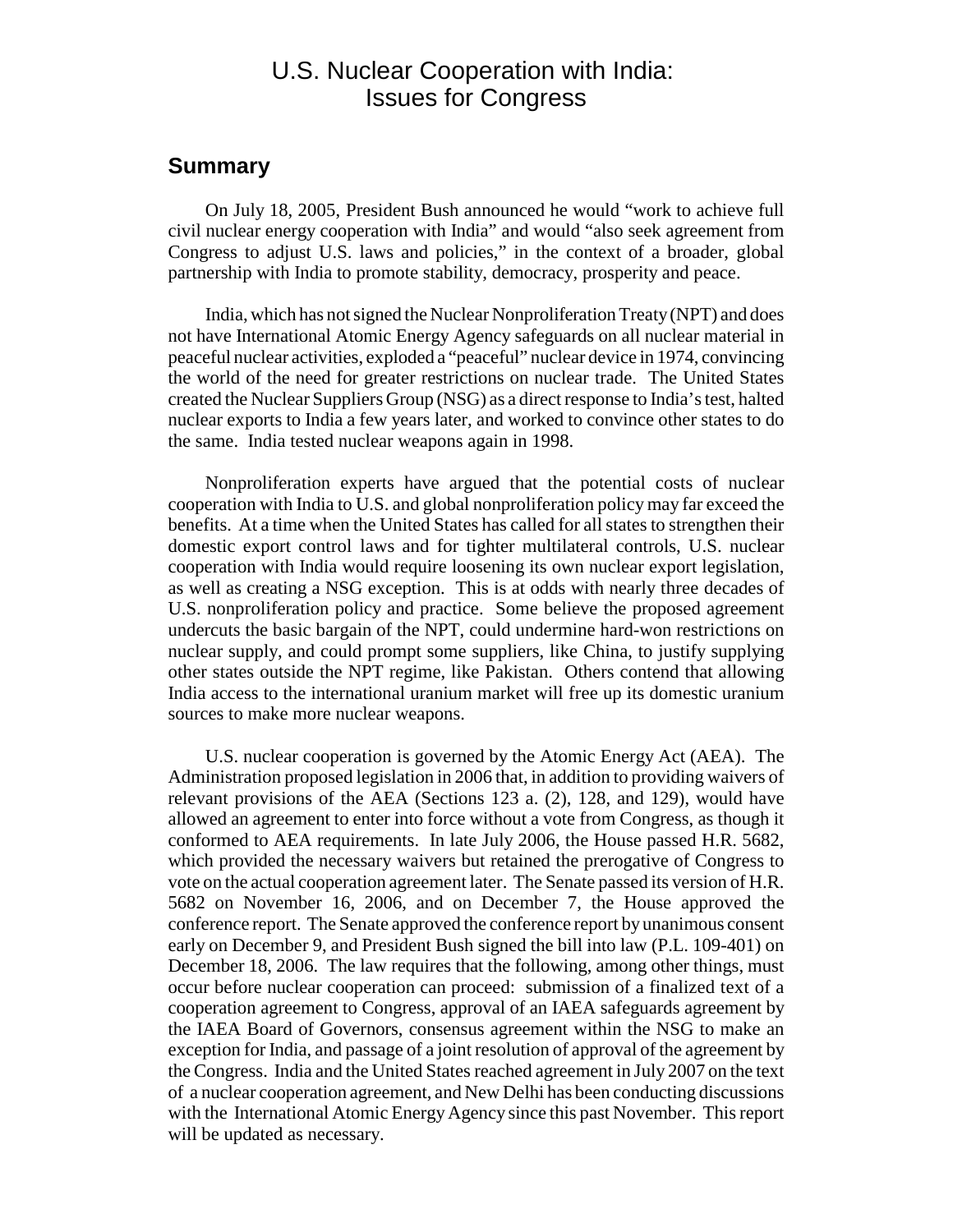# **Contents**

| Strategy vs. Tactics $\dots \dots \dots \dots \dots \dots \dots \dots \dots \dots \dots \dots \dots \dots \dots$ |
|------------------------------------------------------------------------------------------------------------------|
|                                                                                                                  |
|                                                                                                                  |
|                                                                                                                  |
| Appendix. Frequently Asked Questions About U.S.-India                                                            |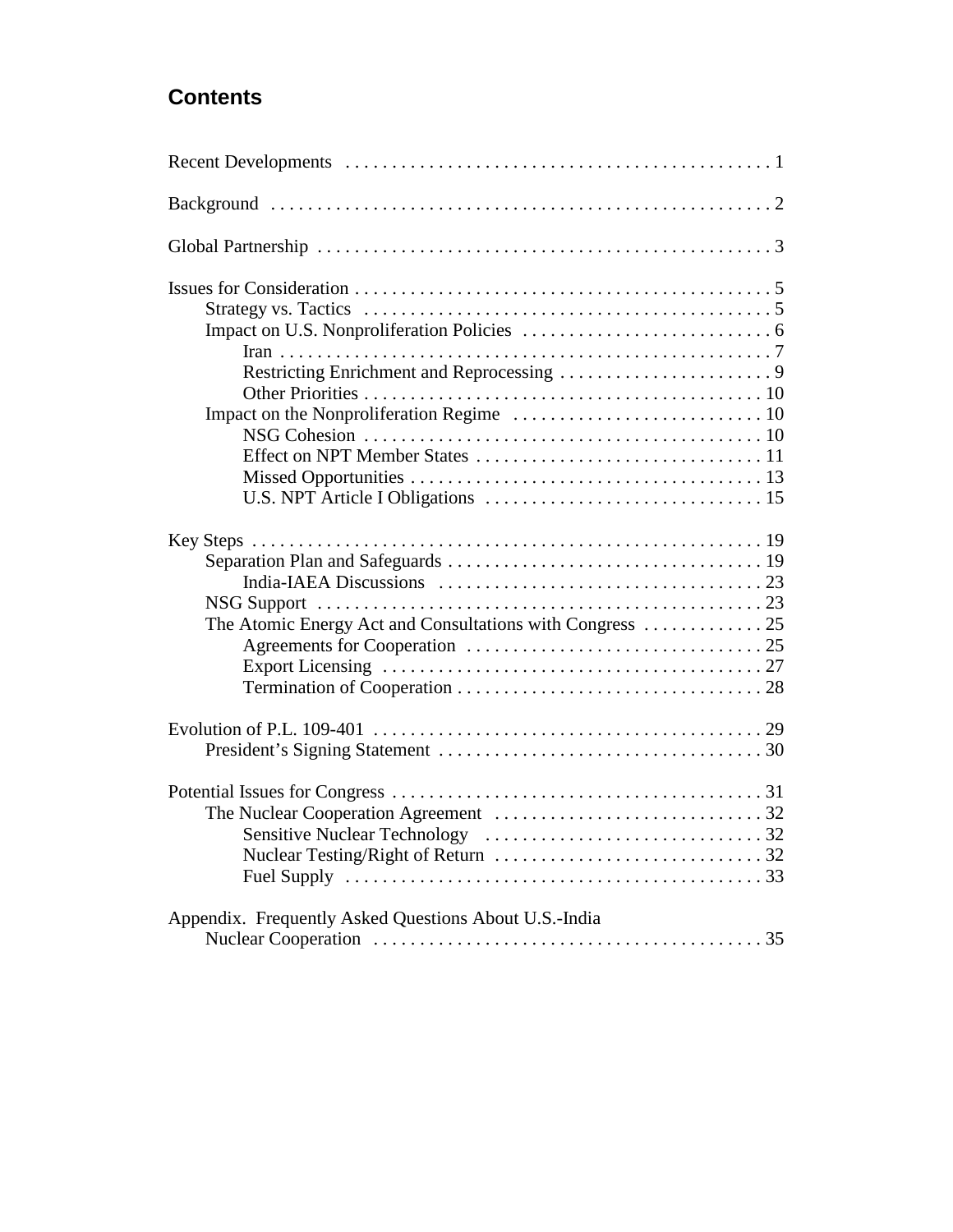# U.S. Nuclear Cooperation with India: Issues for Congress

## **Recent Developments**

India and the United States announced July 27, 2007, that they had reached agreement on the text of a nuclear cooperation agreement.<sup>1</sup> Since then, New Delhi and the International Atomic Energy Agency (IAEA) have met four times to formulate a nuclear safeguards agreement. Such an agreement is required by P.L. 109-401, the Henry J. Hyde United States-India Peaceful Atomic Energy Cooperation Act of 2006, which President Bush signed into law December 18, 2006.

In his signing statement, President Bush noted that the act "will strengthen the strategic relationship between the United States and India."<sup>2</sup> With respect to particular provisions, President Bush stated that the executive branch would construe two sections of the bill as "advisory" only: policy statements in Section 103 and the restriction contained in Section 104 (d) (2) on transferring items to India that would not meet NSG guidelines. On the first, the President cited the Constitution's "commitment to the presidency of the authority to conduct the Nation's foreign affairs;" on the second, the President raised the question of whether the provision "unconstitutionally delegated legislative power to an international body." In other words, the President was questioning whether Congress were ceding authority to approve U.S. exports to the Nuclear Suppliers Group. However, U.S. officials, including Secretary of State Rice, have formally told Congress multiple times that the United States government would abide by NSG guidelines. The President's signing statement also noted that the executive branch would construe "provisions of the Act that mandate, regulate, or prohibit submission of information to the Congress, an international organization, or the public, such as sections 104, 109, 261, 271, 272, 273, 274, and 275, in a manner consistent with the President's constitutional authority to protect and control information that could impair foreign relations, national security, the deliberative processes of the Executive, or the performance of the Executive's constitutional duties."

Many steps are still ahead before nuclear cooperation can occur. P.L. 109-401 contains seven requirements that must be met for the President to exercise his waiver authority, and to present the final cooperation agreement to Congress for its approval. The agreement itself cannot enter into force without a joint resolution of approval

<sup>&</sup>lt;sup>1</sup> The full text of the agreement, which was released August 3, 2007, can be found at [http://www.state.gov/r/pa/prs/ps/2007/aug/90050.htm].

<sup>&</sup>lt;sup>2</sup> See [http://www.whitehouse.gov/news/releases/2006/12/20061218-12.html].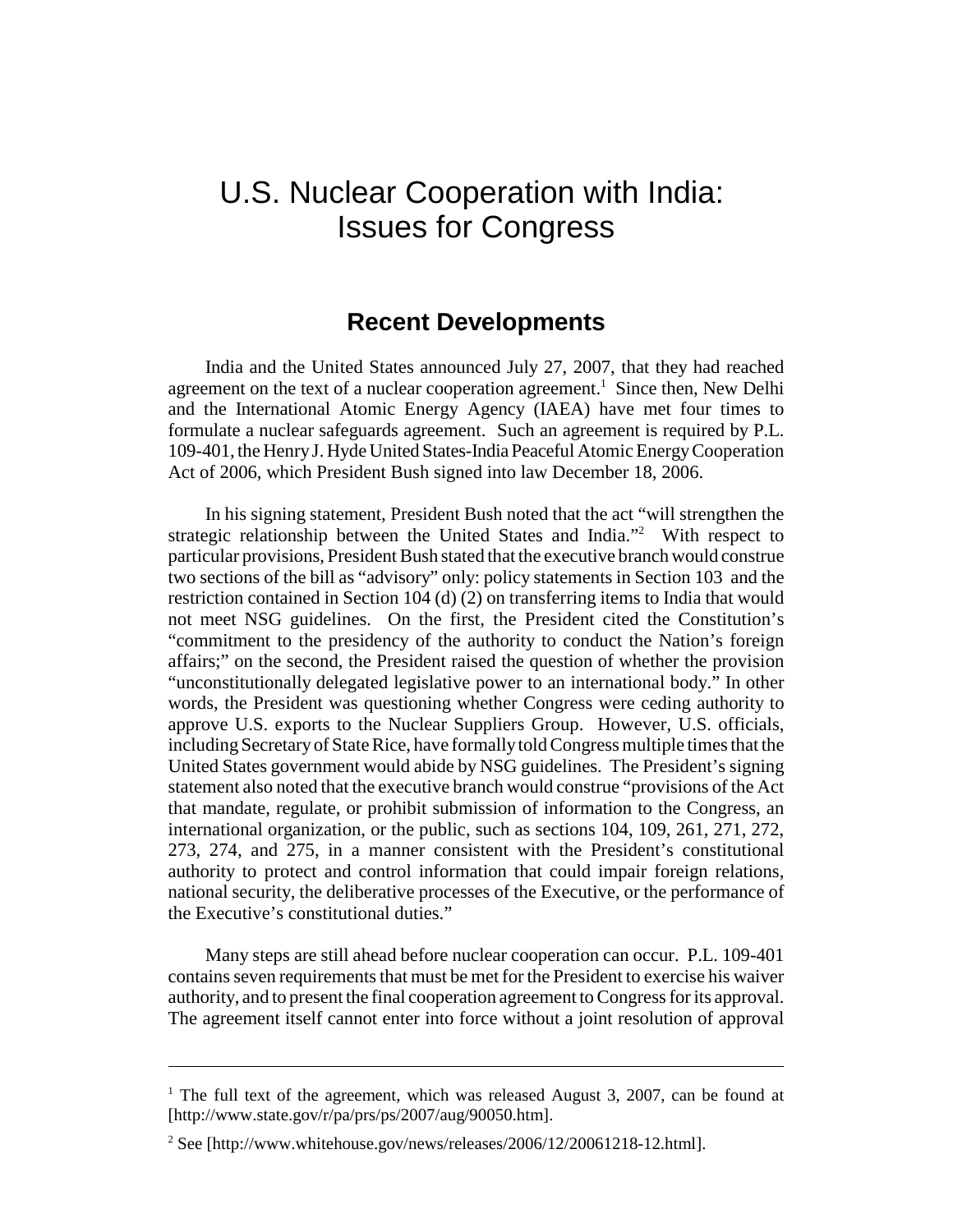from Congress. The seven requirements are (1) provision of a credible separation plan for India's nuclear facilities; (2) approval by the IAEA Board of Governors of India's new nuclear safeguards agreement; (3) substantial progress toward concluding an Additional Protocol; (4) India's active support for the conclusion of a treaty to ban fissile material production for nuclear weapons; (5) India's support for U.S. and international efforts to halt the spread of sensitive nuclear fuel cycle technologies (enrichment and reprocessing); (6) India taking necessary steps to secure nuclear and other sensitive materials and technologies through adherence to multilateral control regimes (like the Nuclear Suppliers Group [NSG] and the Missile Technology Control Regime [MTCR]); and (7) a consensus decision by the NSG to make an exception for India.

The most recent meeting between India and the IAEA, which was held in January 2008, did not yield an agreement on safeguards. Another meeting should take place "soon," according to the IAEA. $3$  But even if the two sides do conclude an agreement, domestic political opposition may dissuade New Delhi from implementing the remaining steps. The NSG will not formally consider exempting India from its restrictions on nuclear exports until the IAEA board has approved a safeguards agreement.

## **Background**

The United States actively promoted nuclear energy cooperation with India from the mid-1950s, building nuclear power reactors (Tarapur), providing heavy water for the CIRUS research reactor, and allowing Indian scientists to study at U.S. nuclear laboratories. Although India was active in negotiations of the 1968 Nuclear Nonproliferation Treaty (NPT), India refused to join the NPT on grounds that it was discriminatory. The "peaceful" nuclear test in 1974 demonstrated that nuclear technology transferred for peaceful purposes could be used to produce nuclear weapons.4 In the United States, the Congress responded by passing the Nuclear Non-Proliferation Act of 1978 (NNPA, P.L. 95-242), which imposed tough new requirements for U.S. nuclear exports to non-nuclear-weapon states — full-scope safeguards and termination of exports if such a state detonates a nuclear explosive device or engages in activities related to acquiring or manufacturing nuclear weapons, among other things.<sup>5</sup> Internationally, the United States created the Nuclear Suppliers Group (NSG) in 1975 to implement nuclear export controls. The NSG

<sup>&</sup>lt;sup>3</sup> Communication from IAEA spokesperson, February 4, 2008.

<sup>&</sup>lt;sup>4</sup> For an excellent analysis of the proliferation implications of U.S. nuclear exports to India, see Gary Milhollin, "Stopping the Indian Bomb," *The American Journal of International Law*, July 1987, 81 A.J.I.L. 593. See [http://www.wisconsinproject.org/pubs/ articles/1987/stoppingindianbomb.htm].

<sup>&</sup>lt;sup>5</sup> The NNPA, in part, amended the Atomic Energy Act of 1954. See 42 U.S.C. 2151 et seq. Prior to the 1970 NPT, safeguards (inspections, material protection, control and accounting) were applied to specific facilities or materials (known as INFCIRC/66-type agreements). The NPT required safeguards on all nuclear material in all peaceful nuclear activities for non-nuclear-weapon-state parties (those states not having detonated a nuclear explosive device prior to January 1, 1967).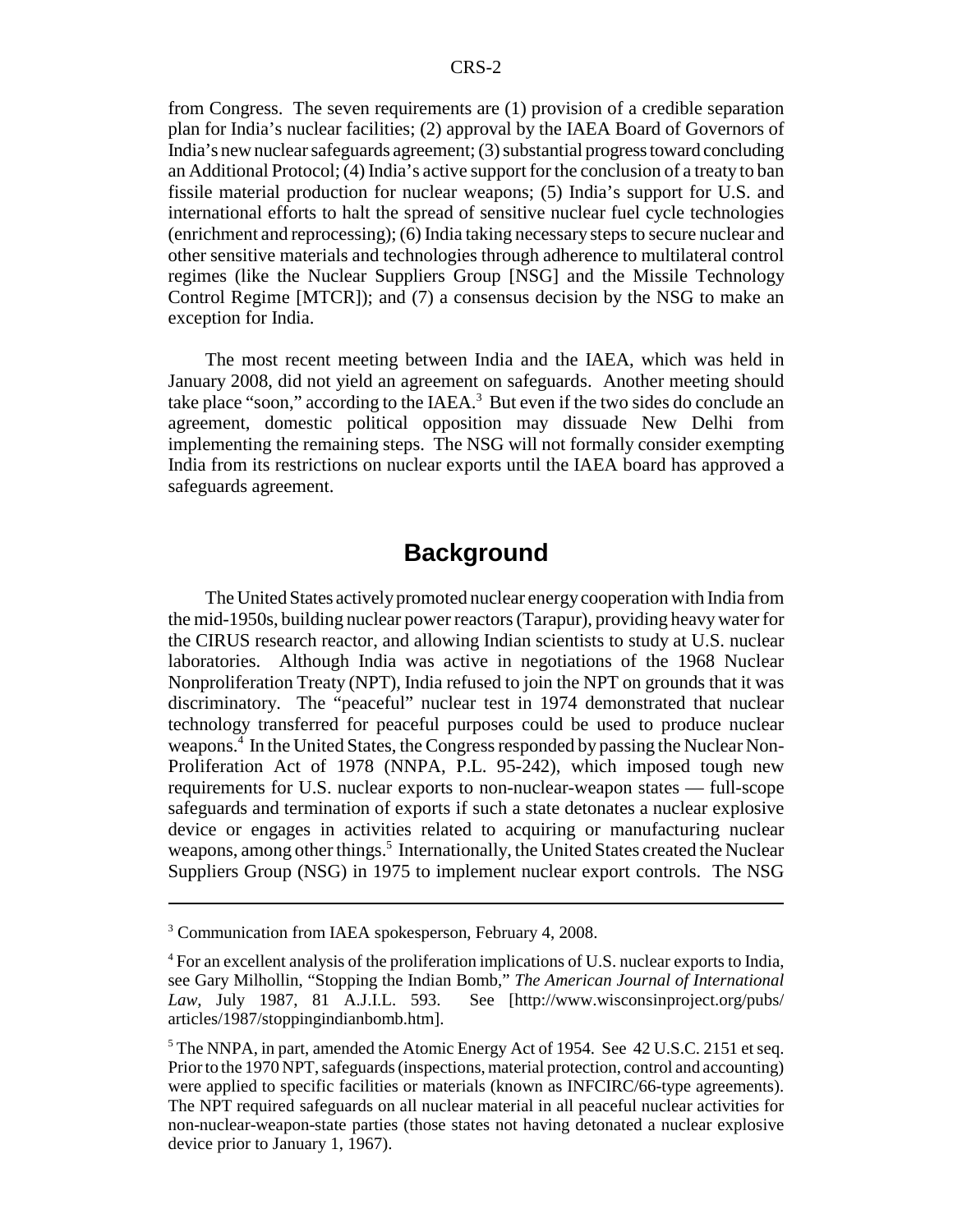published guidelines in 1978 "to apply to nuclear transfers for peaceful purposes to help ensure that such transfers would not be diverted to unsafeguarded nuclear fuel cycle or nuclear explosive activities."6

Conditioning U.S. nuclear exports on non-nuclear-weapon states having fullscope safeguards created a problem particularly for India's reactors at Tarapur, which were built by U.S. firms and fueled by U.S. low-enriched uranium, pursuant to a 1963 nuclear cooperation agreement. After passage of the NNPA, the Carter Administration exported two more uranium shipments under executive order after the Nuclear Regulatory Commission (NRC) refused to approve an export license on nonproliferation conditions. Although the House voted to disapprove the President's determination, the Senate voted 46 to 48 on a resolution of disapproval. After 1980, all nuclear exports from the United States to India were cut off under the terms of the NNPA. France supplied fuel under the terms of the U.S. agreement with India until France also adopted a full-scope safeguards requirement (1995). After the NSG adopted the full-scope safeguards condition in 1992, China picked up the slack, and Russia supplied fuel from 2001 to 2004.<sup>7</sup> The issue of LEU fuel for Tarapur became one of pride for the Indians, particularly since their other reactors use natural uranium and they reportedly do not have the enrichment capability to supply Tarapur with fuel. Although the NPT requires safeguards on items going to non-nuclear weapon states, it does not explicitly prohibit nuclear commerce with states outside the NPT. In 1995, at the NPT Extension Conference, states supported the principle that non-NPT parties should not be eligible for the same kinds of assistance as NPT parties in good standing.

## **Global Partnership8**

The Bush Administration had been considering a strategic partnership with India as early as 2001. Indian officials identified their growing energy needs as an area for cooperation, particularly in nuclear energy. The U.S.-India 2004 Next Steps in Strategic Partnership (NSSP) initiative included expanded cooperation in civil

<sup>6</sup> IAEA Document INFCIRC/254, *Guidelines for Transfers of Nuclear-related Dual-use Equipment, Materials, Software, and Related Technology*. Part 1 covers "trigger list" items: those especially designed or prepared for nuclear use: (i) nuclear material; (ii) nuclear reactors and equipment; (iii) non-nuclear material for reactors; (iv) plant and equipment for reprocessing, enrichment and conversion of nuclear material and for fuel fabrication and heavy water production; and (v) associated technology. Part 2 covers dual-use items. Additional NSG criteria for dual-use exports include NPT membership and/or full-scope safeguards agreement; appropriate end-use; whether the technology would be used in a reprocessing or enrichment facility; the state's support for nonproliferation; and the risk of potential nuclear terrorism.

 $7$  China was not a member of the NSG until 2004. Russia, an NSG member, exported fuel, citing a safety exception, but NSG members objected so strongly that Russia suspended supply in 2004. Russia agreed to resupply Tarapur in late February and informed the NSG on February 27, 2006, reportedly citing the NSG safety exception.

<sup>8</sup> See also CRS Report RL33072, *U.S.-India Bilateral Agreements and "Global Partnership,"* and CRS Report RL33529, *India-U.S. Relations,* by K. Alan Kronstadt.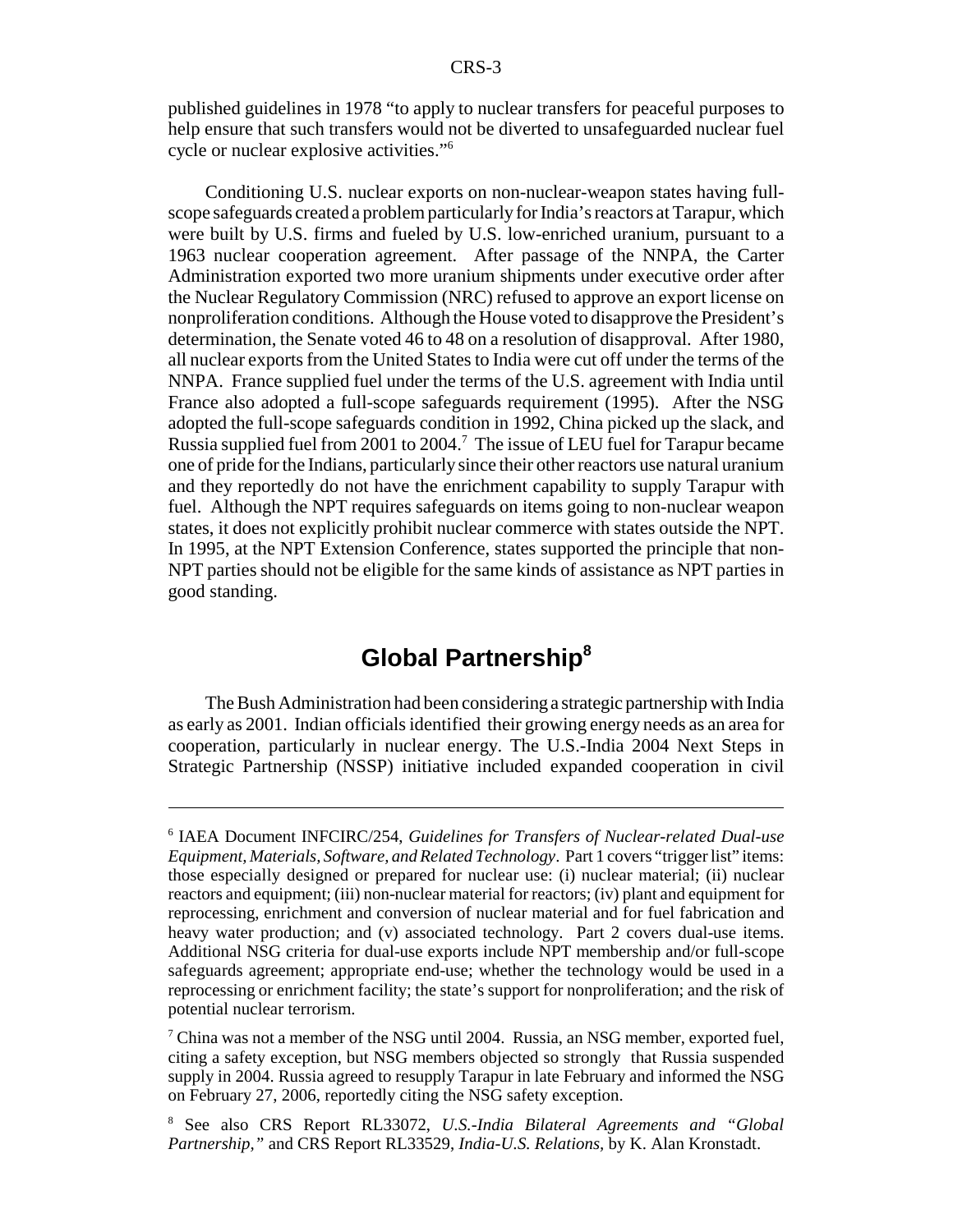nuclear technology as one of three goals. Phase I of the NSSP, completed in September 2004, required addressing proliferation concerns and ensuring compliance with U.S. export controls.<sup>9</sup>

On July 18, 2005, President Bush announced the creation of a global partnership with India in a joint statement with Prime Minister Manmohan Singh.<sup>10</sup> Noting the "significance of civilian nuclear energy for meeting growing global energy demands in a cleaner and more efficient manner," President Bush said he would "work to achieve full civil nuclear energy cooperation with India" and would "also seek agreement from Congress to adjust U.S. laws and policies."

The Joint Statement noted that the United States "will work with friends and allies to adjust international regimes to enable full civil nuclear energy cooperation and trade with India, including but not limited to expeditious consideration of fuel supplies for safeguarded nuclear reactors at Tarapur." The United States committed to encouraging its partners to consider this request — a reversal in the U.S. position, which has been to ban fuel to Tarapur — and to consulting with its partners on Indian participation in ITER (collaboration on fusion research) and in the Generation IV International Forum for future reactor design.

Prime Minister Singh conveyed that India "would take on the same responsibilities and practices and acquire the same benefits and advantages as other leading countries with advanced nuclear technology, such as the United States."<sup>11</sup> India agreed to:

- identify and separate its civilian and military nuclear facilities and programs;
- declare its civilian facilities to the International Atomic Energy Agency (IAEA);
- voluntarily place civilian facilities under IAEA safeguards;
- sign an Additional Protocol for civilian facilities:
- continue its unilateral nuclear test moratorium:
- ! work with the United States to conclude a Fissile Material Cut Off Treaty  $(FMCT)$ ;<sup>12</sup>
- refrain from transferring enrichment and reprocessing technologies to states that do not have them, as well as support international efforts to limit their spread;
- secure its nuclear materials and technology through comprehensive export control legislation and through harmonization and adherence

<sup>&</sup>lt;sup>9</sup> See fact sheet on the NSSP at [http://www.state.gov/r/pa/prs/ps/2004/36290.htm].

<sup>&</sup>lt;sup>10</sup> Joint Statement Between President George W. Bush and Prime Minister Manmohan Singh, White House Press Release, July 18, 2005, Washington, DC (hereafter cited as "July 18 Joint Statement") [http://www.whitehouse.gov/news/releases/2005/07/20050718-6.html].

<sup>&</sup>lt;sup>11</sup> July 18 Joint Statement.

<sup>12</sup> See CRS Report RS22474, *Banning Fissile Material Production for Nuclear Weapons: Prospects for a Treaty (FMCT)*, by Sharon Squassoni, Andrew Demkee, and Jill Marie Parillo, for more detailed information about the issue and negotiations.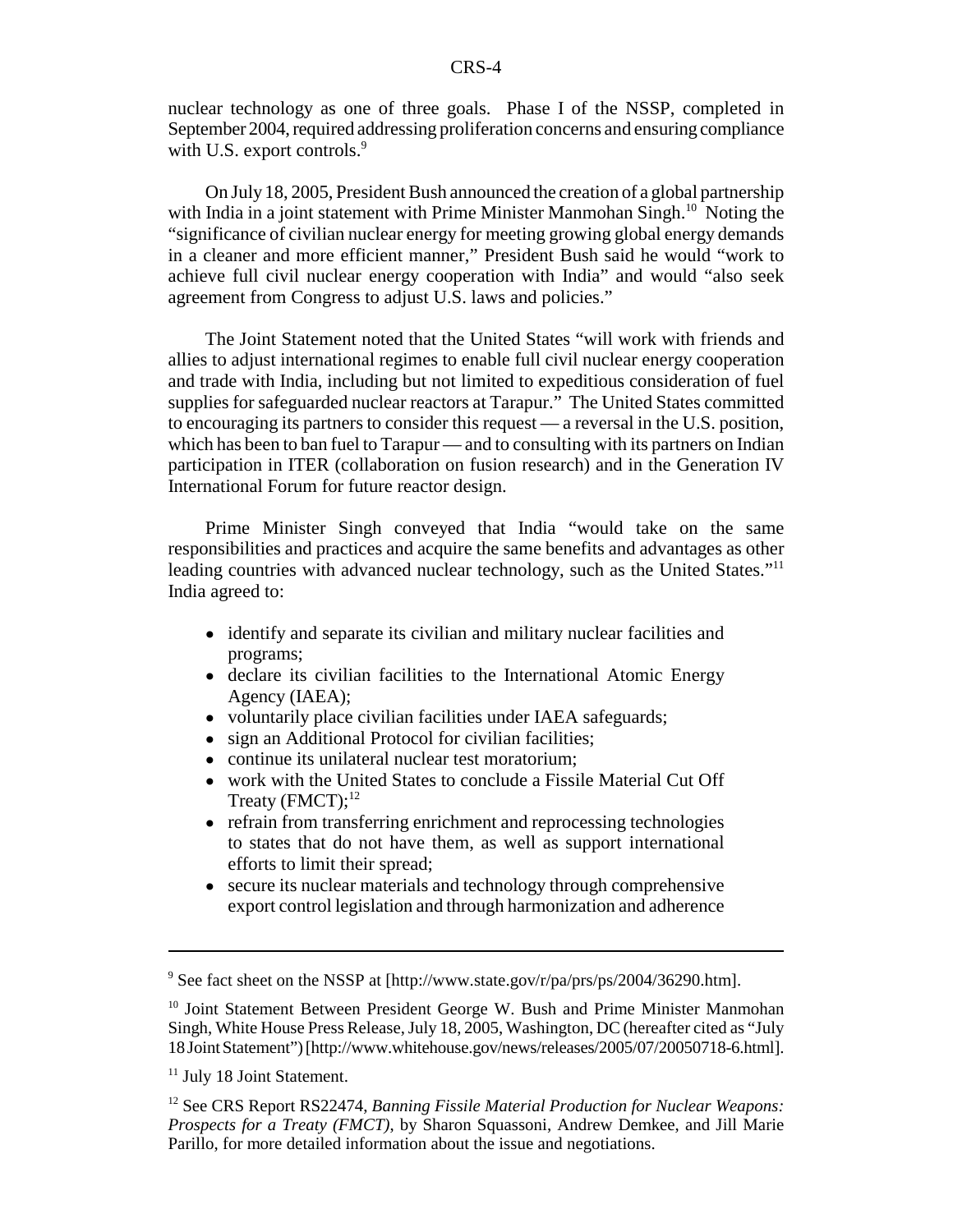to Missile Technology Control Regime (MTCR) and NSG guidelines.

## **Issues for Consideration**

The Atomic Energy Act of 1954, as amended, requires Congressional approval and oversight of peaceful nuclear cooperation agreements (details described below). As Senator Lugar has noted, "Ultimately the entire Congress ... must determine what effect the Joint Statement will have on U.S. efforts to halt the proliferation of weapons of mass destruction."13 Congress held eight hearings in 2005 and 2006 on the global partnership and has consulted with the Administration on various aspects of the U.S.-India nuclear agreement.<sup>14</sup> The discussion of potential issues for consideration is drawn in part from the hearings and from the emerging debate.

## **Strategy vs. Tactics**

The Bush Administration has described its "desire to transform relations with India" as "founded upon a strategic vision that transcends even today's most pressing security concerns."<sup>15</sup> There is clearly broad support for cultivating a close relationship with India, yet some members of Congress have suggested that civil nuclear cooperation may not be the most appropriate vehicle for advancing our relationship. In a House International Relations Committee hearing on September 8, 2005, Congressman Jim Leach stated,

I don't know any member of Congress that doesn't want to have a warming of relations with the government of India.... I also don't know many members of Congress who are pushing for the precise commitment that the administration has made. $16$ 

<sup>&</sup>lt;sup>13</sup> Opening Statement, Chairman Richard G. Lugar, Senate Foreign Relations Committee hearing on "Implications of U.S.-India Nuclear Energy Cooperation," November 2, 2005 (hereafter referred to as November 2, 2005 SFRC India hearing).

<sup>&</sup>lt;sup>14</sup> The House International Relations Committee held the following hearings: "The U.S. and India: An Emerging Entente?" (September 8, 2005); "The U.S.-India Global Partnership: The Impact on Nonproliferation"(October 26, 2005); and "U.S.-India Global Partnership: How Significant for American Interests?" (November 16, 2005); "The U.S.-India Global Partnership" (April 5, 2006); "U.S.-India Global Partnership: Legislative Options" (May 11, 2006). See [http://www.internationalrelations.house.gov/] for testimonies of witnesses. The Senate Foreign Relations Committee held the following hearings: "Implications of U.S.- India Nuclear Energy Cooperation" (November 2, 2005); "U.S.-India Atomic Energy Cooperation: The Indian Separation Plan and the Administration's Legislative Proposal" (April 5, 2006); and "U.S.-India Atomic Energy Cooperation: Strategic and Nonproliferation Implications" (April 26, 2006). See [http://foreign.senate.gov/hearing.html] for testimonies.

<sup>&</sup>lt;sup>15</sup> Statement of Under Secretary of State for Political Affairs, R. Nicholas Burns, September 8, 2005, House Committee on International Relations, Hearing on "The U.S. and India: An Emerging Entente?" (hereafter cited as "September 8, 2005, HIRC US-India hearing") p. 1.

<sup>&</sup>lt;sup>16</sup> Remarks by Congressman Jim Leach, September 8, 2005, HIRC US-India Hearing.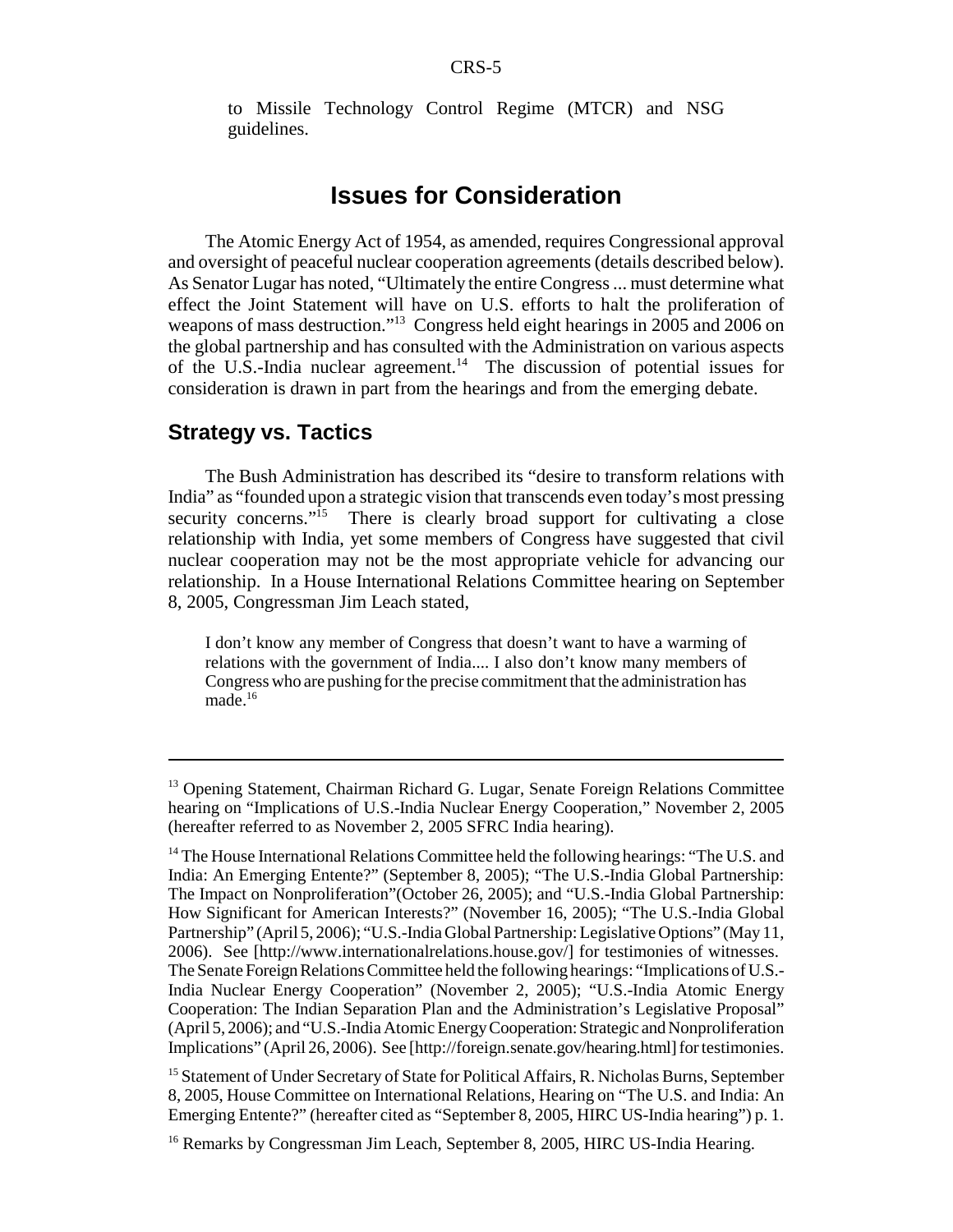Congressman Leach suggested instead that U.S. support for a permanent seat for India on the United Nations Security Council might have been a more appropriate gesture.

Other observers outside of Congress have questioned whether U.S. energy assistance should focus on expanding nuclear power, in contrast to other energy alternatives. Henry Sokolski of the Nonproliferation Policy Education Center has argued that Indian energy needs might be better met through free market allocation, including improved efficiency. He asserts that nuclear power is the least leveraged of India's options to meet India's energy needs, given that it currently provides only 2.7% of installed electrical capacity.<sup>17</sup> India's projections of its nuclear energy needs are predicated on an estimated annual growth rate of 8%, which some observers believe may be unrealistic.<sup>18</sup> One well-known Indian commentator, Brahma Chellaney, argued in the *International Herald Tribune* that the premise that India should meet its rapidly expanding energy needs through importing nuclear power reactors was flawed. Chellaney argued that a better approach for India would be to secure clean-coal and renewable energy technologies.<sup>19</sup>

The Senate Foreign Relations Committee's November 2, 2005 hearing sought, among other things, to answer the question of why civil nuclear cooperation was so important to the U.S.-Indian strategic relationship. Under Secretary of State Nicholas Burns told Committee members that "India had made this the central issue in the new partnership developing between our countries."20

### **Impact on U.S. Nonproliferation Policies**

The Administration has characterized civil nuclear cooperation with India as a "win" for nonproliferation because it would bring India into the "nonproliferation mainstream." In short, the Administration is proposing that India should be courted as an *ally* in U.S. (not global) nonproliferation policy, rather than continue as a *target* of U.S. (and global) nonproliferation policy. According to this reasoning, India should become an ally for three reasons: past policies have not worked; India has a relatively good nonproliferation record anyway, and India could be a useful ally in the nonproliferation regime.

Some observers, however, are concerned that India may not support U.S. nonproliferation policies sufficiently to warrant nuclear cooperation, particularly where the United States faces its greatest nuclear proliferation threat: Iran. For

<sup>&</sup>lt;sup>17</sup> Henry Sokolski, "Implementing the Indian Nuclear Deal: What's at Risk, What Congress Should Require," Briefing to Congress, September 2005.

<sup>18</sup> See "India's Growth Target Unrealistic," *Financial Times*, January 23, 2003, which quotes the Asia Development Bank.

<sup>19</sup> Brahma Chellaney, "US Deal is a Bad Choice for Power Generation," *International Herald Tribune*, December 27, 2005.

<sup>&</sup>lt;sup>20</sup> Statement of Under Secretary of State for Political Affairs, R. Nicholas Burns, November 2, 2005, Senate Foreign Relations Committee Hearing on "Implications of U.S.-India Nuclear Energy Cooperation.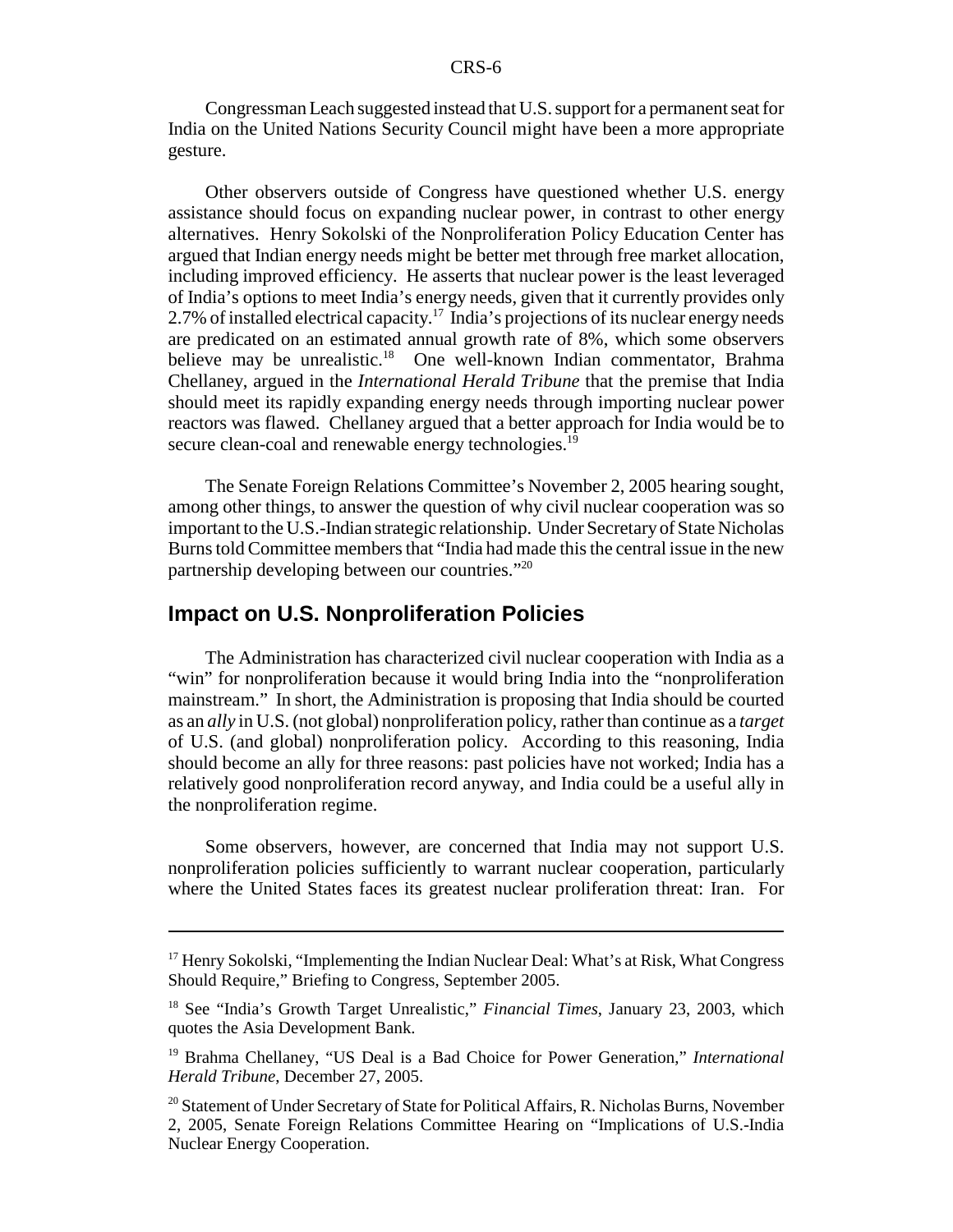example, at the September 8 HIRC hearing, several members of Congress questioned whether the United States had obtained assurances from India of its support on Iran before it issued the July 18 joint statement.

**Iran.** Two factors may present challenges to Indian support for U.S. policies toward Iran. First, India has a growing strategic relationship with Iran, not limited to its interest in a proposed \$7.4 billion, 2800-km-long gas pipeline between Iran, Pakistan, and India. Second, India has a strong tradition of foreign policy independence, as a long-time leader of the Non-Aligned Movement (NAM) states and as a vigorous opponent of the discriminatory nature of the Nuclear Nonproliferation Treaty.<sup>21</sup> One witness before the House International Relations Committee hearing on November 16, 2005, suggested that opposition from the United States on the gas pipeline project is considered to be "interference with India's autonomy in foreign relations, as well as disregard for its security and energy needs."22

On Iran's nuclear program, Indian officials have stated they do not support a nuclear weapons option for Iran. However, they did not agree with the United States on the urgency of reporting Iran's nuclear program to the U.N. Security Council, which the United States has proposed since 2003, nor on the need to limit Iran's nuclear fuel cycle development. When the IAEA Board of Governors passed a resolution (GOV/2005/77) on September 24, 2005, finding Iran in noncompliance with its safeguards agreement, India voted with the United States, provoking significant domestic dissent. According to Indian Foreign Secretary Shyam Saran, India voted for the resolution and against the majority of NAM states which abstained, because it felt obligated after having pressured the EU-3 to omit reference to immediate referral to the U.N. Security Council.<sup>23</sup> Moreover, India explained its vote this way:

In our Explanation of Vote, we have clearly expressed our opposition to Iran being declared as noncompliant with its safeguards agreements. Nor do we agree that the current situation could constitute a threat to international peace and security. Nevertheless, the resolution does not refer the matter to the Security Council and has agreed that outstanding issues be dealt with under the aegis of the IAEA itself. This is in line with our position and therefore, we have extended our support.<sup>24</sup>

<sup>21</sup> See Miriam Rajkumar, "Indian Independence," Carnegie Analysis, September 20, 2005, at [http://www.carnegieendowment.org/npp/publications/index.cfm?fa=view&id=17486].

<sup>&</sup>lt;sup>22</sup> Dr. Francine Frankel, Statement before the House International Relations Committee, November 16, 2005, "India's Potential Importance for Vital U.S. Geopolitical Objectives in Asia: A Hedge Against a Rising China?"

<sup>&</sup>lt;sup>23</sup> "Press Briefing by Foreign Secretary on the events in UN and IAEA," New Delhi, September 26, 2005, available at [http://www.indianembassy.org/press\_release/2005/ Sept/29.htm].

<sup>&</sup>lt;sup>24</sup> Briefing by MEA Official Spokesperson on Draft Resolution on Iran in IAEA, New Delhi, September 24, 2005, available at [http://www.indianembassy.org/press\_release/2005/Sept/ 16.htm].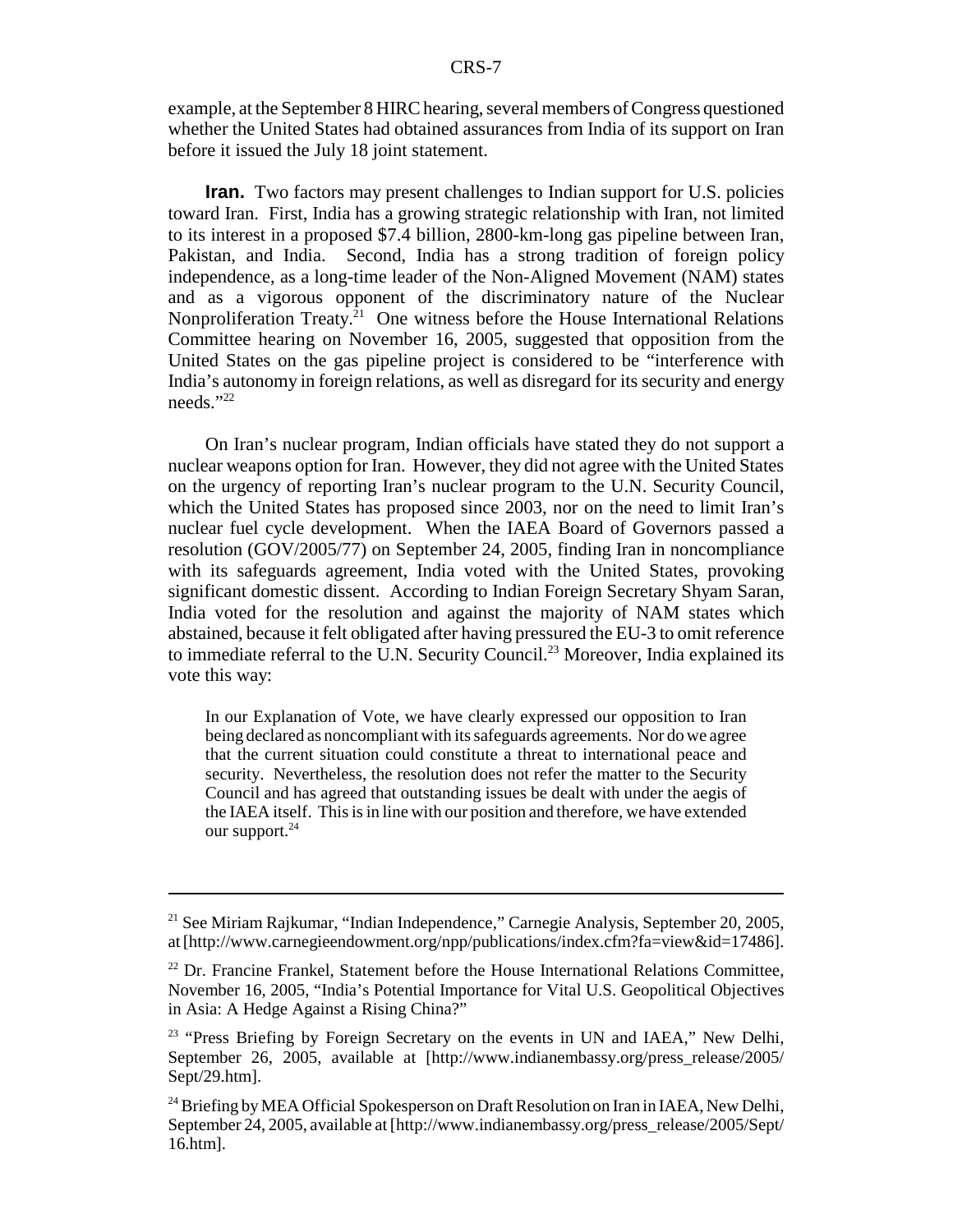On February 4, 2006, following Iran's resumption of some uranium enrichment research and development, the IAEA Board of Governors met in an emergency session and voted to report Iran's noncompliance to the U.N. Security Council.<sup>25</sup> India voted with the United States to report Iran, although this followed a controversial remark to the press the previous week by U.S. Ambassador to India, David Mulford, that India would have to support the United States on Iran in Vienna or the U.S. Congress would not support the peaceful nuclear cooperation agreement.<sup>26</sup>

Iran may also test India's support for curtailing peaceful nuclear programs. India has always been an advocate of states' rights to develop the peaceful uses of nuclear energy and for thirty years has derided the NPT and nonproliferation policies as discriminatory. The official Iranian press agency reported Prime Minister Singh as telling President Ahmadinejad on September 22, 2005, that solutions to Iran's nuclear problem should be based on the principle that Iran as an NPT member should retain its lawful rights.<sup>27</sup> On September 26, 2005, Foreign Secretary Saran told the press that "With respect to Iran's right to peaceful uses of nuclear energy, that is something which we have ourselves no reservations about."<sup>28</sup> In September 2006, India joined in the 118-nation Nonaligned Movement (NAM) summit statement that expressed support for Iran's "choices and decisions in the field of peaceful uses of nuclear technology and its fuel cycle policies."<sup>29</sup>

**Reported Indian transfers of WMD-related items to Iran.<sup>30</sup> Concerns** about India's relationship with Iran extend, for some, to the transfer of WMD-related items. Entities in India and Iran appear to have engaged in very limited nuclear, chemical and missile-related transfers over the years. There are no publicly available indications of activities related to biological weapons. In the early 1990s, when Iran actively sought nuclear-related assistance and technology from many foreign sources, India appears to have played only a minor role in contrast to other states. India signed an agreement in November 1991 to provide a 10 megawatt research reactor to Tehran, but cancelled under pressure from the United States. Nonetheless, India reportedly trained Iranian nuclear scientists in the 1990s.<sup>31</sup> More recently, India's

<sup>25</sup> See CRS Report RS21592, *Iran's Nuclear Program: Recent Developments*, by Sharon Squassoni.

<sup>26 &</sup>quot;U.S.-India Nuclear Deal Could Die, Envoy Warns," *Washington Post*, January 26, 2006.

<sup>&</sup>lt;sup>27</sup> "Ahmadinejad Thanks India for Positive Stands on Iran in IAEA," IRNA, September 23, 2005.

<sup>28</sup> September 26, 2005 press briefing, op. cit.

<sup>29</sup> Iran Republic News Agency, "118 countries back Iran's nuclear program" *Iran Times,* September 18, 2006.

<sup>30</sup> See CRS Report RS22530, *India and Iran: WMD Proliferation Activities,* by Sharon Squassoni, for more information related to sanctions imposed for Indian transfers to Iran.

<sup>31</sup> See [http://www.nti.org/e\_research/profiles/Iran/2867.html].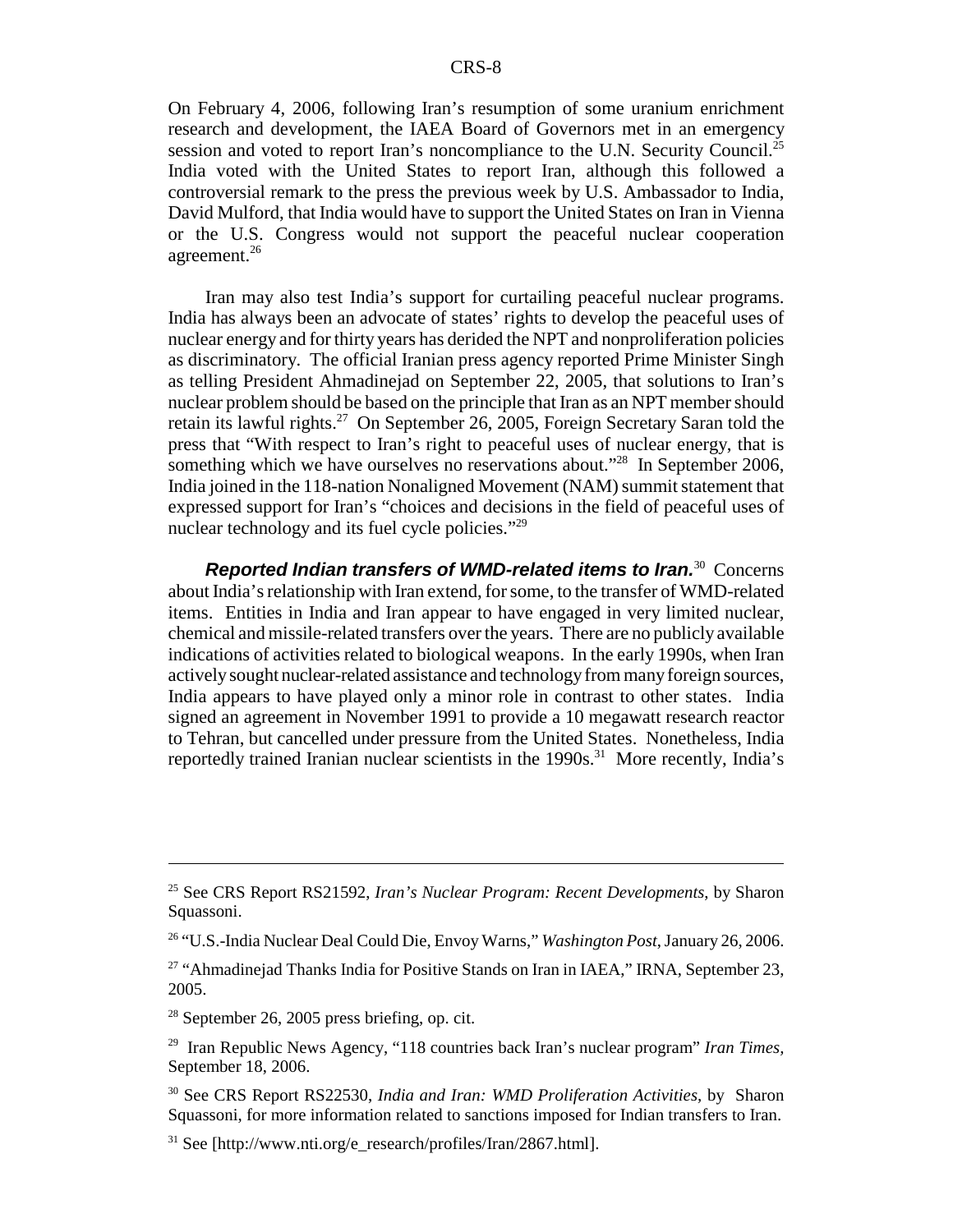Foreign Minister Jaswant Singh stated in December 2003 that India "has and would continue to help Iran in its controversial bid to generate nuclear energy."32

In September 2004, the United States imposed sanctions on two Indian nuclear scientists, Dr. Y.S.R. Prasad and Dr. C. Surendar, under the Iran Nonproliferation Act. Indian officials protested, stating that cooperation had taken place under the auspices of the IAEA Technical Cooperation program. Other reports suggest that the scientists, who had served as Chairman and Managing Director of the Nuclear Power Corporation of India, Ltd. (NPCIL), which runs India's power reactors, passed information to Iran on tritium extraction from heavy water reactors.<sup>33</sup> Sanctions were lifted on Dr. Surendar in 2005.

In the chemical area, there is one confirmed transfer of 60 tons of thionyl chloride, a chemical that can be used in the production of mustard gas, from India to Iran in March 1989.<sup>34</sup> Other shipments in that time-frame reportedly were halted under U.S. pressure. India does not appear in the CIA's unclassified nonproliferation report to Congress as a supplier of chemical-weapons-related exports to Iran since the report began publication in 1997. India signed the Chemical Weapons Convention in 1993 and deposited its instrument of ratification until 1996. However, in December 2005, the United States imposed sanctions on Sabero Organic Chemicals Gujarat Ltd and Sandhya Organic Chemicals Pvt. Ltd, pursuant to the Iran Nonproliferation Act of 2000. In July 2006, the United States imposed sanctions on Balaji Amines and Prachi Poly Products, chemical manufacturers, pursuant to the Iran and Syrian Nonproliferation Act.35

**Restricting Enrichment and Reprocessing.** One of India's commitments in the July 18 statement was to refrain from transferring enrichment and reprocessing technologies to states that do not already have those technologies and to support international efforts to limit their spread. To some observers, U.S. efforts to restrict development of those aspects of the nuclear fuel cycle (enrichment and reprocessing) that are most useful in a nuclear weapons development program are seen as creating a new category of "have-nots" — those states that can have some peaceful nuclear technology but cannot be trusted with it all. In other words, states like Japan, Germany, and Brazil might be trusted with sensitive technologies, but states like Iran and North Korea cannot be trusted. Historically, India has supported states' inalienable right to all peaceful uses of nuclear energy.

David Albright, president of the Institute for Science and International Security, published a report on March 10, 2006 that asserted that India had potentially exported centrifuge enrichment-related technology by virtue of tendering public offers and

<sup>32 &</sup>quot;India Denies Nuclear Cooperation with Iran," *Agence France Presse*, December 13, 2003.

<sup>&</sup>lt;sup>33</sup> John Larkin and Jay Solomon, "As Ties Between India and Iran Rise, U.S. Grows Edgy," *Wall Street Journal*, March 24, 2005.

<sup>&</sup>lt;sup>34</sup> Thionyl chloride is a Schedule 3 chemical under the Chemical Weapons Convention. It has military and civilian uses, and is widely used in the laboratory and in industry.

 $35$  See list of sanctions at [http://www.state.gov/t/isn/c15234.htm].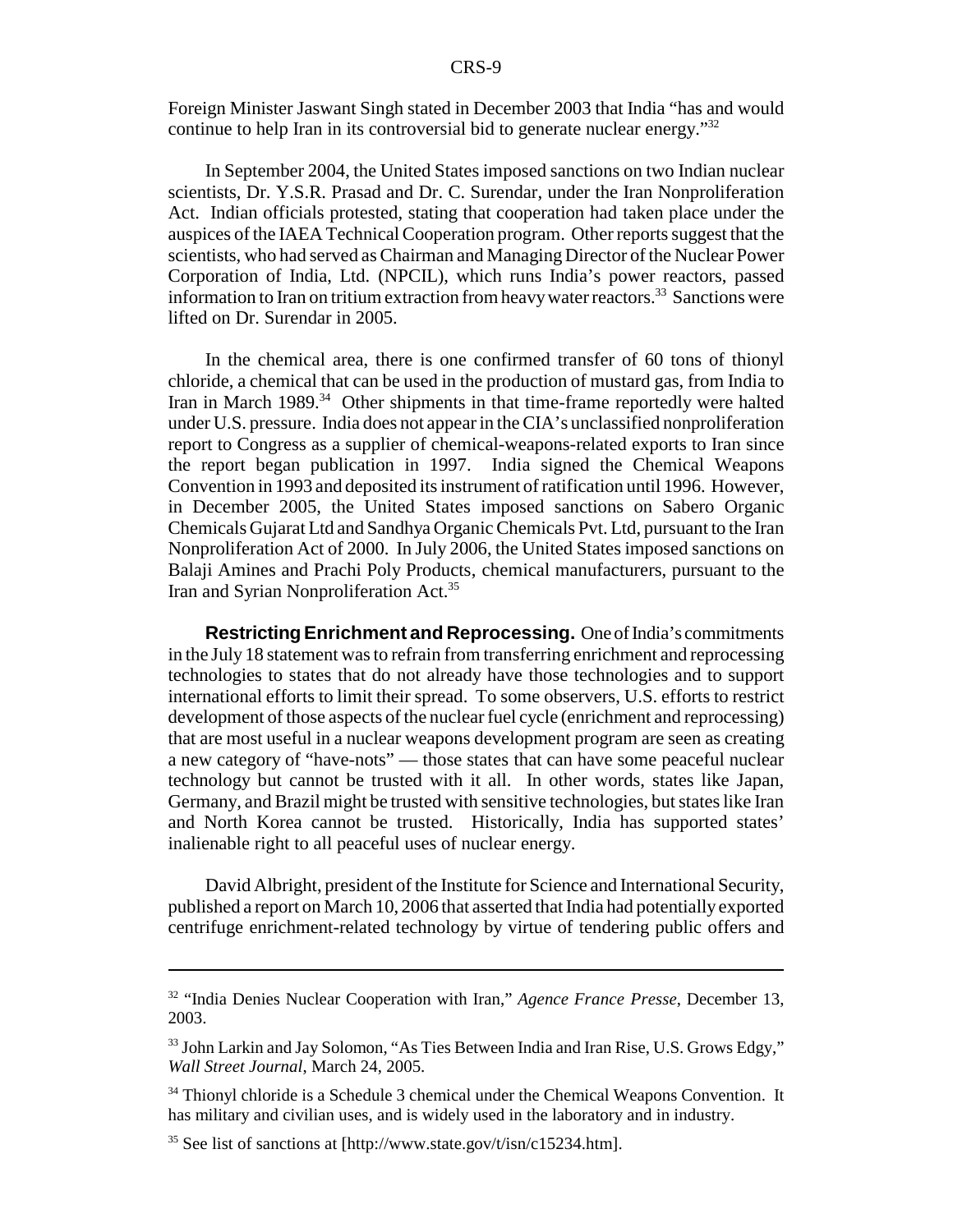providing blueprints for technology to interested parties.<sup>36</sup> It is not clear whether Indian procurement practices facilitate transfer of technology, but the U.S. nuclear cooperation agreement will have no impact on those procurement practices. One question that arises is how India will be treated with respect to the U.S. policy restricting the expansion of enrichment and reprocessing technology. Is India a technology holder or not? On the one hand, the State Department asserted in responses to questions for the record from Senator Lugar that the United States will not engage in reprocessing or enrichment technology cooperation with India.<sup>37</sup> On the other hand, some observers have suggested that other NSG members may be interested in such cooperation with India and may not place as stringent requirements on India.

**Other Priorities.** In his February 11, 2004, speech, President Bush outlined several counterproliferation priorities, including expanding the Proliferation Security Initiative; strengthening laws and international controls against weapons of mass destruction (WMD) and missile proliferation (ultimately resulting in adoption of UNSCR 1540); expanding the G8 Global Partnership; and strengthening IAEA safeguards through universal adoption of the Additional Protocol. Ambassador Joseph has noted that India's adherence to NSG and MTCR guidelines would help ensure that WMD and missile-related technologies would not be transferred. Although India's adoption of the Additional Protocol would contribute to its universalization, there are few proliferation benefits to be realized from the adoption of such a protocol in a nuclear weapons state. Finally, although the United States reportedly has asked India to endorse PSI, that endorsement has not been forthcoming.

## **Impact on the Nonproliferation Regime**

India's status outside the nonproliferation regime raises possible concerns that the nuclear agreement could negatively affect nuclear nonproliferation efforts. Some considerations include cohesion within the NSG, effect on non-nuclear weapon member states of the NPT, potential missed opportunities to strengthen the nuclear nonproliferation regime, and whether U.S. nuclear cooperation might in any way assist, encourage, or induce India to manufacture nuclear weapons, in possible violation of our Article I obligation under the NPT.

**NSG Cohesion.** Cohesion within the NSG is critical to effective implementation of export controls. As noted earlier, the NSG has followed the U.S. lead on requiring full-scope safeguards as a condition of nuclear supply. During the September 8, 2005 hearing, House International Relations Committee Chairman Henry Hyde noted that "Many of us are strong supporters of the NSG and would not

<sup>36</sup> David Albright and Susan Basu, "India's Gas Centrifuge Program: Stopping Illicit Procurement and the Leakage of Technical Centrifuge Know-How," available at [http://www.isis-online.org/publications/southasia/indianprocurement.pdf].

<sup>&</sup>lt;sup>37</sup> "Questions for the Record Submitted to Under Secretaries Nicholas Burns and Robert Joseph by Chairman Richard G. Lugar (#6), Senate Foreign Relations Committee, November 2, 2005."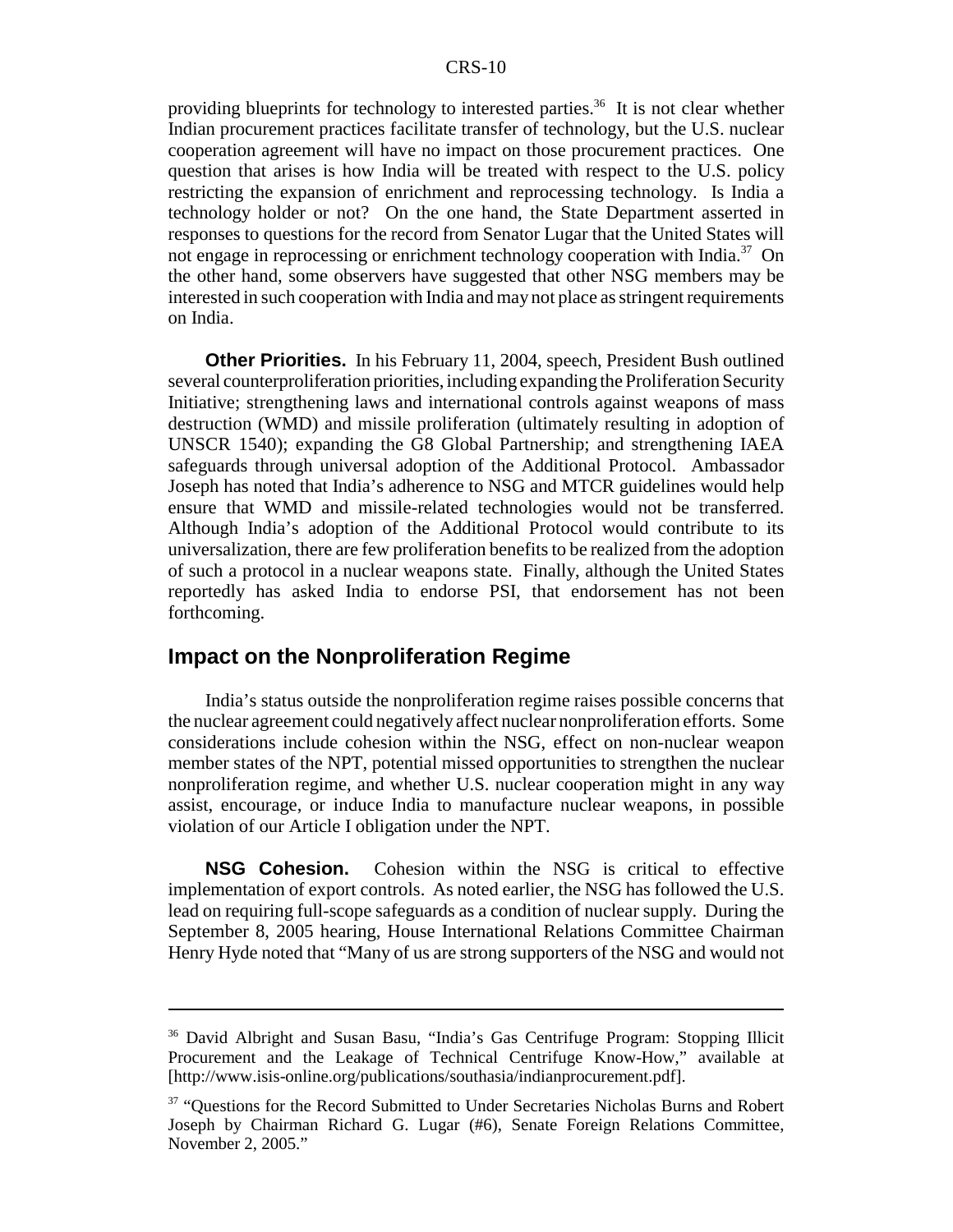want to see it weakened or destroyed." Chairman Hyde asked whether the administration could assure the Committee that

...no matter what else happens, that the administration will continue to abide by NSG guidelines, and if you are unable to gain consensus within the NSG for the amendments you need, you will not implement the new India policy in violation of NSG guidelines.

Ambassador Joseph told the Committee that "we intend to take no action that would undercut the effectiveness of the NSG," and further, that the Administration did not intend to change the consensus procedure or even change the NSG full-scope safeguards condition of nuclear supply.<sup>38</sup> P.L. 109-401 states that the NSG should decide "by consensus to permit supply to India of nuclear items covered by" the NSG guidelines.

Dissent within the NSG could be counterproductive to achieving other objectives the United States is pursuing in nuclear nonproliferation, such as restricting the fuel cycle, disarming North Korea, and restraining Iran, all of which rely on the considerable support of friends and allies. Moreover, harmonizing export controls has played a key role in Bush counter- and non-proliferation policies in the last few years and is particularly important for interdiction efforts. U.S.-India cooperation could prompt other suppliers, like China, to justify supplying other nonnuclear-weapon states, like Pakistan. China, which joined the NSG in 2004, has shared some negative views on the nuclear cooperation agreement, and reportedly favors an NSG decision based on criteria, not just an exception for India.39 Russia, which only halted fuel supplies to the Indian Tarapur reactors in December 2004 at the insistence of the NSG, has already stepped into the breach by resuming fuel supplies to Tarapur under the guise of the safety exception, reportedly to the dismay of many NSG members.40

**Effect on NPT Member States.** India has complained for years that it has been excluded from regular nuclear commerce because of its status outside the NPT. Some observers believe this is a good thing and shows that the policy works. Others believe that a new paradigm is needed for India because it will not join the NPT as a non-nuclear weapon state. One observer argued in a 2005 law review journal that India could join the NPT as a non-nuclear weapon state and not give up its nuclear weapons, primarily because the NPT defines "nuclear weapon states" but does not define non-nuclear weapon states and because the treaty does not expressly prohibit non-nuclear weapon states from possessing nuclear weapons, just from acquiring, manufacturing, receiving transfers of or control of nuclear weapons and not to seek

<sup>38</sup> September 8, 2005, HIRC US-India hearing.

<sup>39</sup> See, for example, "Nuclear Nonproliferation System is Challenged," *People's Daily,* March 16, 2006.

<sup>40 &</sup>quot;Concern over Russian Plan to Sell Nuclear Reactor Fuel," *Financial Times*, March 15, 2006.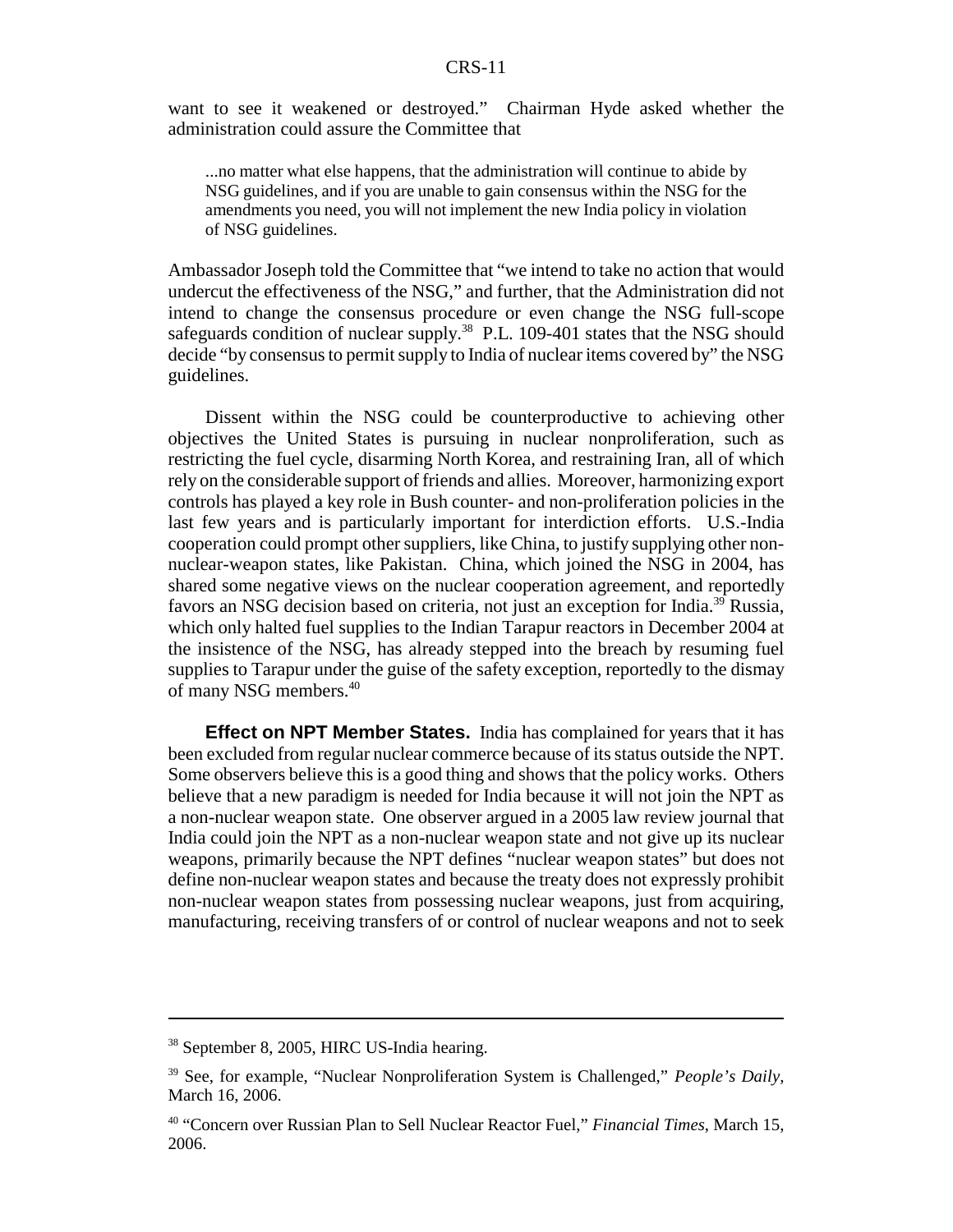or receive any assistance in manufacturing nuclear weapons.<sup>41</sup> However, that approach would require India to stop producing fissile material for nuclear weapons and place all nuclear material (except that which is in its nuclear weapons) under IAEA safeguards.

The NPT is basically a two-way bargain. Non-nuclear-weapon states under the NPT give up the option of developing nuclear weapons in exchange for the promise of peaceful nuclear cooperation. Nuclear weapon states under the NPT were not required immediately to disarm, but to commit to eventual disarmament. India, as a state outside the NPT, is bound by neither of these commitments. Some observers may see the offer of nuclear cooperation previously reserved for states under the NPT with full-scope safeguards not only as undermining the agreements made by nonnuclear weapon states, but also the commitments made by nuclear weapon states to eventually disarm. In this view, India's continued unilateral testing moratorium is insufficient, compared with signing the Comprehensive Test Ban Treaty and its support for FMCT negotiations is insufficient compared with capping its nuclear weapons fissile material production now, as four of the five nuclear weapon states formally have done. Some have suggested that the absence of an Indian cap on fissile material production for weapons may make it difficult for China to declare it has halted fissile material production for weapons. Others have suggested that, absent a cap on fissile material production, it would be difficult to ensure that peaceful nuclear cooperation was not indirectly assisting or encouraging India's nuclear weapons program.

The proliferation shocks of the 1990s, when the Iraqi and North Korean clandestine nuclear weapons programs surfaced, led to the strengthening of the NPT and export control regimes. At the 1995 NPT Review and Extension Conference, NPT parties affirmed the NSG's decision to require full-scope safeguards for nuclear exports, supporting the principle that non-NPT parties should not be eligible for the same kinds of assistance as NPT parties in good standing. At the 2000 conference, NPT parties again supported that principle. According to the U.S. ambassador to the conference at that time, "Reinforcement of this guideline is important given some who have questioned whether this principle should be relaxed for India and Pakistan, which have not accepted full-scope IAEA safeguards. The answer from NPT parties is clearly no."42

In the past 10 years, virtually all states agreed to strengthen the nonproliferation regime, sacrificing some sovereignty by allowing additional, intrusive inspections under the Additional Protocol. In the wake of revelations in 2004 about Pakistani scientist A.Q. Khan's nuclear black market sales, non-nuclear weapon states under the NPT are also being asked to consider further restrictions on their sovereignty by voluntarily restricting their access to sensitive nuclear technologies like uranium

<sup>41</sup> David S. Jonas, "Variations on Non-nuclear: May the 'Final Four' Join the Nuclear Nonproliferation Treaty as Non-nuclear Weapon States While Retaining Their Nuclear Weapons?" *Michigan State Law Review,* Summer 2005, p. 417 ff. Mr. Jonas is General Counsel of the National Nuclear Security Agency.

<sup>42</sup> Ambassador Norman Wulf, "Observations from the 2000 NPT Review Conference," *Arms Control Today*, November 2000.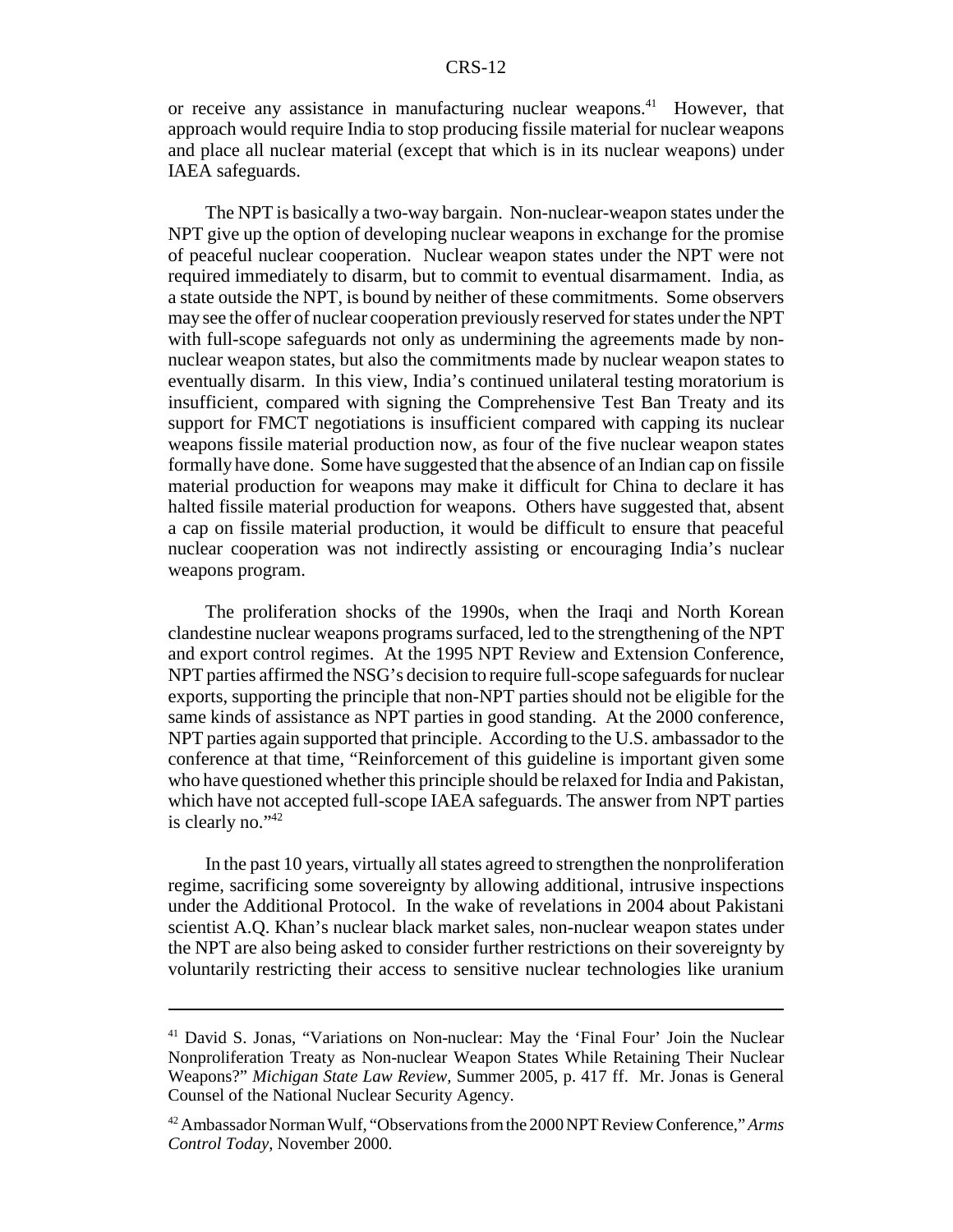enrichment and reprocessing. If some states view the U.S.-Indian nuclear cooperation agreement as a breach of faith in the basic bargain of the NPT, they might be less inclined to accept additional sacrifices, to the detriment of the nonproliferation regime.

**Missed Opportunities.** Ambassador Joseph described the nuclear initiative as representing "a substantial net gain for nonproliferation. It is a win for our strategic relationship, a win for energy security, and a win for nonproliferation." Ambassador Joseph said he was "convinced that the nonproliferation regime will emerge stronger as a result."<sup>43</sup>

However, some observers have suggested the United States asked for too little. For example, Fred McGoldrick, Harold Bengelsdorf and Lawrence Scheinman, argued in the October 2005 issue of *Arms Control Today* that

It is open to serious doubt whether the proposed Indian concessions were significant enough to justify the accommodations promised by the United States and whether the steps the United States and India agreed to take in the civil nuclear area will, on balance, be supportive of global nonproliferation efforts...If the Bush Administration is able to implement the joint declaration without significant modification, it will have given the Indians a great deal acknowledgment as a de facto nuclear weapon state and access to the international nuclear energy market — in return for largely symbolic concessions in the nonproliferation area.<sup>44</sup>

Robert Einhorn, of the Center for Strategic and International Studies, told members of the House International Relations Committee on October 26, 2005, that several of the steps pledged by India are "simply reaffirmations of existing positions."45 The Indian embassy itself, not surprisingly, has downplayed the depth and breadth of its nonproliferation commitments, describing all but its safeguards commitments under the July 18 statement in the following way:

A number of existing policies were also reiterated by India, among them a unilateral moratorium on nuclear testing, working towards conclusion of a multilateral Fissile Material Cut-off Treaty, non-transfer of enrichment and reprocessing technologies, securing nuclear materials and technology through export control, and harmonisation with MTCR and NSG guidelines.<sup>4</sup>

India has had a self-imposed nuclear test moratorium for years, although supporters of this agreement note that this agreement would bind India bilaterally to

<sup>43</sup> September 8, 2005, HIRC US-India hearing.

<sup>44</sup> Fred McGoldrick, Harold Bengelsdorf, Lawrence Scheinman, "The U.S.-India Nuclear Deal: Taking Stock," *Arms Control Today*, October 2005, pp. 6-12. See [http://www.armscontrol.org/act/2005\_10/OCT-Cover.asp].

<sup>45</sup> Statement by Robert J. Einhorn, Center for Strategic and International Studies, "The U.S.-India Global Partnership: The Impact on Nonproliferation" October 26, 2005.

<sup>46 &</sup>quot;Backgrounder on India-U.S. Civilian Nuclear Energy Cooperation," Indian Embassy, July 29, 2005. See [http://www.indianembassy.org/press\_release/2005/July/29.htm].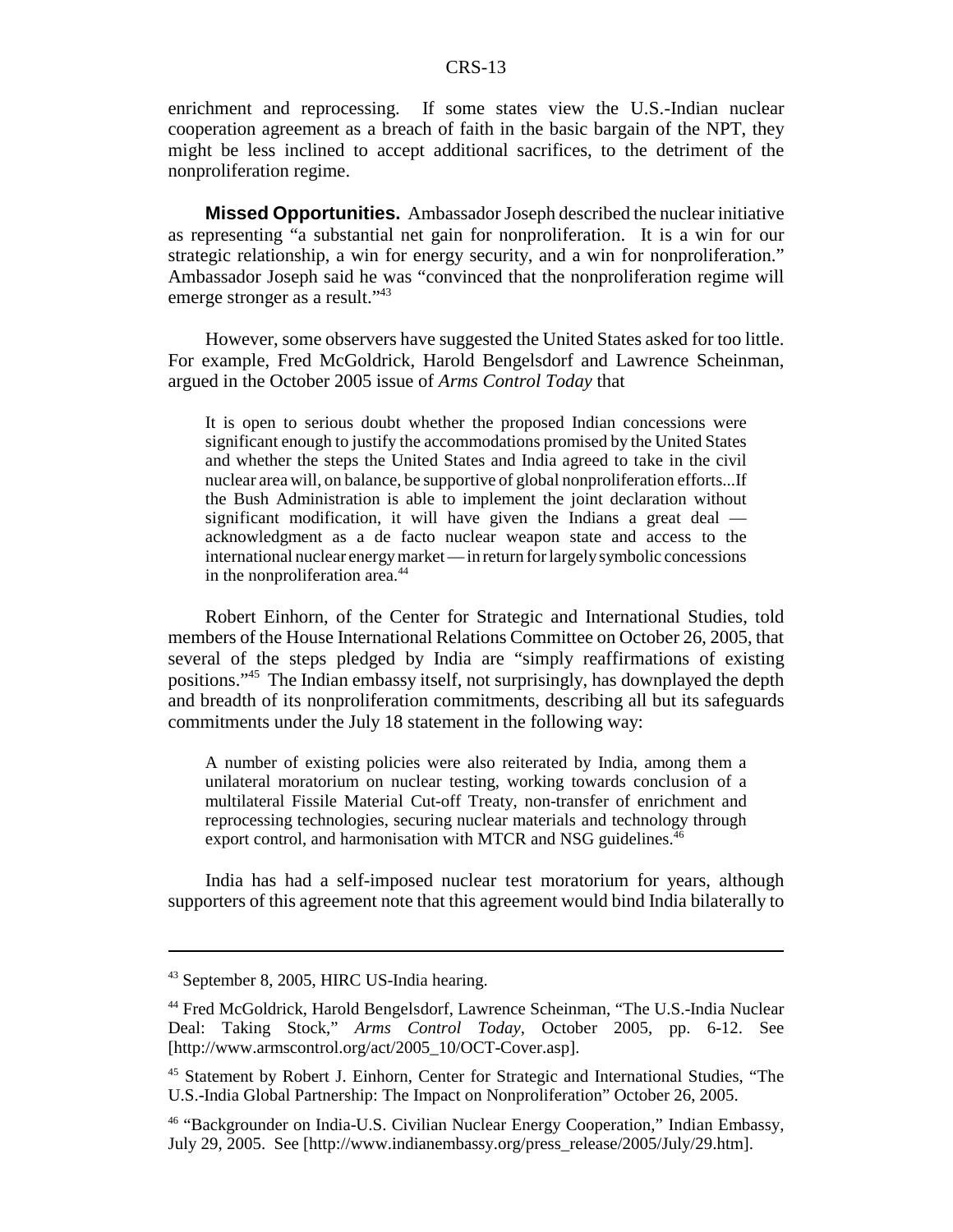honoring that pledge. If the NSG used a similar criterion in approving exports, it could further strengthen that pledge. India has supported FMCT negotiations for years, despite continuing to produce fissile material for use in nuclear weapons. Since the pace of FMCT negotiations has been glacial, support for negotiations could allow India to continue producing fissile material indefinitely. Moreover, the draft treaty on FMCT tabled by the United States in Geneva on May 18, 2006, would not require India's accession for the treaty to enter into force, thus lessening the pressure on India to join. Prime Minister Singh told his Parliament on August 17, 2006 that "India is willing to join only a non discriminatory, multilaterally negotiated and internationally verifiable FMCT."47 Unfortunately, this conflicts with the U.S. draft proposal, which contains no verification measures.

The most far-reaching of the commitments is to separate civilian and military facilities, declare civilian facilities, and place them under safeguards. Administration officials have pointed to this aspect of the agreement as a nonproliferation "plus." Yet, allowing India broad latitude in determining which of its facilities to put under international safeguards is a privilege accorded currently only to nuclear weapon states under the NPT. Although the United States "in no way recognizes India as an NPT nuclear weapons state," excluding military facilities from inspections is a tacit recognition of their legitimacy.

IAEA Director General Dr. ElBaradei said that he has "always advocated concrete and practical steps towards the universal application of IAEA safeguards."48 In remarks to the Carnegie Endowment's Nonproliferation Conference in November 2005, Dr. ElBaradei cited additional safety benefits of putting more Indian facilities under safeguards. However, it should be noted that the NSG already has an exception to its full-scope safeguards requirement for safety-related items.

The Administration has asserted that India has an "exceptional" record of nonproliferation and despite a few isolated sanctions, most of the evidence supports the view that India has exercised restraint in export controls.<sup>49</sup> As such, however, India's promise to refrain from transferring enrichment and reprocessing technologies

<sup>&</sup>lt;sup>47</sup> Prime Minister Singh, "Excerpts from Prime Minister's Reply to Discussion in Raja Sabha on Civil Nuclear Energy Cooperation with the United States." Remarks are available at the Indian Ministry of External Affairs website, [http://mea.gov.in].

<sup>&</sup>lt;sup>48</sup> "IAEA Director General Reacts to U.S.-India Cooperation Agreement," See [http://www.iaea.org/NewsCenter/PressReleases/2005/prn200504.html]. Critics of the IAEA point out that it is an organization that measures its success in part by how much nuclear material and how many facilities are under inspection.

<sup>&</sup>lt;sup>49</sup> On September 29, 2004, the State Department published Public Notice 4845 in the Federal Register imposing sanctions pursuant to the Iran Nonproliferation Act of 2000. Two Indian scientists were named — Dr. Prasad and C. Surendar. The State Department has not revealed what technology or equipment was transferred, but both scientists have worked for the Nuclear Power Corporation of India, Ltd., a government-owned entity that runs India's nuclear power plants. The Indian embassy reported in December 2005 that sanctions on Dr. Surendar had been removed. See [http://www.indianembassy.org/press\_release/5.asp]. In the December 30, 2005 Federal Register, Public Notice 5257 stated simply that sanctions on an Indian entity issued in Public Notice 4845 had been rescinded.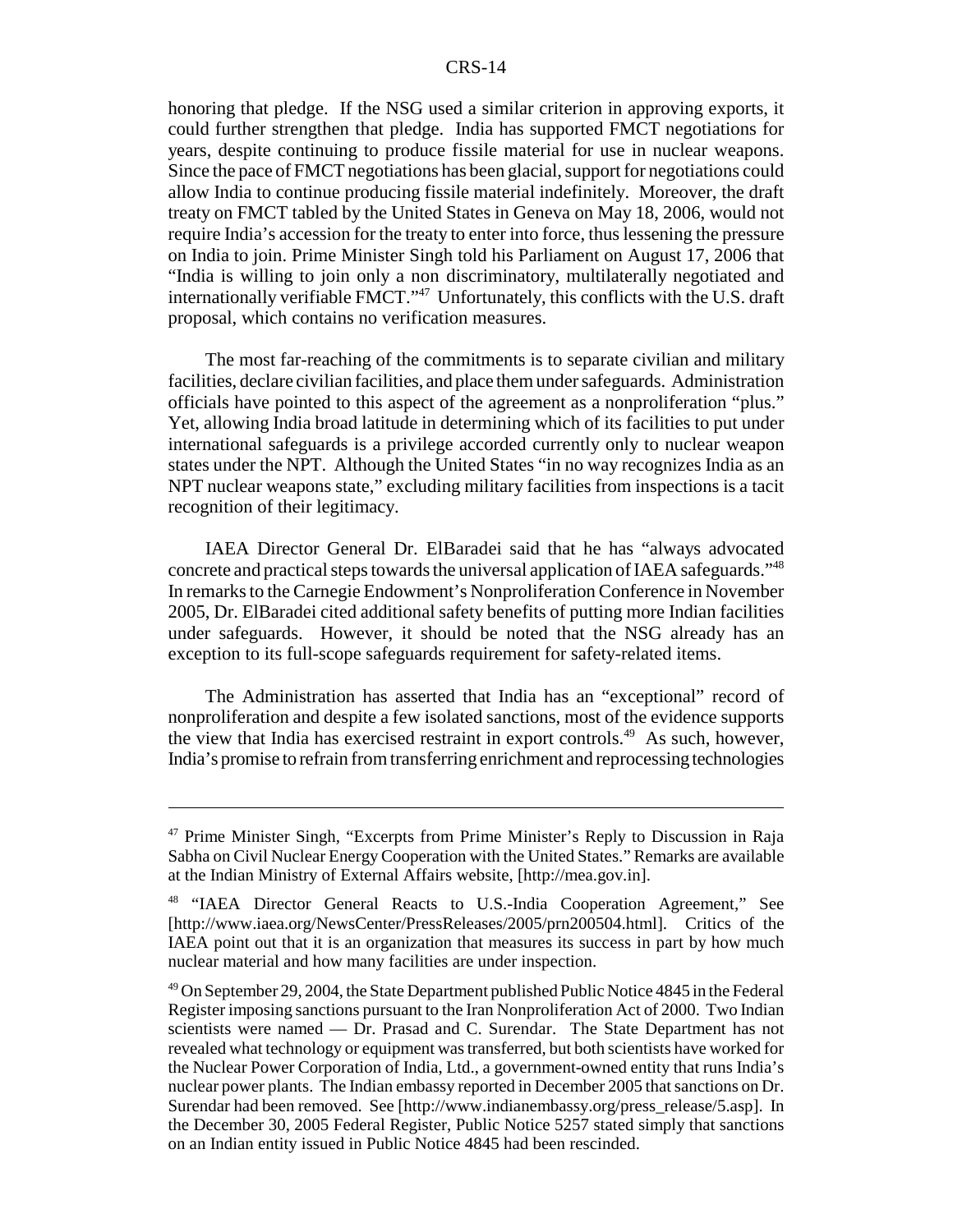to states that do not have them, as well as its promise to adhere to NSG guidelines, may be little more than a formality.

Many observers have noted that there are no measures in this global partnership to restrain India's nuclear weapons program. Many have suggested that the United States should have asked India to halt fissile material production for weapons. Ambassador Bob Joseph stated that the United States remains "committed to achieving Indian curtailment of fissile material production, and we have strongly encouraged a move in this direction. We stand willing to explore options that might serve this objective, but we will not insist on it for purposes of this civil nuclear initiative."50 Indian officials, on the other hand, have taken pains to point out that "There is no commitment at all to cease production of fissile material ahead of the conclusion of such a multilateral [FMCT] treaty."51 Prime Minister Singh told the parliament in August 2006 that "Our position on this matter is unambiguous. We are not willing to accept a moratorium on the production of fissile material."<sup>52</sup> Other observers have noted that although India committed to a test ban, it did not commit to signing the Comprehensive Test Ban Treaty. Still other observers have suggested that if India insists on being treated as a nuclear weapon state, it should undertake responsibilities similar to those of the other nuclear weapon states, for example, placing fissile material excess to defense needs under safeguards. Many believe that real limits on India's nuclear weapons program would constitute a "win" for nonproliferation.

**U.S. NPT Article I Obligations.** Given that India will continue to make nuclear weapons, but is considered under the NPT to be a non-nuclear weapon state, the question arises as to whether U.S. assistance might in any way "assist, encourage, or induce any non-nuclear weapon state to manufacture or otherwise acquire nuclear weapons or other nuclear explosive devices, or control over such weapons or explosive devices."53 In testimony before the House International Relations Committee, David Albright of ISIS stated that "Without India halting production of fissile material for its nuclear weapons programs, nuclear assistance, particularly any in the areas involving the fuel cycle, would likely spill over to India's nuclear weapons program."<sup>54</sup>

Three areas raise potential concerns: whether the separation plan is adequate to ensure that cooperation does not in any way assist in the development or production of nuclear weapons; whether cooperation confers nuclear weapons state status on India, with an unintended consequence of encouraging the Indian nuclear weapons

<sup>50</sup> Sept 8, 2005, HIRC US-India hearing.

<sup>51 &</sup>quot;Backgrounder on India-U.S. Nuclear Energy Cooperation," July 29, 2005.

<sup>&</sup>lt;sup>52</sup> "Excerpts from Prime Minister's Reply," August 17, 2006, op. cit.

<sup>53</sup> See Zia Mian and M.V. Ramana, "Wrong Ends, Means, and Needs: Behind the U.S. Nuclear Deal with India, *Arms Control Today*, January/February 2006. See also Robert Einhorn, "Limiting the Damage," *The National Interest,* Winter 2005/2006.

<sup>&</sup>lt;sup>54</sup> Statement of David Albright before the House International Relations Committee on October 26, 2005 (hereafter HIRC October 26, 2005 hearing).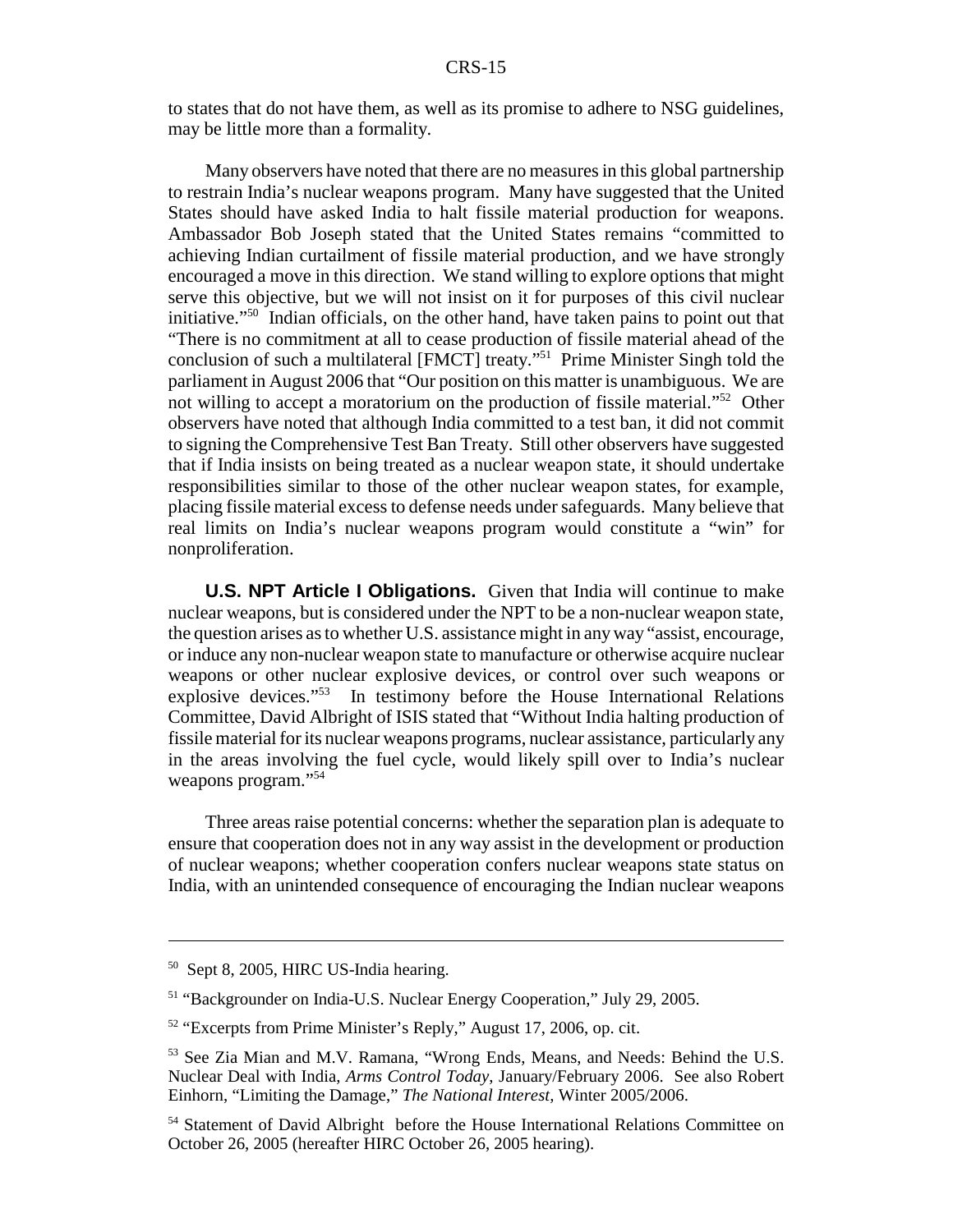program; and whether opening up the international uranium market frees up India's domestic uranium for use in its weapons program.

Administration officials have defended the separation plan as credible and defensible because it covers more than just a token number of Indian facilities, provides for safeguards in perpetuity, and includes upstream and downstream facilities.<sup>55</sup> The conclusion that the plan calls for safeguards in perpetuity, as described in greater detail below, may be premature. Until India negotiates and the IAEA Board of Governors approves a safeguards agreement, it is unclear that safeguards will be applied in perpetuity to India's eight indigenous reactors that have been declared. More importantly, while IAEA safeguards ensure that nuclear material is not diverted, there are no procedures or measures in place to ensure that information, technology and know-how are not transferred from the civil sector to the military sector. This could become a key loophole, particularly because the separation plan places eight indigenous power reactors under safeguards, while leaving at least eight indigenous power reactors outside of safeguards. Without additional measures to prevent the transfer of personnel or knowledge from the safeguarded program to the unsafeguarded program, there would be little assurance that assistance to the safeguarded program could not migrate to the military program. For example, U.S. assistance to one of the eight indigenous power reactors, whether focused on nuclear safety, improving operational efficiency, or extending its lifetime, could easily be applied by Indian personnel to one of the similar, but unsafeguarded indigenous power reactors. Some Indian commentators have suggested that the United States has little technology to offer India, and others have doubted whether U.S. assistance would be provided to those indigenous power reactors.

A second area that raises concerns is whether nuclear cooperation confers nuclear weapon state status on India, which could encourage its weapons program. Senator Lugar noted in a hearing on November 2, 2005 that "Prior to the July 18 joint statement India had repeatedly sought unsuccessfully to be recognized as an official nuclear weapons state, a status the NPT reserves only for the United States, China, France, Russia and the United Kingdom. Opponents argue that granting India such status will undermine the essential bargain that is at the core of NPT, namely, that only by foregoing nuclear weapons can a country gain civilian nuclear assistance." Dr. Ashton Carter, testifying at that SFRC hearing, stated that:

India obtained *de-facto* recognition of its nuclear weapons status. The United States will behave, and urge others to behave, as if India were a nuclear weapons state under the NPT. We won't deny it most civil nuclear technology or commerce. We won't require it to put all of its nuclear facilities under IAEA safeguards — only those it declares to be civil. Beyond these technicalities, nuclear recognition confers an enormous political benefit on India.

Secretary of State Rice, in response to a question for the record in April 2006 on India's nuclear weapon state status, stated that "While India has nuclear weapons and we must deal with this fact in a realistic, pragmatic manner, we do not recognize India as a nuclear weapon state or seek to legitimize India's nuclear weapons

<sup>&</sup>lt;sup>55</sup> Questions for the Record Submitted to Secretary of State Condoleezza Rice by Senator Richard Lugar (#2) Senate Foreign Relations Committee, April 5, 2006.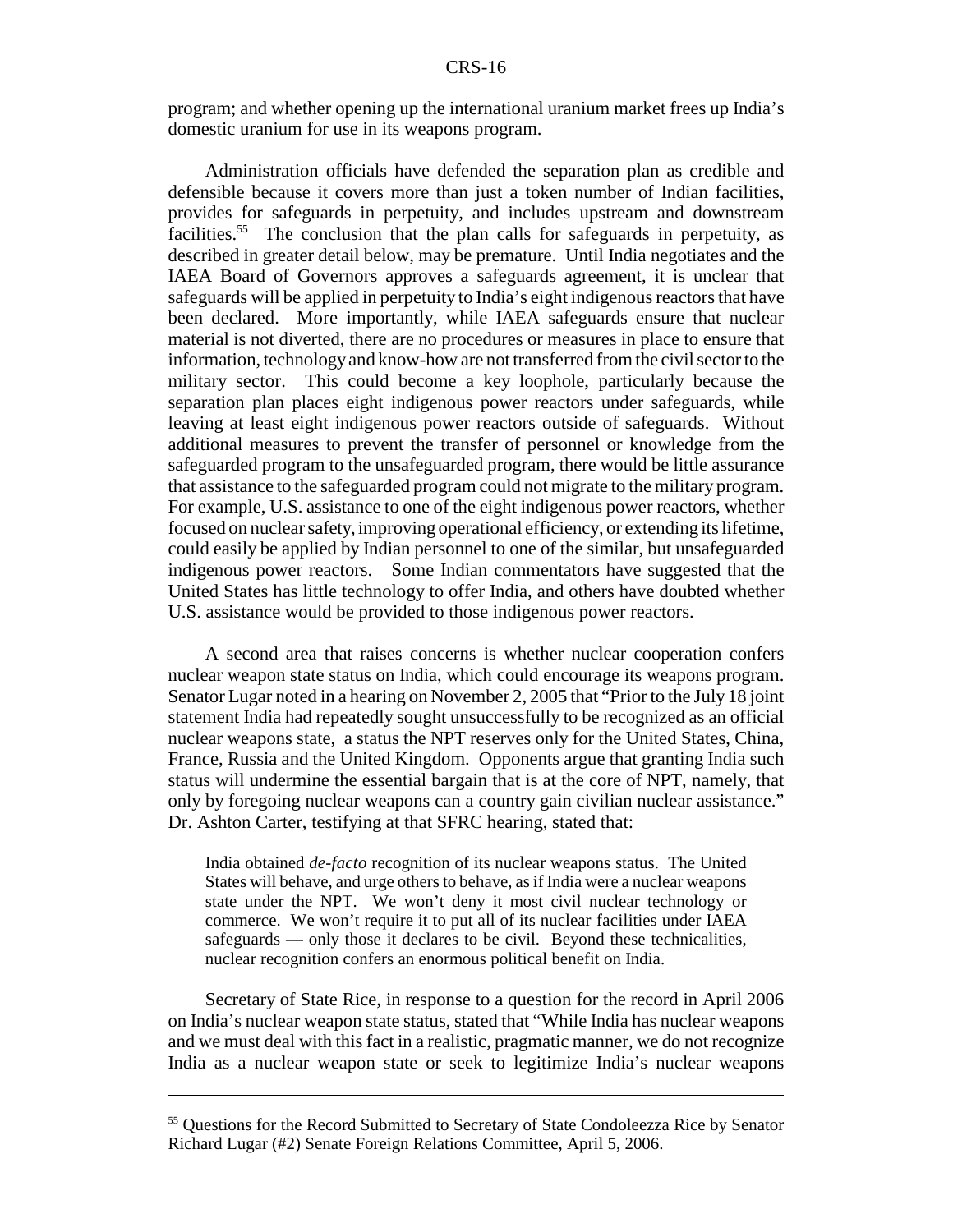program." However, other officials' statements appear to lend more support to India. Under Secretary of State Nicholas Burns told reporters on March 2, 2006, that "... India is a nuclear weapons power, and India will preserve part of its nuclear industry to service its nuclear weapons program."56

Mohamed ElBaradei, Director General of the IAEA, views the U.S.-India deal as "neutral" because "it does not confer any 'status', legal or otherwise, on India as a possessor of nuclear weapons."<sup>57</sup> Nonetheless, a successful U.S. effort to gain an exemption in U.S. nuclear cooperation law would place India in the company of only four other nations — the United Kingdom, France, China, and Russia — all *de jure* nuclear weapon states. Many observers believe that this legitimizes India's nuclear weapons program by providing *de facto* recognition. Indian official statements repeatedly have used the term "advanced nuclear states" as synonymous with nuclear weapon states; India's separation plan compares Indian nuclear capabilities only to those of other nuclear weapon states. Prime Minister Singh told the Parliament in August 2006 that

The July Statement did not refer to India as a Nuclear Weapons State because that has a particular connotation in the NPT, but it explicitly acknowledged the existence of India's military nuclear facilities. It also meant that India would not attract full-scope safeguards such as those applied to non-nuclear weapon states that are signatories to the NPT and there would be no curbs on continuation of India's nuclear weapon related activities. In these important respects, India would be very much on par with the five Nuclear Weapon States who are signatories to the NPT. Similarly, the Separation Plan provided for an India specific safeguards agreement with the IAEA with assurances of uninterrupted supply of fuel to reactors together with India's right to take corrective measures in the event fuel supplies are interrupted. We have made clear to the US that India's strategic programme is totally outside the purview of the July Statement, and we oppose any legislative provisions that mandate scrutiny of our nuclear weapons programme or our unsafeguarded nuclear facilities.

Finally, critics of U.S.-Indian nuclear cooperation have argued that giving India access to the international uranium market would free up India's domestic uranium resources for its weapons program.58 India's leading strategist K. Subrahmanyam suggested as much in a December 12, 2005 article in *The Times of India*:

Given India's uranium ore crunch and the need to build up our minimum credible nuclear deterrent arsenal as fast as possible, it is to India's advantage to categorize as many power reactors as possible as civilian ones to be refueled by imported uranium and conserve our native uranium fuel for weapon-grade plutonium production."59

<sup>&</sup>lt;sup>56</sup> White House, Office of the Press Secretary, "Press Briefing by Under Secretary of State for Political Affairs Nick Burns," Maurya Sheraton Hotel and Towers, New Delhi, India, March 2, 2006.

<sup>57</sup> Mohamed ElBaradei, "Rethinking Nuclear Safeguards," *Washington Post*, June 14, 2006.

<sup>58</sup> See Henry Sokolski, "Fissile isn't Facile," *Wall Street Journal,* February 21, 2006.

<sup>59</sup> K. Subrahmanyam, former head of the Institute for Defence Studies and Analysis, was (continued...)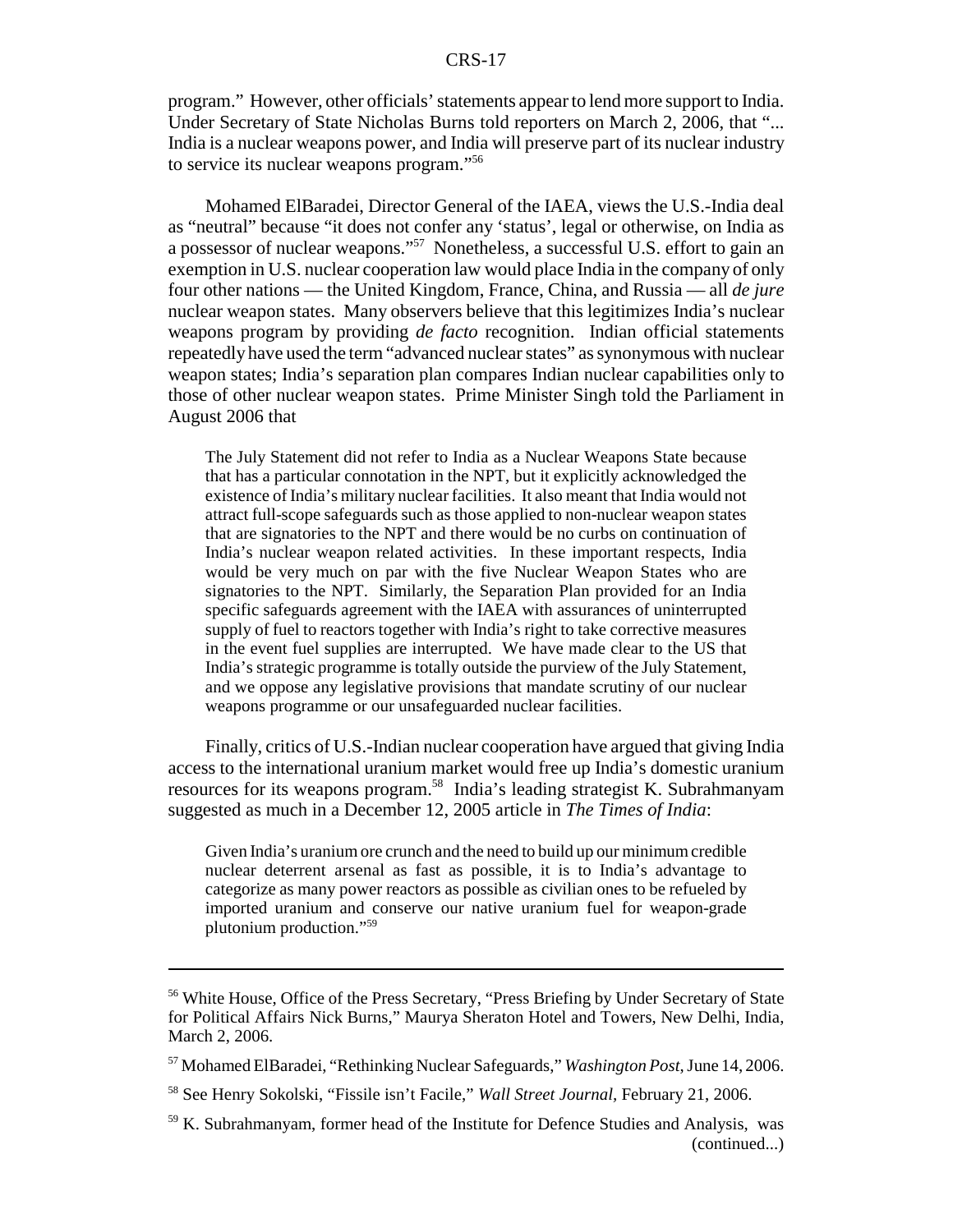Secretary Rice countered the critics in the House International Relations Committee hearing on April 5, 2006:

...Clearly this agreement does not constrain India's nuclear weapons program... Neither, however, ... does it enhance India's capability to build nuclear weapons. India has about, by most estimates, 50,000 tons or so of uranium in its reserves. That means that the very small percentage of that that would be needed for a military program, they could get, certainly, without this agreement I would note that we do not believe that the constraint on India's nuclear program is the availability or absence of nuclear material. With 50,000 tons of uranium available to them, only a very small percentage of that would be needed for a military program..

Secretary Rice seemed to be suggesting that having more uranium would not encourage or assist India's nuclear weapons program because it already had the fissile material it needed. If, as Secretary Rice suggests, India's military requirements are dwarfed by civilian requirements, then finding international sources for civilian requirements could result in a windfall for the weapons program. However, the question for the United States is not whether India intends to ramp up its weapons program with freed-up uranium, but whether U.S. and other states' actions create a new capability for India to do so.

A report by Ashley Tellis, a Bush Administration advisor who helped negotiate parts of the agreement with India, echoes Secretary Rice's arguments.<sup>60</sup> Tellis states that India does not seek to maximize its nuclear arsenal, that uranium shortages are exaggerated and transient, and that nuclear weapons require much less uranium than civilian power reactors. Tellis poses the question of whether U.S. assistance allows India to do something it can't do now, and whether India would, as a result of U.S. cooperation, ramp up its weapons program, and concludes that it would not. However, such conclusions are ultimately speculative, given the secrecy of India's weapons program.

For the purpose of identifying whether the United States is complying with its Article I obligations, the appropriate question is whether U.S. assistance encourages India's nuclear weapons program. There is no question that opening the international uranium market to India will result in more indigenous Indian uranium available for weapons, because it will not be consumed by India's newly safeguarded reactors. In the view of many nonproliferation analysts, the key to ensuring that civilian nuclear cooperation does not assist India's weapons program is to insist on India halting its fissile material production for weapons. That would narrow the area of concern to technology transfer to the weapons and delivery systems themselves, rather than

 $59$  (...continued)

appointed Head of the National Security Council Advisory Board (NSCAB) established by the first Vajpayee government to draft the Indian nuclear doctrine. He currently chairs PM Singh's Global Strategic Developments Task Force. See also Dr. A. Gopalakrishnan, "Civilian and Strategic Nuclear Facilities of India," January 5, 2006.

<sup>&</sup>lt;sup>60</sup> Ashley J. Tellis, "Atoms for War? U.S.-Indian Civilian Nuclear Cooperation and India's Nuclear Arsenal," Carnegie Endowment for International Peace, 2006. Available at [http://www.carnegieendowment.org/files/atomsforwarrevised1.pdf].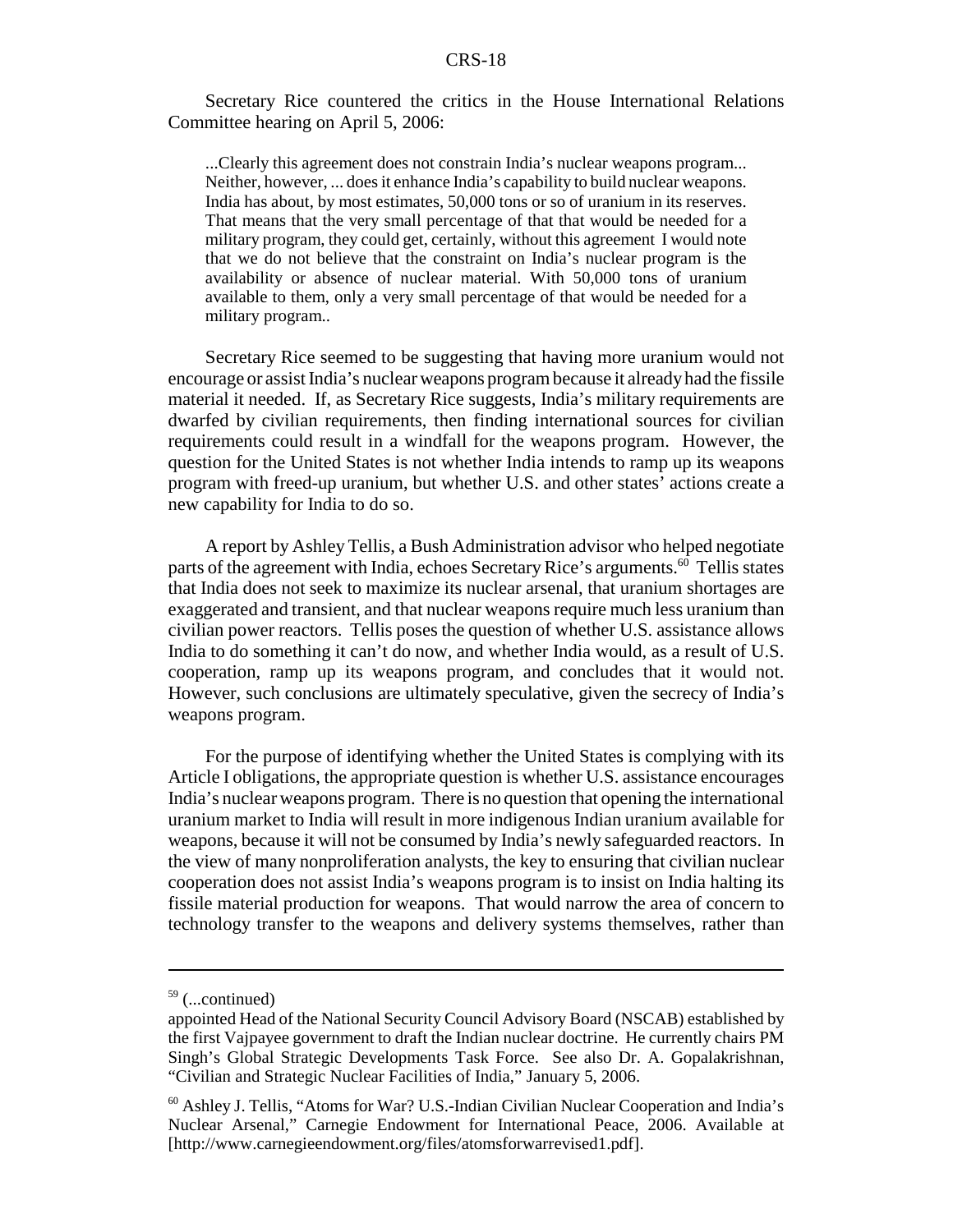fissile material production in reactors, enrichment facilities, and reprocessing plants. Among others, Henry Sokolski suggested in the *Wall Street Journal* that "If we want to keep this aid from freeing up India's domestic nuclear resources to make more bombs...we have to get serious about India capping its nuclear weapons program."

It is worth noting that even before the NPT entered into force, negotiators recognized that a state outside the NPT could preserve its domestic uranium sources for a possible weapons program as long as it agreed to accept IAEA safeguards on the items it imported. In the late 1960s, however, Congress was more concerned about ensuring that the United States could supply its allies outside the treaty, such as Japan and Germany, with nuclear fuel. According to Mason Willrich's history of the NPT,

As long as India does not become a party to the Non-Proliferation Treaty, it can continue to import from the parties nuclear materials and equipment subject to safeguards for use in its civil nuclear power program. This would free its indigenous resources, particularly its limited uranium supply, for possible concentration on a nuclear weapons program.<sup>61</sup>

## **Key Steps**

Several key steps remain before the July 2007 agreement can be implemented. Although P.L. 109-401 allows the President certain authorities to waive restrictions in the Atomic Energy Act, at least seven actions must occur before the agreement for cooperation can enter into force. India took the first step by identifying civilian nuclear facilities in March 2006 and began preliminary negotiations with the IAEA on a safeguards arrangement. As noted above, the United States and India concluded the peaceful nuclear cooperation agreement in July 2007; U.S. officials began negotiations with India on the agreement itself in mid-2006. After a safeguards agreement has been concluded, an agreement for cooperation has been finalized, NSG approval has been obtained, and all the other relevant determinations are made, the executive branch must bring the final agreement for cooperation back to Congress for a joint resolution of approval.

## **Separation Plan and Safeguards<sup>62</sup>**

U.S. and Indian officials agreed on India's separation plan in March 2006. The key elements of India's separation plan are: $63$ 

<sup>61</sup> Mason Willrich, *Non-proliferation Treaty: Framework for Nuclear Arms Control*, The Michie Company, Charlottesville, VA, 1969, p. 125.

<sup>62</sup> See CRS Report RL33292, *India's Nuclear Separation Plan: Issues and Views*, by Sharon Squassoni, for details on the separation plan.

<sup>63</sup> Prime Minister Singh presented "Implementation of the India-United States Joint Statement of July 18, 2005: India's Separation Plan," to Parliament on March 7, 2006. This is available at [http://indianembassy.org/newsite/press\_release/2006/Mar/sepplan.pdf]. The plan was updated on May 11, 2006 to include names of reactors and upstream facilities, as (continued...)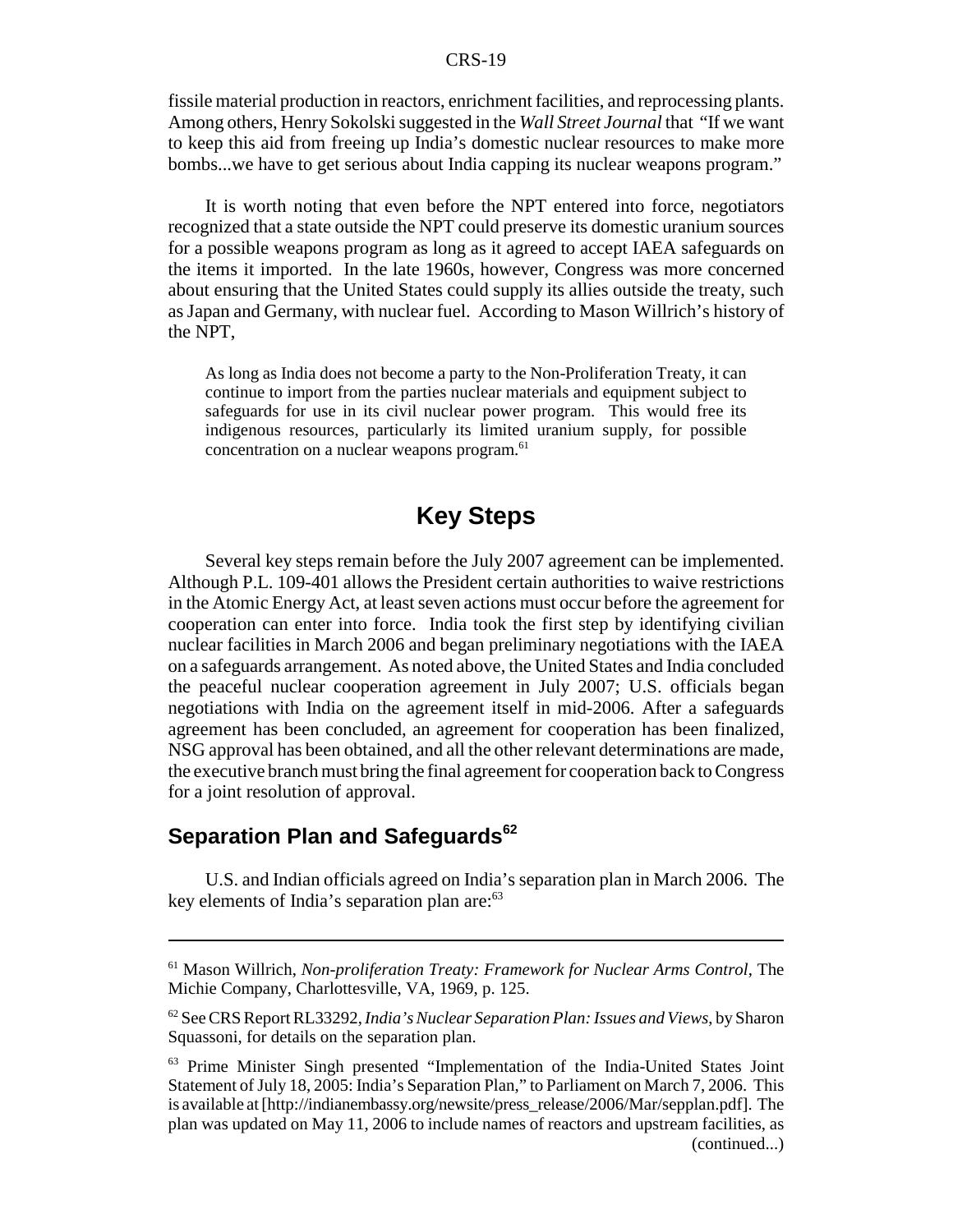- 8 indigenous Indian power reactors will be placed under an Indiaspecific safeguards agreement, bringing the total number of power reactors under safeguards to 14 of 22 (6 are already under safeguards $)^{64}$
- Future power reactors may also be placed under safeguards, if India declares them as civilian
- Some facilities in the Nuclear Fuel Complex (e.g., fuel fabrication) will be specified as civilian in 2008.
- 9 research facilities and 3 heavy water plants would be declared as civilian, but are "safeguards-irrelevant."

The following facilities and activities were not on the separation list:

- 8 indigenous Indian power reactors
- Fast Breeder test Reactor (FTBR) and Prototype Fast Breeder Reactors (PFBR) under construction
- Enrichment facilities
- Spent fuel reprocessing facilities (except for the existing safeguards on the Power Reactor Fuel Reprocessing (PREFRE) plant)
- Research reactors: CIRUS (which will be shut down in 2010), Dhruva, Advanced Heavy Water Reactor
- 3 heavy water plants
- ! Various military-related plants (e.g., prototype naval reactor).

India's Implementation Document noted that facilities were excluded from the civilian list if they were located in a larger hub of strategic significance, even if the facilities themselves were not normally engaged in activities of strategic significance, calling into question whether the plan really will result in a "separation" of civilian and military facilities. Moreover, the plan stated that electricity grid connectivity is not relevant to the separation exercise and that grid connectivity would be necessary "irrespective of whether the reactor concerned is civilian or not civilian." This means that "military" reactors will continue to provide civilian electricity.

In addition, the statement in the Implementation Document that the Indiaspecific safeguards agreement will provide "for safeguards to guard against withdrawal of safeguarded nuclear material from civilian use at any time as well as for providing for corrective measures that India may take to ensure uninterrupted operation of its civilian reactors in the event of disruption of foreign fuel supplies" raises questions about whether the Indian interpretation of safeguards in perpetuity mirrors the U.S. interpretation. Corrective measures are not defined, but probably mean the use of unsafeguarded nuclear material in an indigenous reactor. In that case, there could be periods of time when such reactors, using unsafeguarded nuclear material, would not necessarily be inspected. Moreover, IAEA safeguards agreements for states outside the NPT (INFCIRC-66 type) do not require safeguards

 $63$  (...continued)

well as dates they would be submitted to safeguards.

 $64$  According to the May 11<sup>th</sup> update, the 8 indigenous reactors to be safeguarded are: 4 at Rajasthan (RAPS 3, 4, 5  $\&$  6); 2 at Uttar Pradesh (NAPS 1, 2); and 2 at Gujrat (KAPS 1, 2).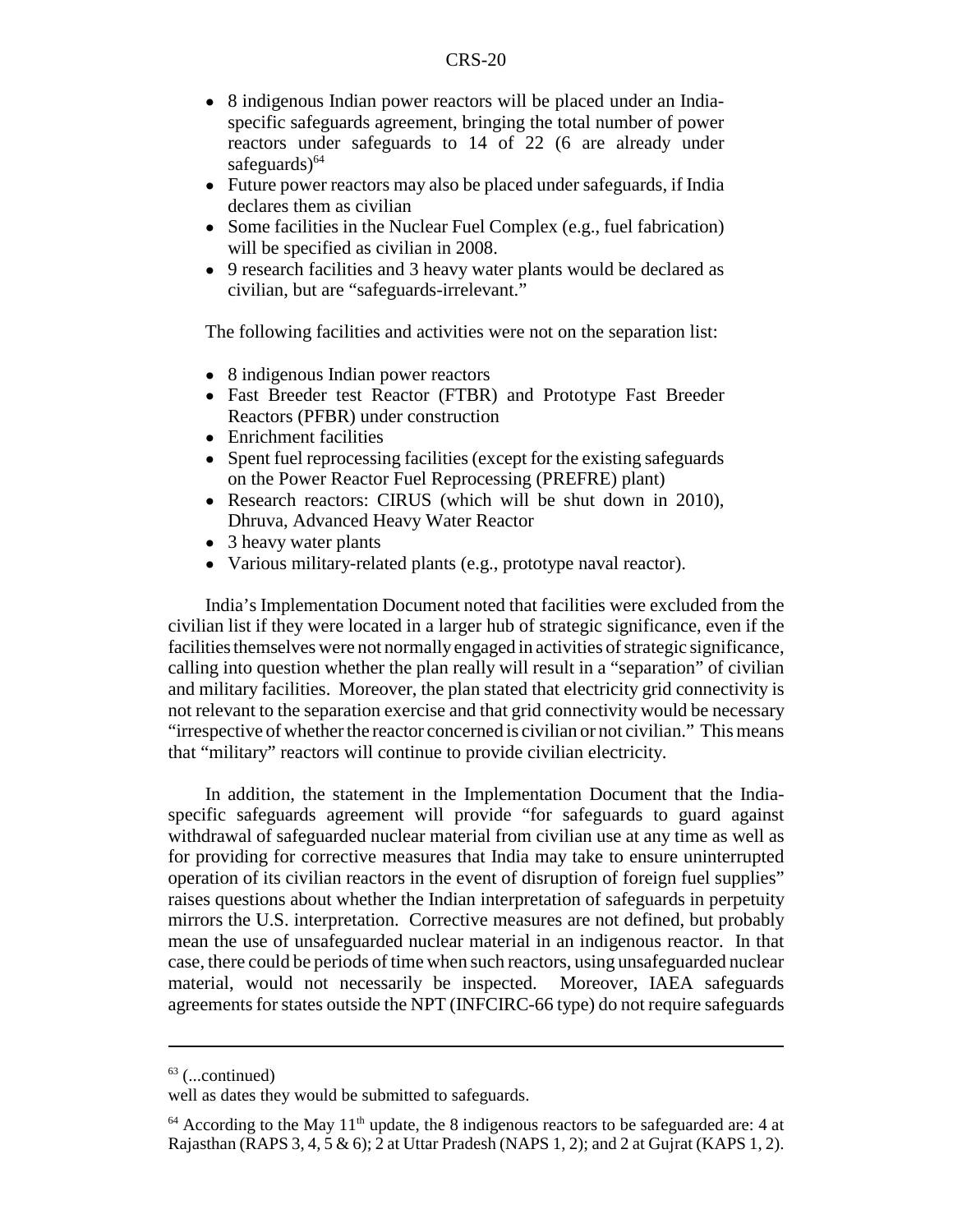in perpetuity for reactors that a state voluntarily places under safeguards, although they can be written that way.65 According to one IAEA official, since 1974, the duration of 66-type agreements has been tied to actual use of supplied material or items, rather than fixed periods of time,<sup>66</sup> which would support the concept of lifting safeguards on the reactors once they are no longer using safeguarded material.

Another question that arises is whether India, in the absence of full-scope safeguards, can provide sufficient confidence that U.S. peaceful nuclear technology will not be diverted to nuclear weapons purposes, as many believe it was in  $1974$ .<sup>67</sup> In response to a question for the record submitted by Senator Lugar on April 5, 2006 on whether exports of nuclear material or reactors from the United States would in any way assist India's nuclear weapons program, the Administration noted that "Any items sent to India would be subject to safeguards, and implementation of the Additional Protocol would provide further assurances of the non-diversion of such items or material."68 However, the Additional Protocol provides assurances of absence of undeclared activities, rather than of the non-diversion of safeguarded items, contrary to Secretary Rice's assertions.

The application of "permanent" safeguards on the facilities declared to be civilian could make the separation more meaningful.<sup>69</sup> Early in the process, Indian officials had suggested they would adopt a strictly voluntary safeguards arrangement, such as those in force for nuclear weapon states wherein facilities can be put on and taken off of lists of eligible facilities. In his November 2, 2005 testimony before the

 $68$  The Additional Protocol is a measure to strengthen safeguards by providing for additional information, access and inspection tools. INFCIRC/540, concluded in 1997, is the model upon which states' protocols to their safeguards agreements are based.

<sup>65</sup> Paragraph 16 of INFCIRC/66 states "In the light of Article XII.A.5 of the Statute, it is desirable that safeguards agreements should provide for the continuation of safeguards, subject to the provisions of this document, with respect to produced special fissionable material and to any materials substituted therefor."

<sup>66</sup> Laura Rockwood, "Legal Instruments Related to the Application of the Safeguards," paper for conference, "Safeguards: Verifying Compliance with Nonproliferation Commitments," Kingston, Jamaica, April 25-26, 1996.

 $67$  Although India maintained a certain ambiguity by calling its 1974 test a "peaceful nuclear" explosion," the 1998 tests leave little doubt that the experience gained was put to use in a nuclear weapons program. Plutonium produced in the CIRUS reactor, which the United States supplied with heavy water, was used in the 1974 test. See Victor Gilinsky and Paul Leventhal, "India Cheated," *Washington Post*, June 15, 1998. U.S. documents from the early 1970s indicate that the United States interpreted its nuclear cooperation agreement with India to prohibit peaceful nuclear explosions. Washington communicated this position to New Delhi. The documents are available at [http://www.armscontrol.org/country/ india/Historic\_Documents\_India\_Nuclear\_Test.asp].

 $69$  There are three basic types of safeguards agreements: INFCIRC/66, INFCIRC/153, and voluntary safeguards agreements made by the five nuclear weapon states. INFCIRC, an abbreviation of "Information Circular," is a designation the IAEA uses to record its agreements with states and organizations. INFCIRC/66 and /153 are model agreements; the actual agreements with states will bear different numbers. INFCIRC/66 agreements predate the NPT and were used in bilateral safeguards arrangements, whereas INFCIRC/153 agreements are "full-scope safeguards" under the NPT.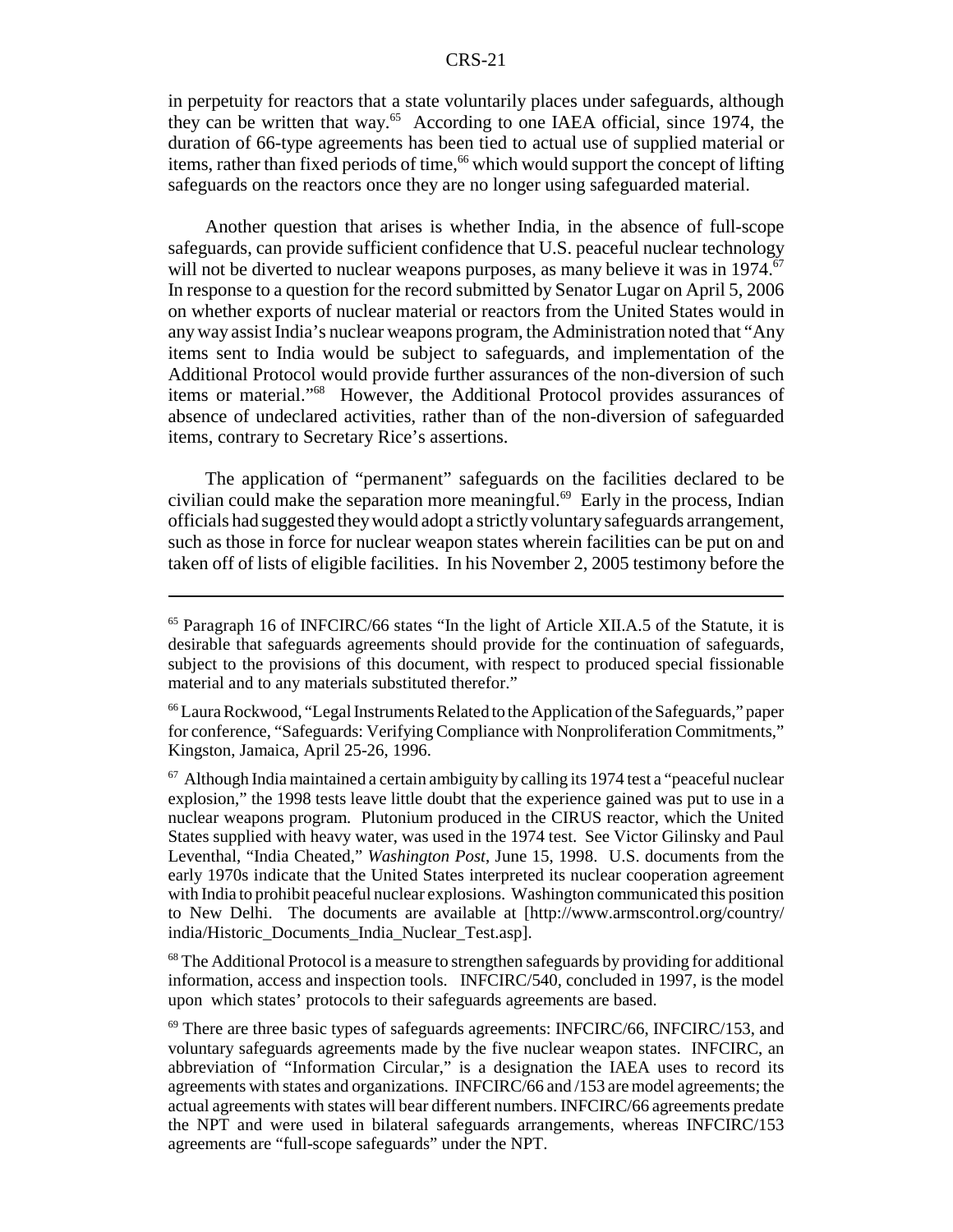Senate Foreign Relations Committee, Under Secretary Joseph stated that the United States "would not view a voluntary offer arrangement as defensible from a nonproliferation standpoint or consistent with the Joint Statement, and therefore do not believe it would constitute an acceptable safeguards arrangement." He also asserted that safeguards must be applied in perpetuity.<sup>70</sup> This stems from a U.S. legal obligation under Section 123 a. (1) of the Atomic Energy Act to maintain safeguards with respect to all U.S. materials and equipment transferred pursuant to the agreement *as long as that material or equipment remains under the jurisdiction of the cooperating party, irrespective of whether the agreement is terminated or suspended* [emphasis added]. Although it is likely that safeguards will be applied in perpetuity to anything the United States transfers, it may not be as likely that safeguards will be applied in perpetuity to those indigenous reactors India places under safeguards, for the reasons described above. The safeguards agreement, yet to be negotiated between India and the IAEA, will determine whether that is the case.

Administration officials repeatedly have stressed that India's separation plan must be credible, transparent, and defensible from a nonproliferation standpoint, $^{71}$ and that "the resultant safeguards must contribute to our nonproliferation goals."<sup>72</sup> To those observers who interpreted that statement to mean that a separation plan would need to take into account India's past commitments (e.g., use of purportedly "peaceful" nuclear reactors like CIRUS to produce plutonium for nuclear weapons) and the impact on its nuclear weapons program (e.g., capping India's fissile material production), the separation plan may not appear credible. To those observers who interpreted "credible" to mean that all power reactors that supplied electricity would be declared civilian because they have a civilian use, the separation plan also may not appear credible. Secretary Rice has stressed, however, that more reactors under safeguards means more transparency, more physical security, better nuclear safety, and therefore increased safety for the United States.<sup>73</sup> Even so, some observers may argue that types of facilities safeguarded are critical in assessing whether the plan is defensible from a nonproliferation standpoint. For example, in terms of preventing terrorist access to fissile material, safeguarding facilities like reprocessing and enrichment plants and breeder reactors could be viewed as providing a significant nonproliferation benefit because the materials produced by these plants are a few steps closer to potential use in a bomb. In addition, safeguards on enrichment, reprocessing plants, and breeder reactors would support the 2002 U.S. National Strategy to Combat Weapons of Mass Destruction, in which the United States pledged to "continue to discourage the worldwide accumulation of separated plutonium and to minimize the use of highly-enriched uranium."74

<sup>70</sup> Statement of Robert G. Joseph, Under Secretary of State for Arms Control and International Security, November 2, 2005, SFRC India hearing.

<sup>71</sup> Statement of Dr. Joseph, November 2, 2005, SFRC India hearing.

 $72$  Ibid.

<sup>73</sup> Condoleezza Rice, "Our Opportunity With India," *Washington Post*, March 13, 2006.

<sup>74</sup> National Strategy to Combat Weapons of Mass Destruction, December 2002. Available at [http://www.whitehouse.gov/news/releases/2002/12/WMDStrategy.pdf].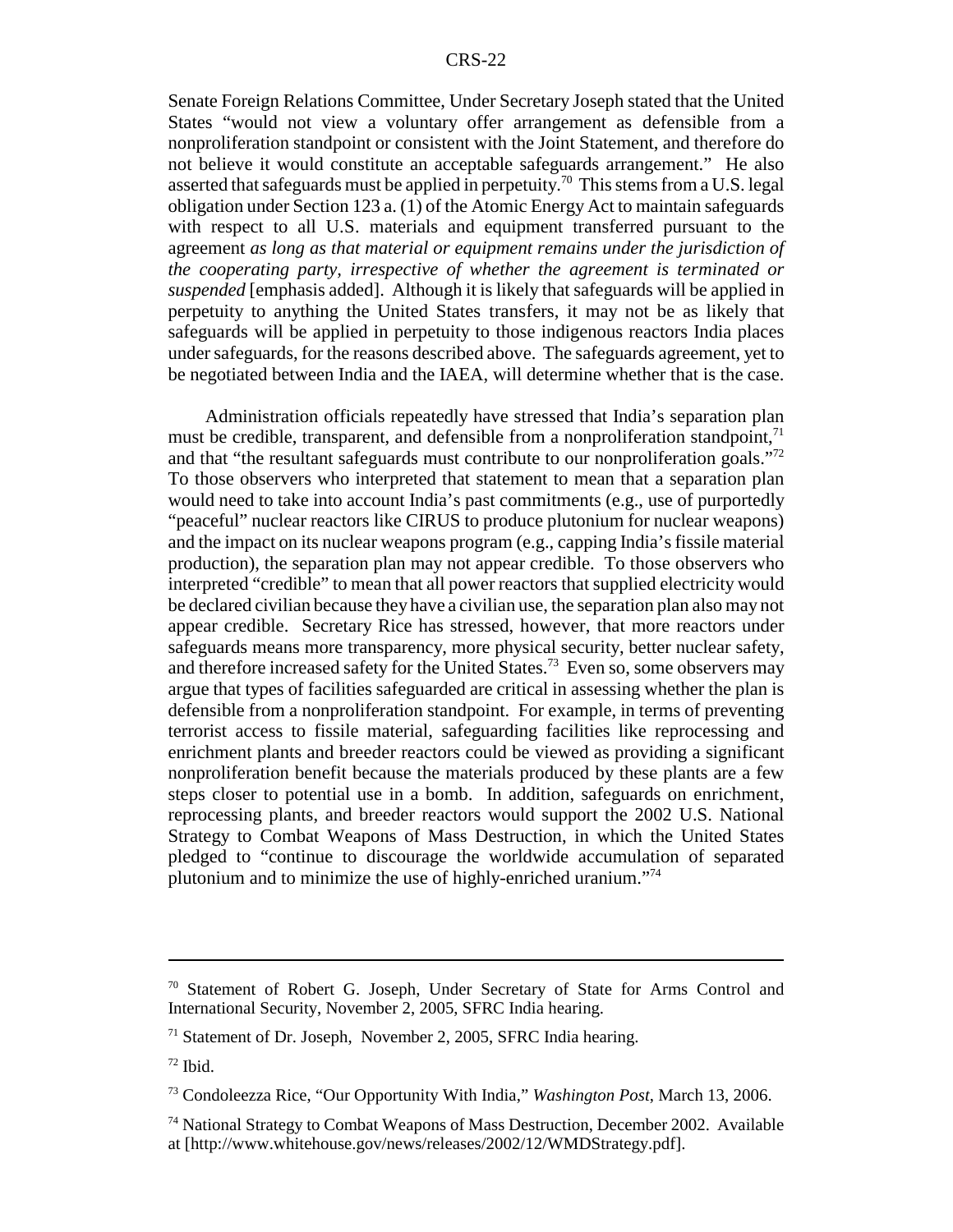**India-IAEA Discussions.** After the United States and India concluded the nuclear agreement this past July, New Delhi delayed beginning talks with the IAEA on a safeguards agreement because of domestic opposition from Communist and other leftist parties, known as the Left Front.<sup>75</sup> The United Progressive Alliance government, led by Prime Minister Mamohan Singh, depends on those parties' support in order to stay in power. In India, the executive can enter into international agreements without parliamentary approval, but the Left Front threatened to withdraw its support if the government went ahead with safeguards discussion. In November, however, the Left Front agreed to allow the government to engage in discussions with the IAEA. The talks were announced November  $21<sup>76</sup>$  The two parties have met a total of four times.

India has indicated that, once a safeguards text has been agreed upon with the IAEA Secretariat, the government will seek approval from an ad hoc political committee (which includes the Communists) before proceeding further with the agreement. External Affairs Minister Pranab Mukherjee told a Calcutta audience February 3 that when "the draft agreement [with the IAEA] is ready it will be brought back to the United Progressive Alliance (UPA)-Left Coalition committee for its approval and suggestion."77 Similarly, Communist Party of India (Marxist) General Secretary Prakash Karat stated November 16 that "we have come to an understanding that the government can go to the IAEA secretariat. But the outcome of the talks should be brought to the committee before moving to the IAEA board of governors."78 The IAEA board can approve a safeguards agreement by a simple majority vote, but the board has approved all previous such agreements by consensus.79

#### **NSG Support**

U.S. officials have consulted both formally and informally with NSG members thus far.80 In late March 2006, NSG members held another Consultative Group meeting, at which the United States presented a draft decision for potential discussion at the NSG plenary in May 2006. That draft sought an exception for India to the NSG requirements of full-scope safeguards, notwithstanding the exceptions for safety

<sup>&</sup>lt;sup>75</sup> Those parties argue that the agreement would compromise India's sovereignty by drawing New Delhi into a "strategic alliance" with Washington. See, for example, [http://www.cpim.org/] for a detailed account of objections from the Communist Party of India (Marxist).

<sup>76</sup> See also CRS Report RL33529, *India-U.S. Relations*, by K. Alan Kronstadt. It is worth noting that the opposition Bharatiya Janata Party has also continued to express its opposition to the deal.

<sup>77 &</sup>quot;N-deal strategic to India's progress: Pranab Mukherjee," *Indo Asian News Service*, February 3, 2008.

<sup>78 &</sup>quot;After Left Nod, Govt Decides To Go Ahead With IAEA Talks On N-Deal," *Financial Express*, November 16, 2007.

<sup>79</sup> Communication from IAEA officials December 14, 2007.

<sup>80 &</sup>quot;NSG Begins Mulling Response To U.S.-India Cooperation Deal," *Nuclear Fuel*, September 26, 2005.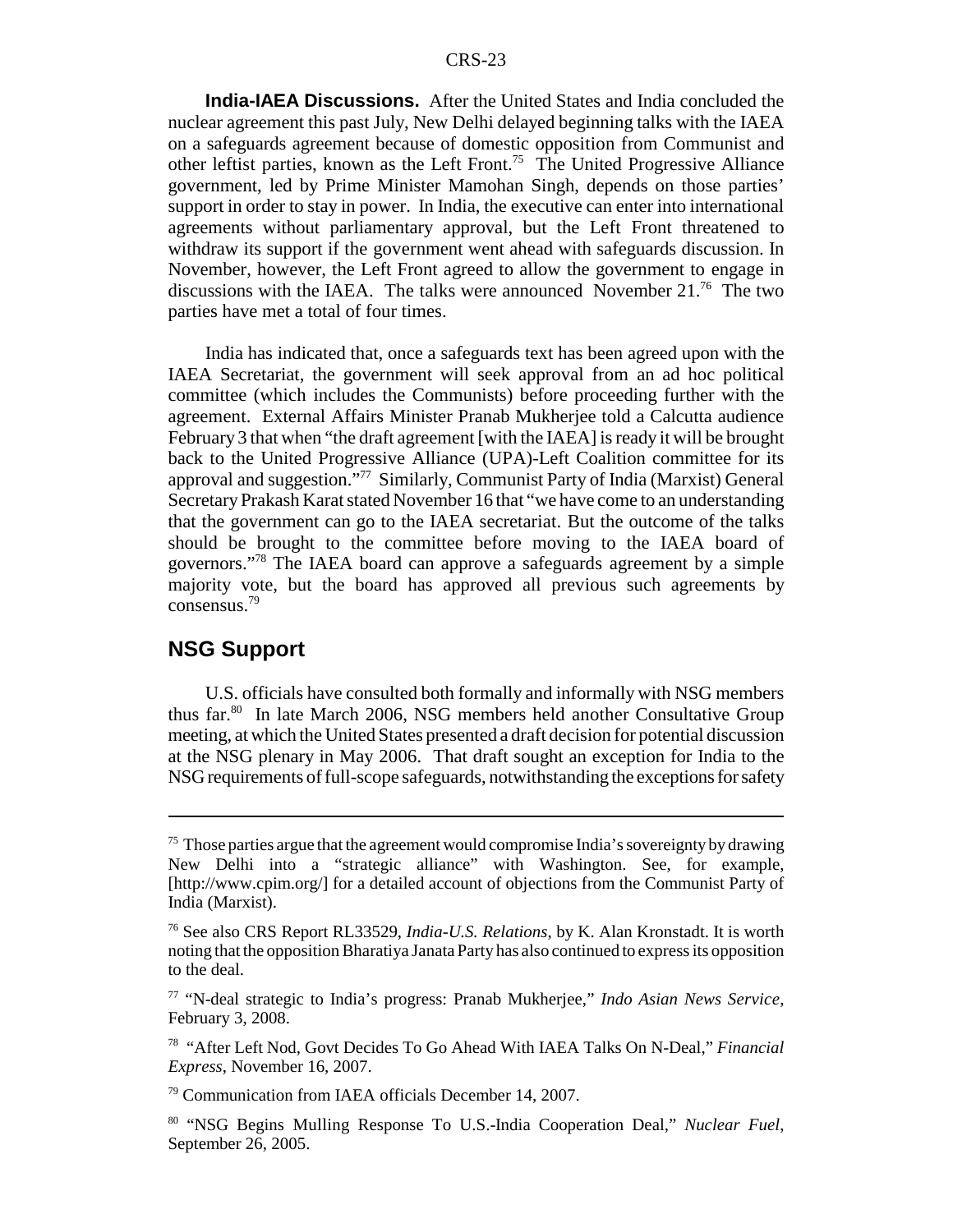assistance and for those agreements signed before the full-scope safeguards requirement came into effect in 1992. It did not contain any restrictions on enrichment or reprocessing cooperation, nor on heavy water or HEU or plutonium sales.<sup>81</sup>

According to a State Department official, the United States has since developed a second draft, which incorporates the suggestions of other NSG members.<sup>82</sup> However, Washington has not yet circulated the proposal to the NSG Consultative Group out of concern that it would leak, thereby enabling the Indian leftist parties to use the draft to raise additional objections to the deal and stop discussions between New Delhi and the IAEA.<sup>83</sup> In any case, the United States intends to present its new draft at an NSG Consultative Group meeting once the IAEA Board of Governors approves a safeguards agreement. Because of the issue's complexity, the Group may need to meet twice before the NSG Plenary considers a final decision. The next NSG plenary meeting is scheduled for May 2008, but a special session could be convened to consider the Indian case.<sup>84</sup>

Other responses have been mixed, especially from Sweden and Canada. Some states, including Ireland, Sweden, Norway, and the Netherlands, reportedly have raised questions.

Acting Deputy Assistant Secretary of State for International Security And Nonproliferation Richard Stratford said in September 2007 that the United States is supporting India's demand for an exemption from NSG guidelines without conditions.85 Some countries, such as France, Russia, and the United Kingdom, have all supported an exemption from the NSG's full-scope safeguards requirement for exports to India. However, a group of 10 NSG members have begun to discuss adding conditions to the U.S.-proposed exemption, the State Department official said.<sup>86</sup> According to one report, some of these countries support conditions listed in a January letter signed by over 130 individuals and non-governmental organizations.87

 $81$  A copy of the proposal may be found at [http://www.armscontrol.org/projects/ india/20060327\_DraftNSGProposal.asp].

<sup>&</sup>lt;sup>82</sup> Personal communication, February 4, 2008.

<sup>83</sup> The Consultative Group is the NSG's "standing intersessional working body." (See [http://www.nuclearsuppliersgroup.org/activities.htm].)

<sup>84</sup> Wade Boese, "Revived U.S.-Indian Deal Heads to IAEA," *Arms Control Today*, December 2007.

<sup>85</sup> U.S. "Trying Hard" To Convince NSG," *The Indian Express*, September 21, 2007.

<sup>86</sup> The countries are Austria, Denmark, Finland, Ireland, the Netherlands, New Zealand, Norway, Portugal, Sweden, and Switzerland.

<sup>87</sup> Mark Hibbs, "NSG Prepares To Set Specific Conditions For Lifting Sanctions Against India,"*Nuclear Fuels*, January 14, 2008. The letter can be found at [http://www.armscontrol.org/pressroom/2008/NSGappeal.asp]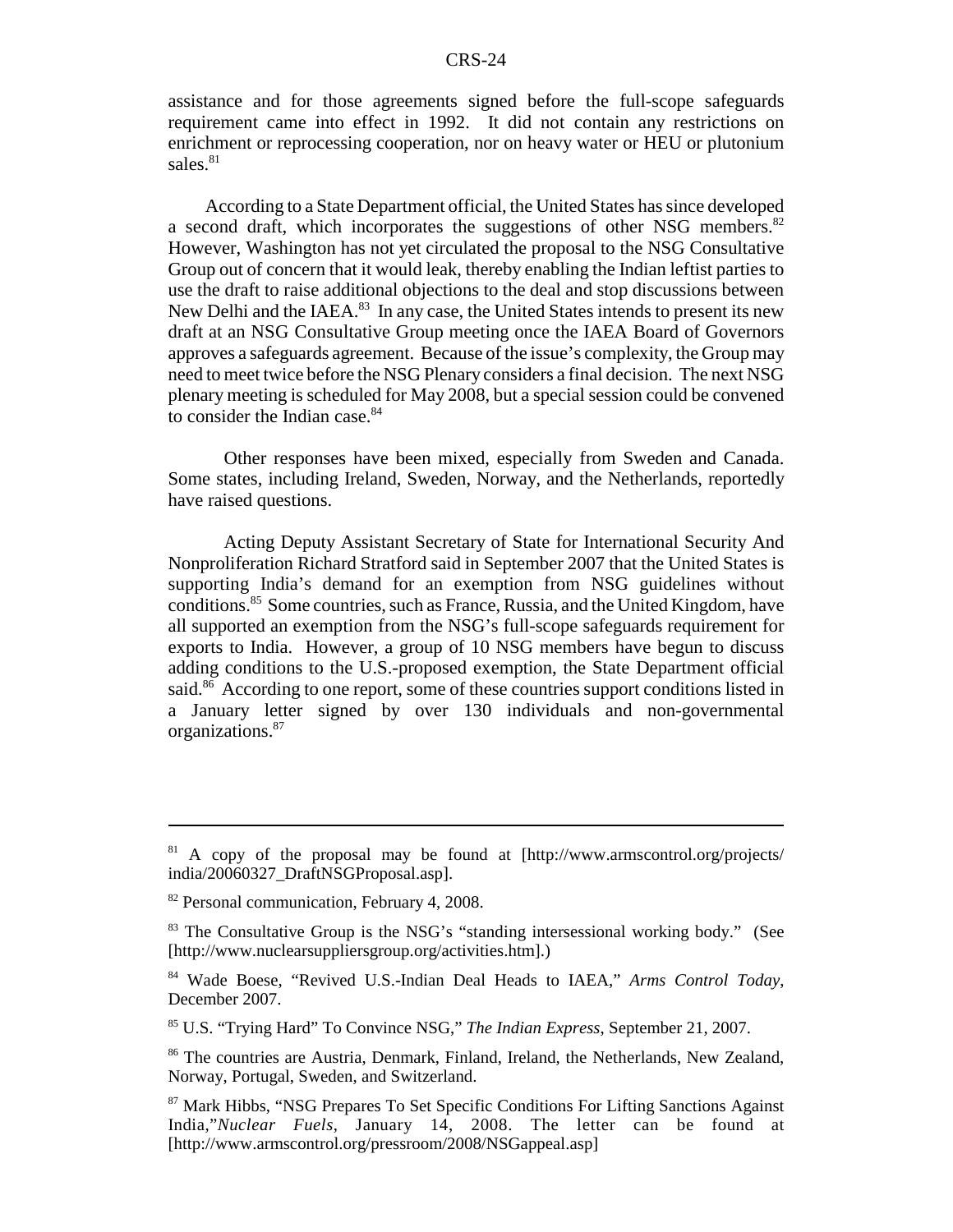#### **The Atomic Energy Act and Consultations with Congress**

Under existing law (Atomic Energy Act of 1954; P.L. 95-242; 42 U.S.C. § 2153 et seq.) all significant nuclear cooperation requires an agreement for cooperation.88 The Nuclear Non-Proliferation Act of 1978 (NNPA) amended the Atomic Energy Act of 1954 to include, among other things, a requirement for fullscope safeguards for significant nuclear exports non-nuclear weapon states.<sup>89</sup>

At issue are the requirements for full-scope nuclear safeguards contained in Section 123 a. (2) for approval of an agreement for cooperation and in Section 128 for licensing nuclear exports. India, a non-party to the Nuclear Nonproliferation Treaty (NPT), does not have full-scope safeguards, nor is it ever expected to adopt full-scope safeguards, since it has a nuclear weapons program that would preclude them. Also at issue is the requirement in Section 129 to stop exports if a non-nuclear weapon state has detonated a nuclear device after 1978, among other things. India detonated several nuclear devices in 1998.

These three sections of the AEA provide mechanisms for the President to waive those requirements and sanctions (in Section 129), which are spelled out in more detail below. The sections also provide legislative vetoes, in the form of concurrent resolutions, of the presidential determinations. In 1983, however, the Supreme Court decided in *INS v. Chadha* that legislative veto provisions that do not satisfy the bicameralism and presentment requirements of Article I of the Constitution were unconstitutional. In 1985, some parts of the AEA were amended to provide for joint resolutions of approval or disapproval (e.g., Section 123 d.). The *Chadha* decision affects how Congress would disapprove of such presidential determinations under existing law and therefore affects the impact of the Administration's proposed legislation.

**Agreements for Cooperation.** Section 123 of the AEA (42 U.S.C. 2153) specifies what must happen before nuclear cooperation can take place.

- ! **Section 123 a.** states that the proposed agreement shall include the terms, conditions, duration, nature, and scope of cooperation and lists nine criteria that the agreement must meet. It also contains provisions for the President to exempt an agreement from any of the nine criteria, and includes details on the kinds of information the executive branch must provide to Congress;
- **Section 123 b.** specifies the process for submitting the text of the agreement to Congress;

<sup>&</sup>lt;sup>88</sup> Nuclear cooperation includes the distribution of special nuclear material, source material, and byproduct material, to licensing for commercial, medical, and industrial purposes. These terms, "special nuclear material," "source material,"and "byproduct material," as well as other terms used in the statute, are defined in 42 U.S.C. § 2014.

<sup>89</sup> P.L. 83-703, 42 U.S.C. §§ 2153 et seq.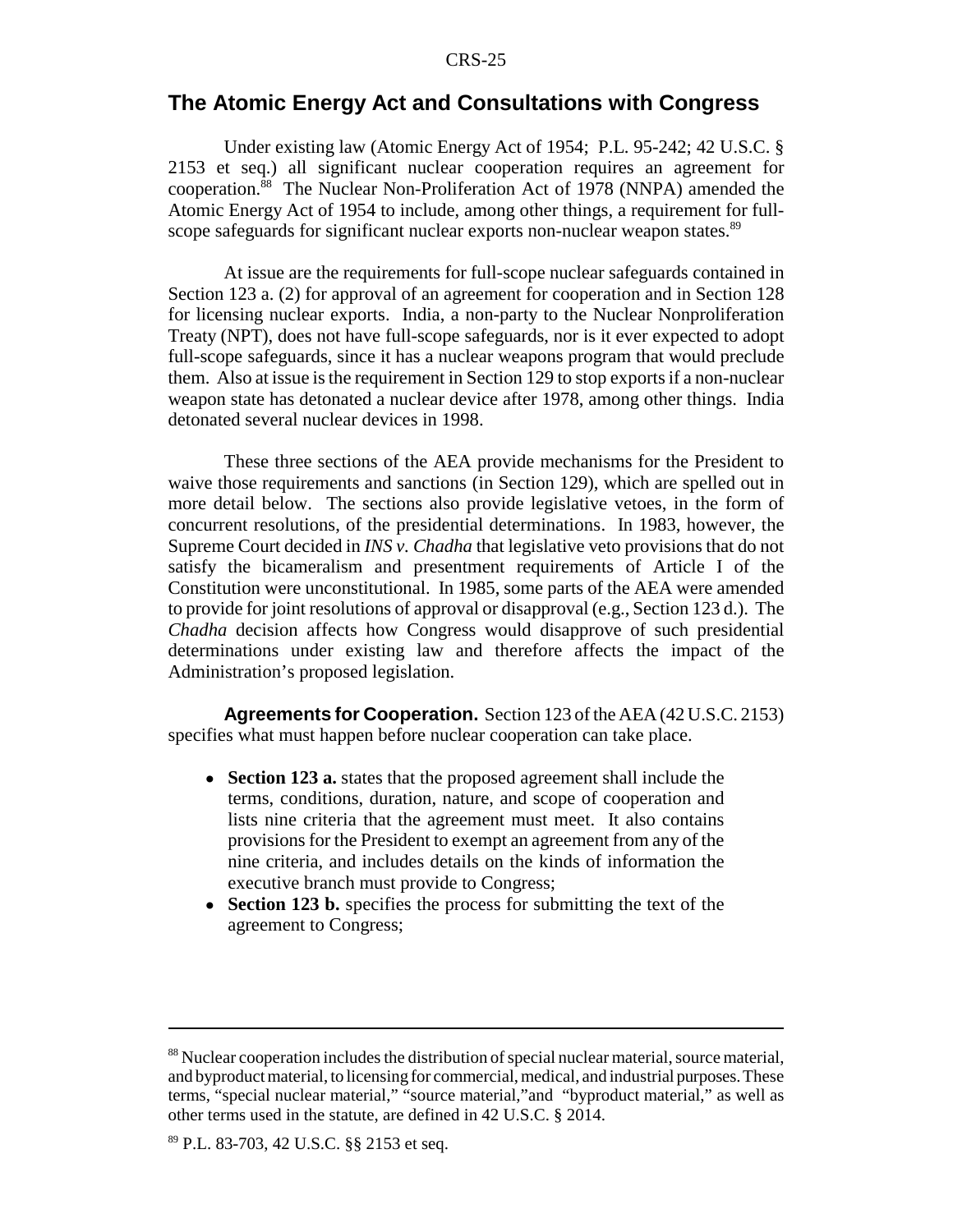- **Section 123 c.** specifies how Congress approves cooperation agreements that are limited in scope (e.g., do not transfer nuclear material or cover reactors larger than  $5 \text{ MWe.}$ .  $\frac{90}{90}$
- **Section 123 d.** specifies how Congress approves agreements that do cover significant nuclear cooperation (transfer of nuclear material or reactors larger than 5 MWe), including exempted agreements.

The United States has 23 agreements for cooperation in place now, and had an agreement with India from 1963 to 1993. Such agreements for cooperation are "framework" agreements — they do not guarantee that cooperation will take place or that nuclear material will be transferred, but rather set the terms of reference and provide authorization for cooperation. The 1963 U.S.-India cooperation agreement is anomalous in that it did guarantee fuel for the Tarapur reactors, even though other U.S. nuclear cooperation agreements reportedly have not included any such guarantees.<sup>91</sup>

Section 123 a. lists nine criteria that an agreement must meet unless the President determines an exemption is necessary. These are listed in Section 123 a., paragraphs (1) through (9), 42 U.S.C. 2153. They are guarantees that (1) safeguards on nuclear material and equipment transferred continue in perpetuity; (2) full-scope safeguards are applied in non-nuclear weapon states; (3) nothing transferred is used for any nuclear explosive device or for any other military purpose; (4) the United States has the right of return if the cooperating state detonates a nuclear explosive device or terminates or abrogates an International Atomic Energy Agency (IAEA) safeguards agreement; (5) there is no transfer of material or classified data without U.S. consent; (6) physical security is maintained; (7) there is no enrichment or reprocessing by the recipient state without prior approval; (8) storage is approved by United States for plutonium and highly enriched uranium; and (9) anything produced through cooperation is subject to all of the above requirements.

In the case of India, the most difficult of these requirements to meet is the full-scope safeguards requirement for non-nuclear weapon states (Sec. 123 a. (2)). India is considered to be a non-nuclear weapon state because it did not, as defined by the Nuclear Nonproliferation Treaty, explode a nuclear device before January 1, 1967.<sup>92</sup> The President may exempt an agreement for cooperation from any

 $90$  In the 1954 Act, the provisions in Section 123 c. covered all agreements for cooperation. Section 123 d. was added in 1958 (P.L. 85-479) to cover military-related agreements. In 1974, P.L. 93-485 amended Section 123 d. to include agreements that covered reactors producing more than 5 MW thermal or special nuclear material connected therewith.

<sup>&</sup>lt;sup>91</sup> United States General Accounting Office, "Nuclear Agreement: Cooperation Between the United States and the People's Republic of China," GAO/NSIAD-86-21BR, November 1985, Appendix I-1.

 $92$  42 U.S.C. 2153 a.(2). Section 4 (b) of the NNPA specifies that all other terms used in the NNPA not defined in Section 4 "shall have the meanings ascribed to them by the 1954 Act, the Energy Reorganization Act of 1974 and the Treaty [NPT]." S.Rept. 95-467 further clarified that under the NPT, the five nuclear weapon states are the U.S., U.K., China, the Soviet Union, and France. U.S. Code Congressional and Administration News, 95<sup>th</sup> Cong., (continued...)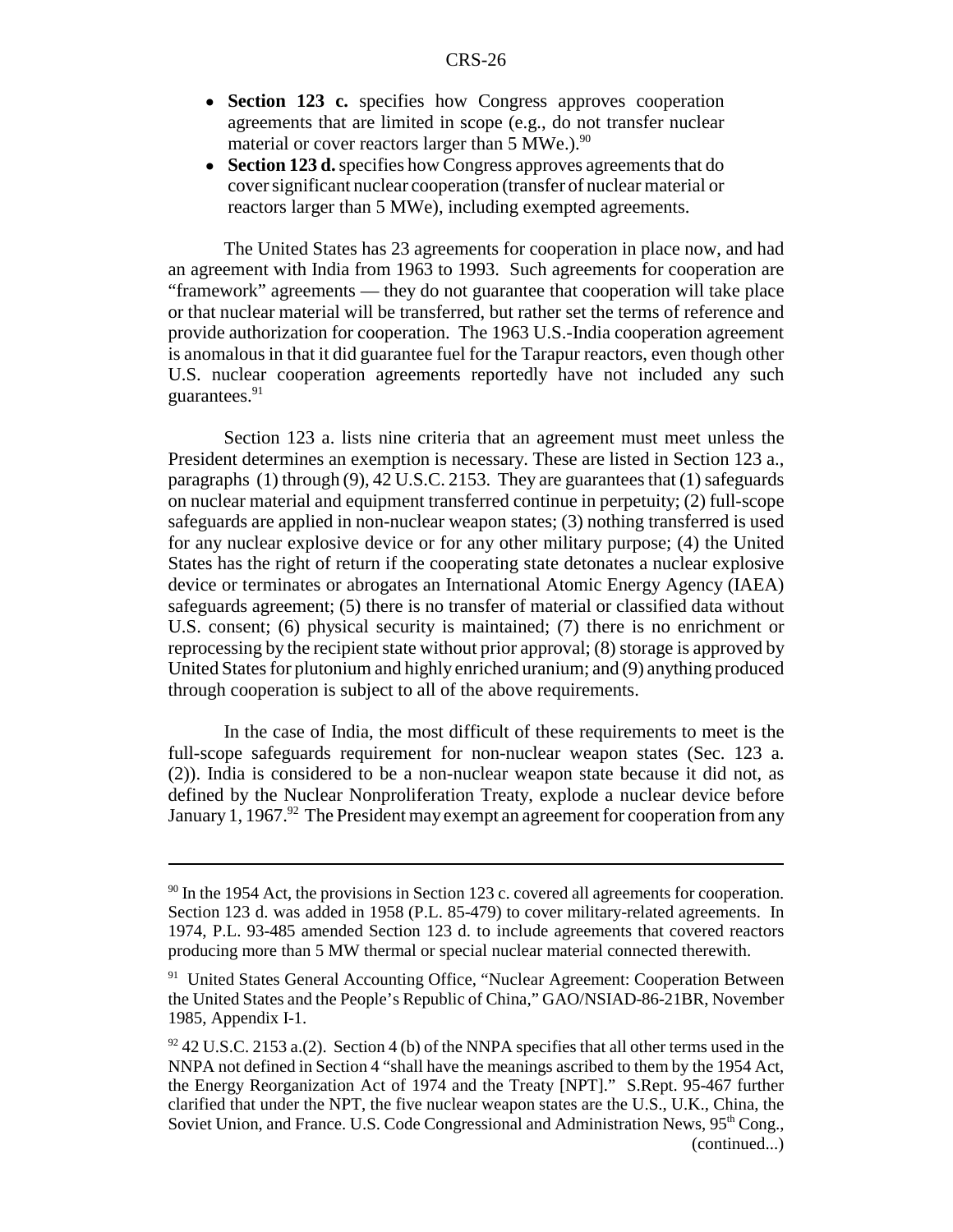of the requirements in Section 123 a. if he determines that meeting the requirement would be "seriously prejudicial to the achievement of U.S. non-proliferation objectives or otherwise jeopardize the common defense and security." An exempted agreement would not become effective "unless the Congress adopts, and there is enacted, a joint resolution stating that the Congress does favor such agreement."<sup>93</sup> In other words, both chambers of Congress must approve the agreement if it does not contain all of the Section 123 a. requirements.

If Congress votes to approve an agreement for cooperation that was exempted because the recipient state did not have full-scope safeguards (Section 123 a. (2)), such approval would essentially waive the Nuclear Regulatory Commission's (NRC) obligation to consider full-scope safeguards as an export license authorization criterion under Section 128. However, Congress would still have the authority to review one export license authorization approximately every 12 months after the agreement for cooperation has entered into force. (See discussion below)

Section 123 d., in part, states the following:

if Congress fails to disapprove a proposed agreement for cooperation which exempts the recipient nation from the requirement set forth in subsection 123 a. (2), such failure to act shall constitute a failure to adopt a resolution of disapproval pursuant to subsection 128 b. (3) for purposes of the Commission's consideration of applications and requests under section 126 a. (2) and there shall be no congressional review pursuant to section 128 of any subsequent license or authorization with respect to that state until the first such license or authorization which is issued after twelve months from the elapse of the sixty-day period in which the agreement for cooperation in question is reviewed by the Congress.<sup>94</sup>

**Export Licensing.** In addition to specifying criteria for framework agreements, the AEA sets out procedures for licensing exports (Sections 126, 127, and 128 codified as amended at 42 U.S.C. 2155, 2156, 2157). The Nuclear Regulatory Commission (NRC) is required to meet criteria in Sections 127 and 128 in authorizing export licenses; Section 128 contains the requirement for full-scope safeguards for non-nuclear weapon states. Section 126 b. (2) contains a provision for the President to authorize an export in the event that the NRC deems that the export would not meet Section 127 and 128 criteria. The President must determine "that failure to approve an export would be seriously prejudicial to the achievement

 $92$  (...continued)

<sup>2</sup>nd sess., 1978, vol. 3, p. 329.

 $93$  This new requirement was added by the Export Administration Amendments Act of 1985, P.L. 99-64, Section 301 (b) (2), 99 Stat. 120.

 $94$  The language "fails to disapprove" is an artifact of the 1978 Nuclear Nonproliferation Act, which used legislative vetoes in the form of concurrent resolutions of disapproval. In 1985, following the Supreme Court's *Chadha* decision invalidating the use of legislative vetoes, the Export Administration Amendments Act created a separate approval process for exempted agreements, which this part of Section 123 d. is referring to, that called for a joint resolution of approval. Thus, "fails to disapprove" could be interpreted as "approves" in the form of a joint resolution of approval.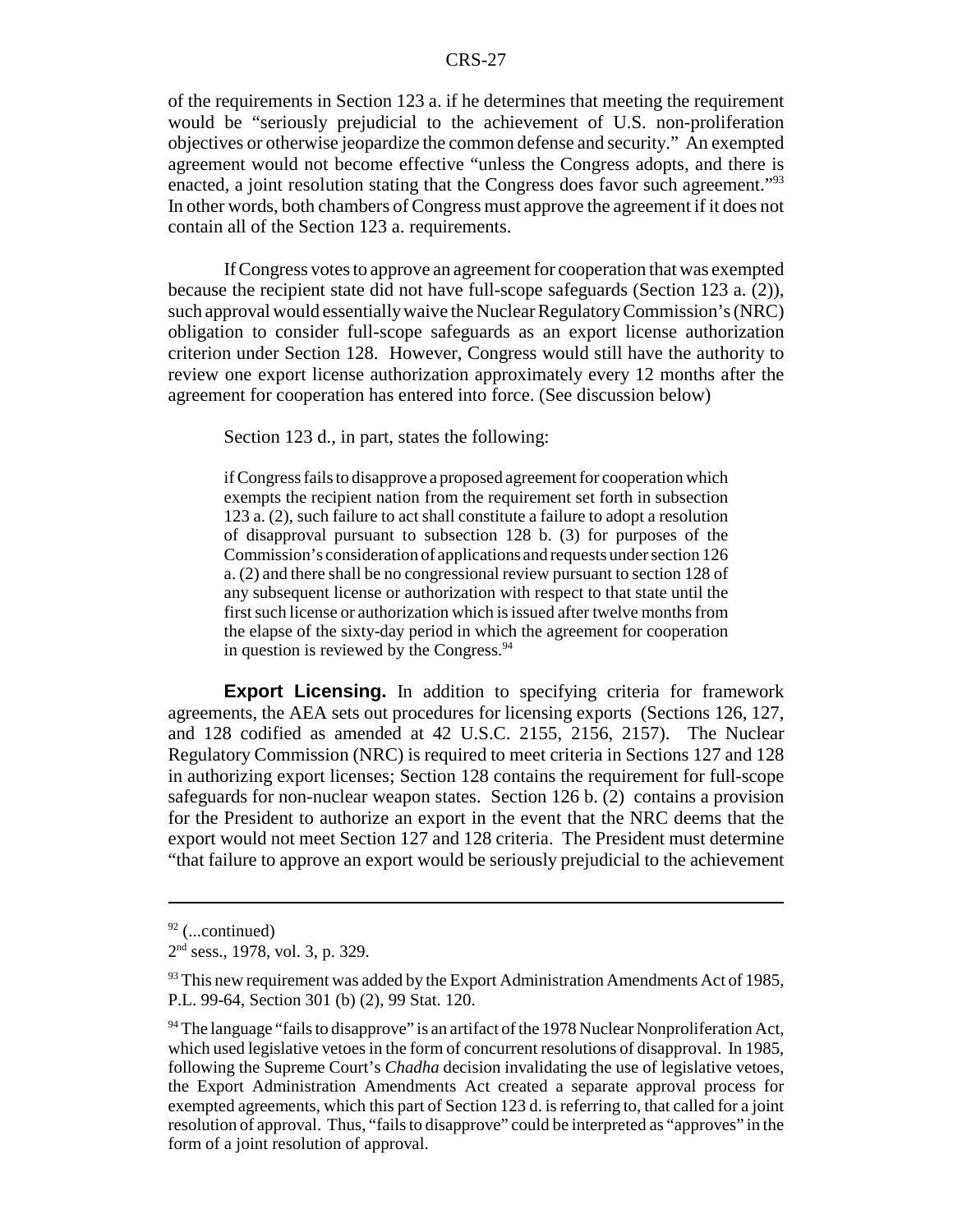of U.S. nonproliferation objectives or otherwise jeopardize the common defense and security." The President would submit his executive order, along with a detailed assessment and other documentation, to Congress for 60 days of continuous session. After 60 days of continuous session, the export would go through unless Congress passes a concurrent resolution of disapproval.<sup>95</sup>

In the case of exports pursuant to an exempted agreement for cooperation (i.e., exempted from the full-scope safeguards requirement), as described above, the NRC would not have to meet the full-scope safeguards requirement in assessing whether it could issue export licenses (Section 128 b. (3)). Congress would review one license every 12 months. If Congress passed a resolution of disapproval, no further exports could be made during that Congress.  $96$ 

In both cases, Section 128 contains a provision for the President to waive termination of exports by notifying the Congress that the state has adopted full-scope safeguards or that the state has made significant progress toward full-scope safeguards, or that U.S. foreign policy interests dictate reconsideration. Such a determination would become effective unless Congress disagrees with the President's determination.<sup>97</sup>

**Termination of Cooperation.** Section 129 of the AEA (42 U.S.C. 2158) requires ending exports of nuclear materials and equipment or sensitive nuclear technology to any non-nuclear-weapon state that, after March 10, 1978, the President determines to have:

- detonated a nuclear explosive device;
- terminated or abrogated IAEA safeguards;
- materially violated an IAEA safeguards agreement; or
- engaged in activities involving source or special nuclear material and having "direct significance" for the manufacture or acquisition of nuclear explosive devices, and "has failed to take steps which, in the President's judgment, represent sufficient progress toward terminating such activities."

In addition, Section 129 would also halt exports to any nation the President determines:

- to have materially violated the terms of an agreement for cooperation with the U.S.:
- assisted, encouraged, or induced any other non-nuclear weapon state to obtain nuclear explosives or the materials and technologies

<sup>&</sup>lt;sup>95</sup> In light of the *Chadha* decision, passing a concurrent resolution could invite a legal challenge. Although this is not provided for in the AEA, Congress could choose to pass a joint resolution of disapproval or a bill stating in substance it did not approve.

<sup>96</sup> Section 128 b. (3) refers to a "resolution of disapproval," and this would likely be a joint resolution of disapproval, in light of the *Chadha* decision.

<sup>97</sup> Section 128 b. (2) refers to a "concurrent resolution." In light of the *Chadha* decision, Congress could pass a joint resolution disagreeing with the President's determination, or pass a bill barring nuclear exports for a certain period of time to that country.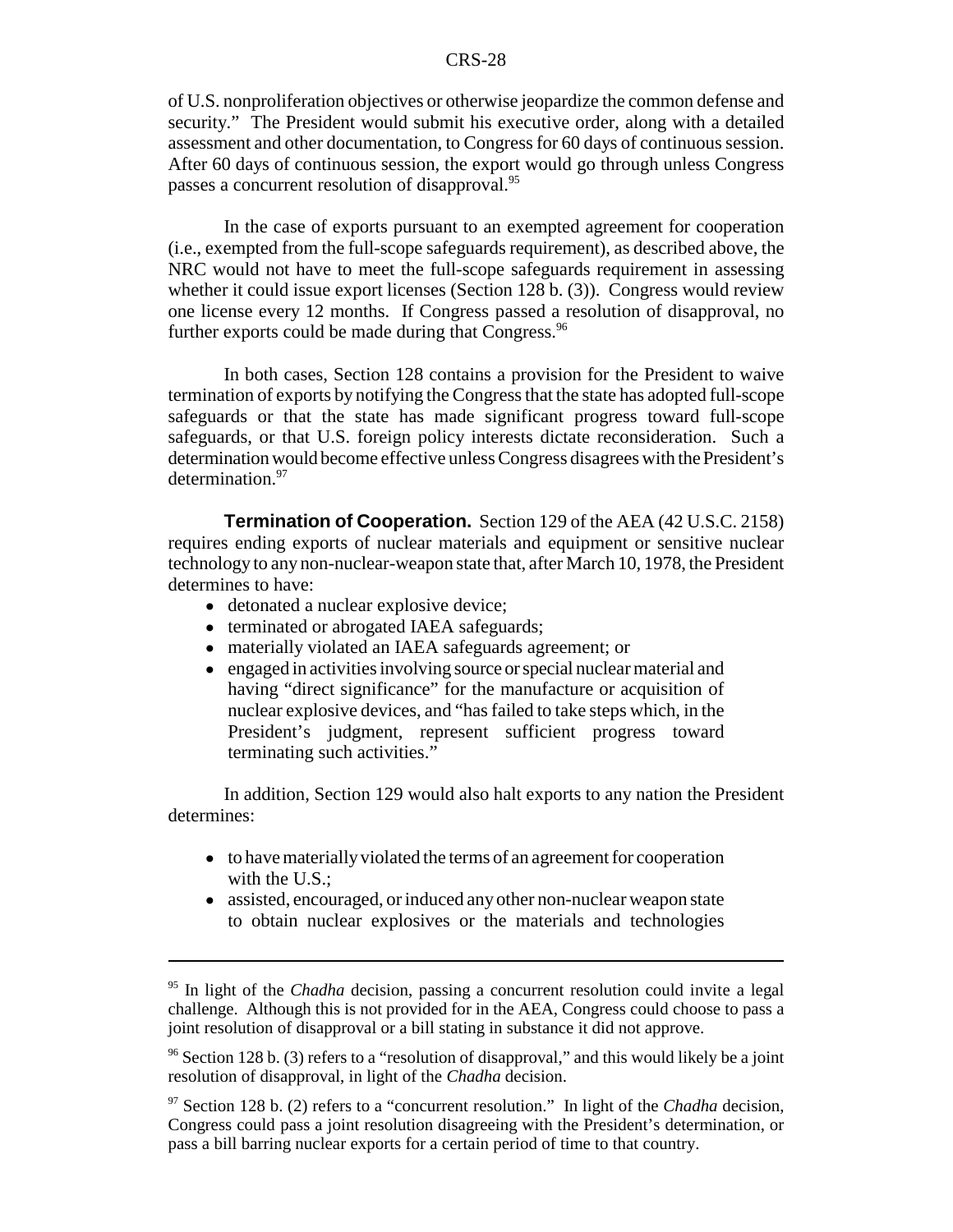needed to manufacture them; or re-transferred or entered into an agreement for exporting reprocessing equipment, materials or technology to another non-nuclear weapons state.

The President can waive termination if he determines that "cessation of such exports would be seriously prejudicial to the achievement of United States nonproliferation objectives or otherwise jeopardize the common defense and security." The President must submit his determination to Congress, which is then referred to the House International Relations Committee and the Senate Foreign Relations Committee for 60 days of continuous session. The determination becomes effective unless Congress opposes it.98

## **Evolution of P.L. 109-40199**

On March 9, 2006, the Administration submitted its proposed legislation to Representative Hyde and Senator Lugar, and on March 16, 2006, Representatives Hyde and Lantos introduced H.R. 4974, and Senator Lugar introduced S. 2429. Following public hearings and committee mark-ups, the House passed H.R. 5682 on July 26, 2006 by a vote of 359 to 68 and the Senate passed its version of H.R. 5682, substituting the text of the amended S. 3709, on November 16, 2006 by a vote of 85 to 12. One issue that held up the Senate bill was the inclusion, in Title II, of the implementing legislation for the U.S. Additional Protocol — an agreement between the United States and the IAEA to provide for enhanced information, access, and inspection tools for IAEA inspectors as they inspect U.S. nuclear and other facilities under the U.S. voluntary safeguards agreement.

The House and Senate version of the H.R. 5682 were remarkably similar, with four differences.<sup>100</sup> The Senate version contained an additional requirement for the President to execute his waiver authority, an amendment introduced by Senator Harkin and adopted by unanimous consent that the President determine that India is "fully and actively participating in U.S. and international efforts to dissuade, sanction and contain Iran for its nuclear program." This provision was watered down into a reporting requirement in the conference report. The Senate version also had two unique sections related to the cooperation agreement, Sections 106 and 107, both of which appear in the conference report. Section 106 (now Section 104 (d) (4)) prohibits exports of equipment, material or technology related for uranium enrichment, spent fuel reprocessing or heavy water production unless conducted in

<sup>&</sup>lt;sup>98</sup> Section 129 specifies that the President's determination "shall not become effective if during such sixty-day period the Congress adopts a concurrent resolution stating in substance that it does not favor the determination." Again, in light of *Chadha,* Congress could choose to enact a joint resolution stating it does not favor the determination, or enact a law expressly rejecting the determination.

<sup>99</sup> See CRS Report RL33561, *U.S.-India Nuclear Cooperation: A Side-By-Side Comparison of Current Legislation*, by Sharon Squassoni and Jill Marie Parillo (hereafter cited as CRS Report RL33561) for more detail on the bills.

<sup>&</sup>lt;sup>100</sup> See H.Rept. 109-590 and for S.Rept. 109-288, dated July 20, 2006, background on the bill.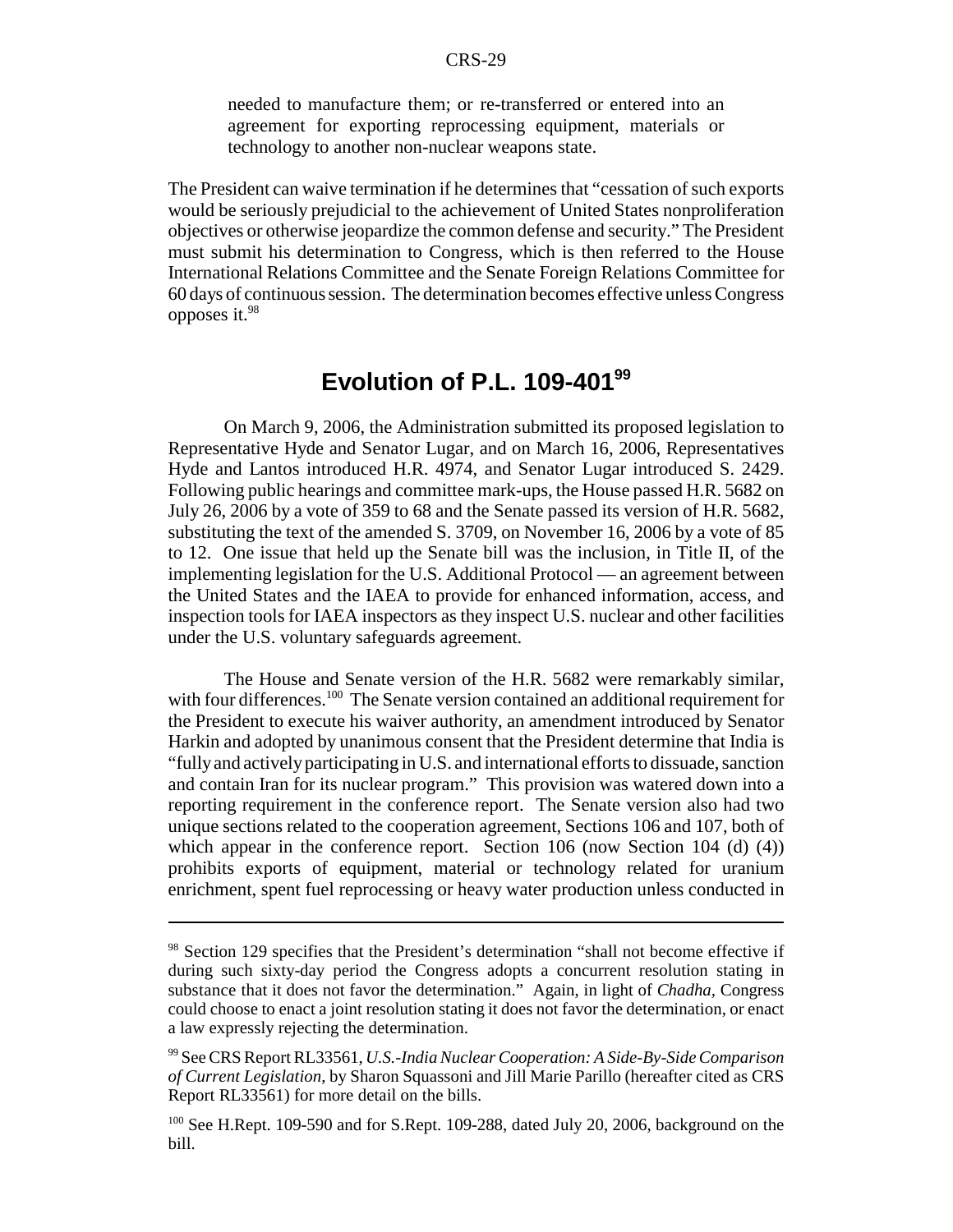a multinational facility participating in a project approved by the International Atomic Energy Agency (IAEA) or in a facility participating in a bilateral or multilateral project to develop a proliferation-resistant fuel cycle. Section 107 (now Section 104 (d) (5)) would establish a program to monitor that U.S. technology is being used appropriately by Indian recipients. Finally, the Senate version also contained the implementing legislation for the U.S. Additional Protocol in Title II, which was retained in the conference report.

P.L. 109-401 allows the President to

- exempt a proposed agreement for cooperation with India from the full-scope safeguards requirement of Section 123 a. (2) of the Atomic Energy Act;
- exempt an agreement from any export review by the Congress under Section 128 of the AEA;
- exempt the agreement from restrictions resulting from India's nuclear weapons activities under Section 129 a. (1) (D) of the AEA, and exempt the agreement from a cutoff in exports because of India's 1998 nuclear test.

It does not exempt the agreement from a future cutoff in exports if India tests a nuclear explosive device again. For the President to exercise his waiver authority, seven requirements, as outlined earlier, must be met. P.L. 109-401 contains numerous statements of policy and reporting requirements, as well as restrictions on certain kinds of transfers. There are specific prohibitions on (as outlined in Section 104 (d)): (1) transfers that would violate U.S. obligations under Article 1 of the NPT not to in any way assist any country to manufacture or otherwise acquire nuclear weapons; (2) transfers that would violate NSG guidelines in force at the time; (3) a cutoff in exports if India is found to have violated NSG or MTCR guidelines; (4) enrichment and reprocessing cooperation, except to "a multinational facility participating in an IAEA-approved program to provide alternatives to national fuel cycle capabilities; or... a facility participating in, and the export, reexport, transfer, or retransfer is associated with, a bilateral or multinational program to develop a proliferation-resistant fuel cycle." Additionally, the law provides for a nuclear export accountability program (formerly Section 107 of the Senate version of H.R. 5682).

## **President's Signing Statement**

In President Bush's signing statement, he noted that the act "will strengthen the strategic relationship between the United States and India."101 With respect to particular provisions, President Bush stated that the executive branch would construe two sections of the bill as "advisory" only: policy statements in Section 103 and the restriction contained in Section 104 (d) (2) on transferring items to India that would not meet NSG guidelines. On the first, the President cited the Constitution's "commitment to the presidency of the authority to conduct the Nation's foreign affairs"; on the second, the President raised the question of whether the provision "unconstitutionally delegated legislative power to an international body." In other

<sup>&</sup>lt;sup>101</sup> See [http://www.whitehouse.gov/news/releases/2006/12/20061218-12.html]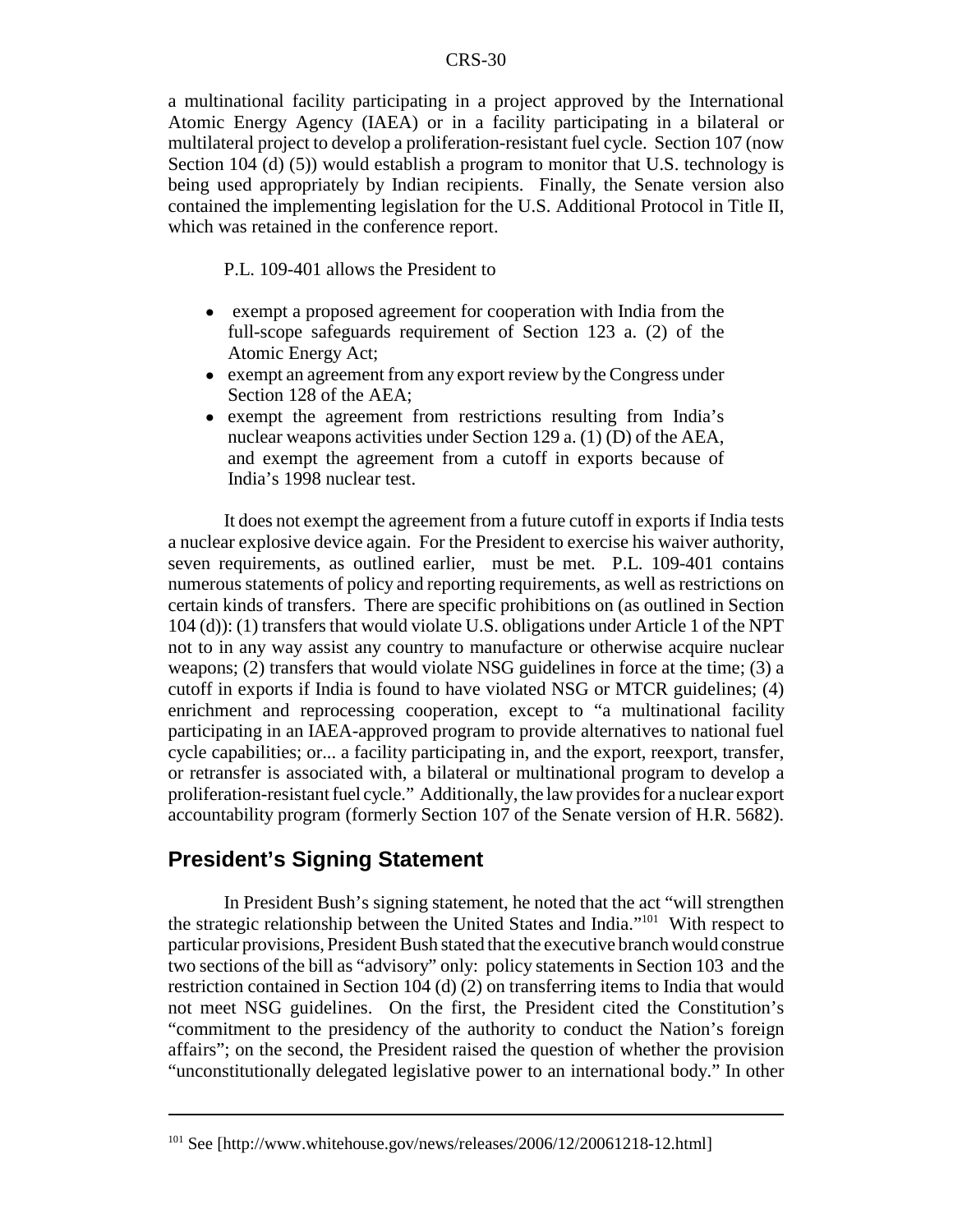words, the President was questioning whether Congress were ceding authority to approve U.S. exports to the Nuclear Suppliers Group. However, U.S. officials, including Secretary of State Rice, have formally told Congress multiple times that the United States government would abide by NSG guidelines. The President's signing statement also noted that the executive branch would construe "provisions of the Act that mandate, regulate, or prohibit submission of information to the Congress, an international organization, or the public, such as sections 104, 109, 261, 271, 272, 273, 274, and 275, in a manner consistent with the President's constitutional authority to protect and control information that could impair foreign relations, national security, the deliberative processes of the Executive, or the performance of the Executive's constitutional duties." This seems to suggest that the executive branch might limit the scope of reporting required by Congress in those sections, not just on national security grounds, but to protect executive branch processes or performance. The implications of the approach outlined in this signing statement will not be clear until the executive branch produces (or does not produce, as the case may be) required reports.

## **Potential Issues for Congress**

It may be some time before all the requirements are met for the executive branch to bring a final cooperation agreement before Congress again. When that happens, Congress will have another opportunity to consider the specific parameters of cooperation. In addition to meeting the requirements set out in P.L. 109-401, Congress may want to assess how well the actual agreement meets the other nonproliferation requirements of the Atomic Energy Act (other than full-scope safeguards). Some substantive questions could include whether the Indian safeguards agreement meets the U.S. requirements for perpetuity; whether U.S. assistance could benefit India's nuclear weapons program and whether India's nonproliferation record, as described in the Nuclear Nonproliferation Assessment Statement, contains anything that causes concern for Members, or would have a negative impact on U.S. national security.

Although joint resolutions of approval for nuclear cooperation agreements receive expedited consideration, significant concerns about the agreement could result in the passage of a joint resolution of approval with conditions, as happened in the case of the 1985 U.S. nuclear cooperation agreement with China. In P.L. 99- 183, Congress required the President to certify that (a) reciprocal arrangements would ensure that nuclear materials, facilities or components would be used solely for peaceful purposes; (b) China was not violating paragraph 2 of Section 129 (particularly with respect to assisting non-nuclear weapon states in a nuclear weapons program); and (c) that U.S. approval for subsequent potential Chinese requests to enrich, reprocess or alter in any form material provided under the agreement would not be automatic. A presidential certification on the three matters was not made until January 12, 1998.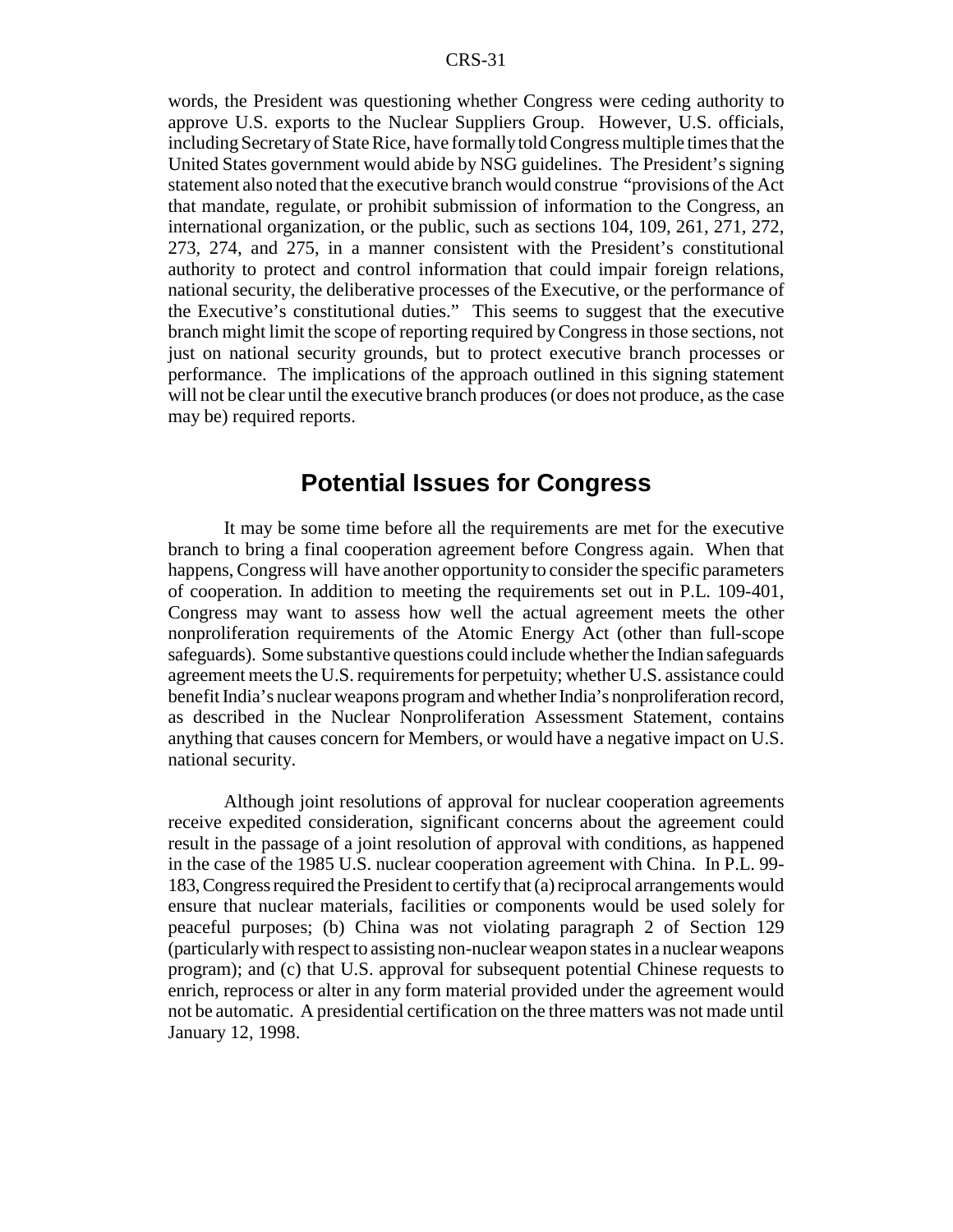#### **The Nuclear Cooperation Agreement**

The agreement announced in July by the United States and India lists a variety of civilian nuclear projects on which the two countries "may pursue cooperation." Although the Bush administration argues that the agreement "is consistent with applicable U.S. law,"102 some members of Congress have expressed concern that it may be inconsistent with parts of P.L.109-401. For example, H.Res. 711, which was referred to the House Committee on Foreign Affairs October 4, 2007, states that "it is the sense of the House of Representatives" that the Bush administration should not propose changes to NSG guidelines until it has resolved "all differences of interpretation" of the agreement with New Delhi and "answered all outstanding questions raised by Congress regarding apparent inconsistencies between the nuclear cooperation agreement" and P.L. 109-401.

Non-governmental experts have also raised questions about several aspects of the agreement, arguing that they may be inconsistent with P.L.109-401.<sup>103</sup>

**Sensitive Nuclear Technology .** Despite the restrictions in P.L. 109-401 regarding U.S. exports of equipment, material or technology related to uranium enrichment, spent fuel reprocessing or heavy water production, the agreement states that

Sensitive nuclear technology, heavy water production technology, sensitive nuclear facilities, heavy water production facilities and major critical components of such facilities may be transferred under this Agreement pursuant to an amendment to this Agreement.

However, the agreement also states that "transfers of dual-use items that could be used in enrichment, reprocessing or heavy water production facilities will be subject to the Parties' respective applicable laws, regulations and license policies." Such transfers would, therefore, be subject to the same restrictions described in P.L. 109- 401. Any other transfers of such technology would require changes to existing U.S. law.

**Nuclear Testing/Right of Return.** P.L. 109-401 does not exempt the agreement from a future cutoff in exports if India tests a nuclear explosive device again.<sup>104</sup> However, the agreement does not explicitly mention U.S. responses to such a test of such a device. Instead, the agreement states that "either Party shall have the right to terminate this Agreement prior to its expiration on one year's written notice

<sup>102</sup> Department of State Fact Sheet July 27, 2007, at [http://www.state.gov/r/pa/prs/ps/2007/ 89552.htm].

<sup>&</sup>lt;sup>103</sup> See, for example, Sharon Squassoni, "Issues in U.S.-India Nuclear Cooperation," November 7, 2007 [http://www.carnegieendowment.org/publications/index.cfm?fa=view& id=19697&prog=zgp&proj=znpp,zsa], and Daryl G. Kimball and Fred McGoldrick "U.S.-Indian Nuclear Agreement: A Bad Deal Gets Worse," August 3, 2007, at [http://www.armscontrol.org/pressroom/2007/20070803\_IndiaUS.asp?print].

 $104$  As noted above, the President retains the right to waive the termination of nuclear exports.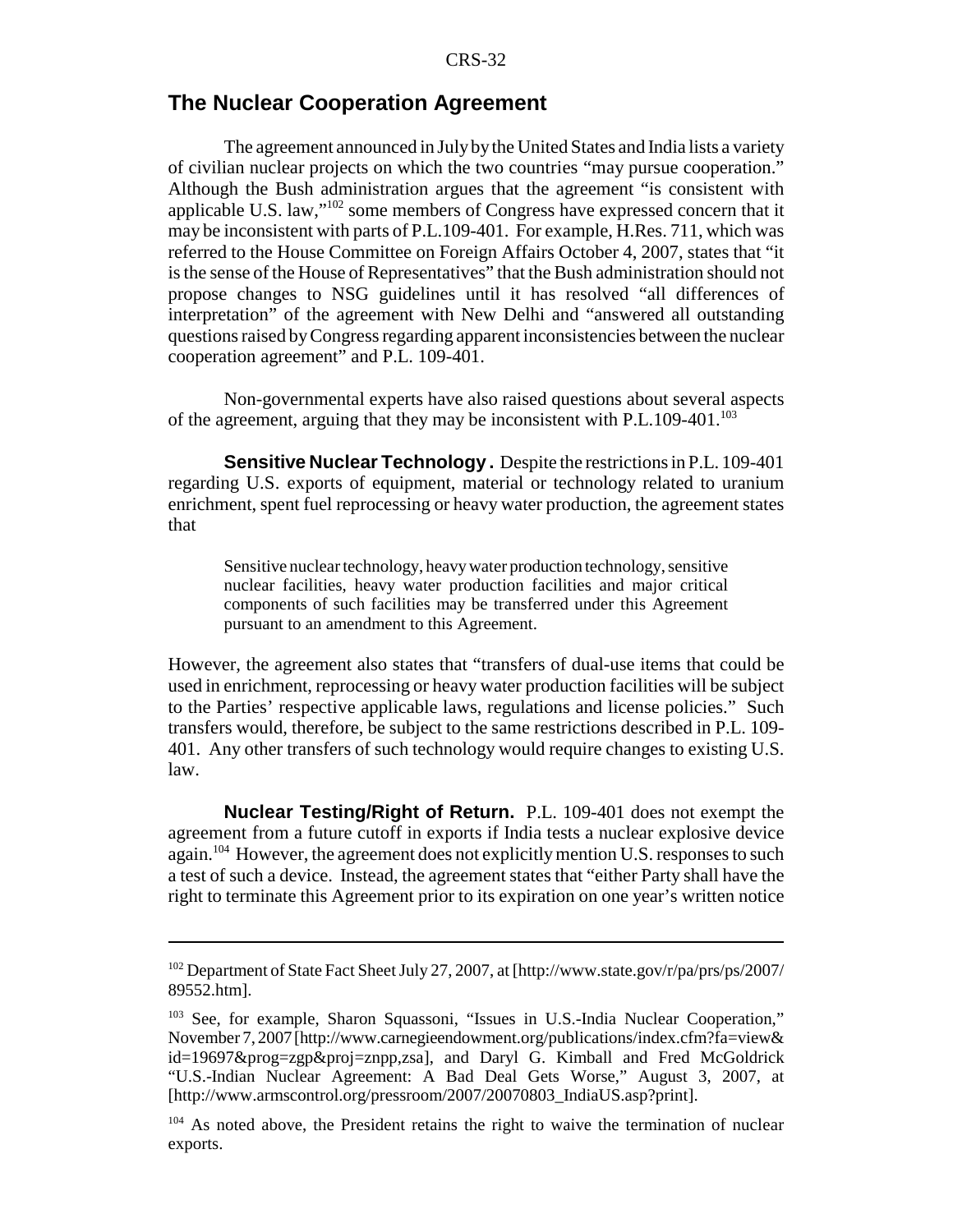to the other Party" — that is, the agreement does not limit the grounds upon which the agreement may be terminated.

Similarly, the agreement provides that the party seeking termination "has the right to cease further cooperation under this Agreement if it determines that a mutually acceptable resolution of outstanding issues has not been possible or cannot be achieved through consultations." This means that nuclear cooperation under the agreement may be terminated by a party *during* the one-year notice period for termination of the agreement.

The agreement also specifies that the two governments are to "hold consultations" prior to its termination or the cessation of cooperation. The United States and India are to

take into account whether the circumstances that may lead to termination or cessation resulted from a Party's serious concern about a changed security environment or as a response to similar actions by other States which could impact national security.

This provision suggests that, in the event that India conducts a nuclear explosive test, New Delhi may argue that the agreement should not be terminated (and nuclear cooperation should not cease) because geopolitical circumstances justified the test. However, in such cases, the U.S. right to terminate and cease cooperation under this provision would not be constrained by the results of the consultations.

With regard to the U.S. right of return, Section 123 a. (4) of the Atomic Energy Act requires that nuclear cooperation agreements include

a stipulation that the United States shall have the right to require the return of any nuclear materials and equipment transferred pursuant thereto and any special nuclear material produced through the use thereof if the cooperating party detonates a nuclear explosive device or terminates or abrogates an agreement providing for IAEA safeguards.

The July agreement states that, following the cessation of cooperation under this agreement, either party has the right to require the return of "any nuclear material, equipment, non-nuclear material or components transferred under this Agreement and any special fissionable material produced through their use." However, the agreement does not say explicitly that a future Indian test of a nuclear explosive device would allow the United States to exercise its right of return. Rather, it provides for a right of return whenever a party has given notice of termination of the agreement and has ceased nuclear cooperation, which would include but not be limited to the circumstances specified in section 123.a(4) of the Atomic Energy Act. The agreement also provides that a "notice by a Party that is invoking the right of return shall be delivered to the other Party on or before the date of termination of this Agreement." This means that the right of return cannot be exercised after the oneyear interval prior to the agreement's termination.

**Fuel Supply.** A closely related issue is the agreement's four assurances regarding India's future nuclear fuel supply: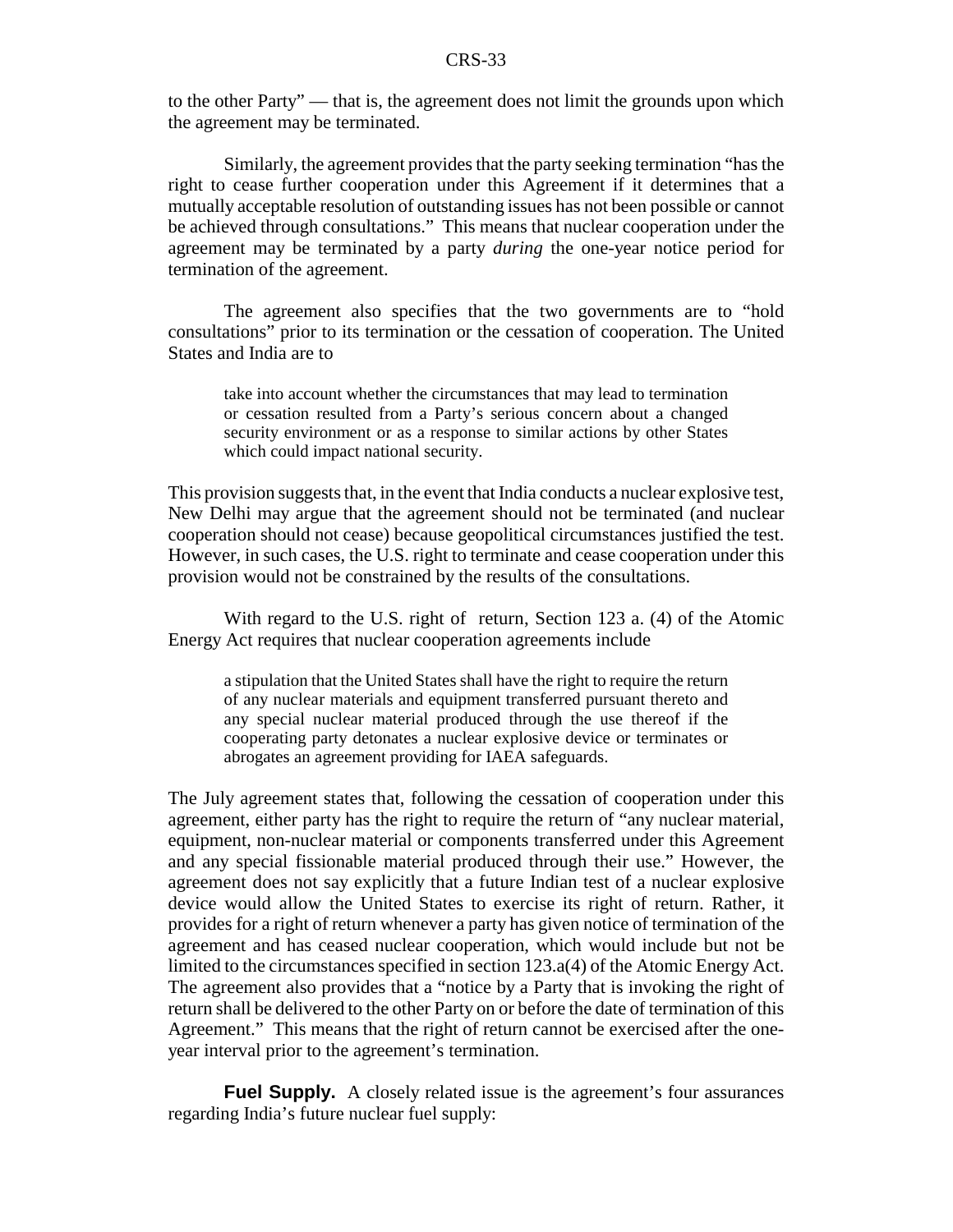- The United States is willing to incorporate assurances regarding fuel supply in the bilateral U.S.-India agreement on peaceful uses of nuclear energy under Section 123 of the U.S. Atomic Energy Act, which would be submitted to the U.S. Congress.
- The United States will join India in seeking to negotiate with the IAEA an India-specific fuel supply agreement.
- The United States will support an Indian effort to develop a strategic reserve of nuclear fuel to guard against any disruption of supply over the lifetime of India's reactors.
- If despite these [above] arrangements, a disruption of fuel supplies to India occurs, the United States and India would jointly convene a group of friendly supplier countries to include countries such as Russia, France, and the United Kingdom to pursue such measures as would restore fuel supply to India.

The last two provisions are particularly controversial because they could potentially provide India a way to mitigate the effects of a U.S. cessation of nuclear exports (in the event that, for example, India tests a nuclear weapon).

P.L. 109-401 contains several provisions that could be in tension with the July agreement. For example, Section 103 (b) (10) addresses the issue of a fuel reserve:

Any nuclear power reactor fuel reserve provided to the Government of India for use in safeguarded civilian nuclear facilities should be commensurate with reasonable reactor operating requirements.

With regard to supplying India with nuclear fuel after a nuclear test, Section 103 a.  $(6)^{105}$  says that the United States should

Seek to prevent the transfer to a country of nuclear equipment, materials, or technology from other participating governments in the NSG or from any other source if nuclear transfers to that country are suspended or terminated…."

Similarly, Section 102 (13) expresses the sense of Congress that the United States "should not seek to facilitate or encourage the continuation of nuclear exports to India by any other party if such exports are terminated under United States law."

However, the State Department characterizes the agreement's fuel-supply assurances as political, rather than legal, obligations. Additionally, the U.S. commitments under the fuel-supply provisions are unclear. For example, the agreement does not define what it means to "support an Indian effort to develop a strategic reserve." And the United States has not sought commitments from any other country to supply fuel to India.

<sup>&</sup>lt;sup>105</sup> As noted above, the President's signing statement says that he "shall construe" Section 103 as "advisory."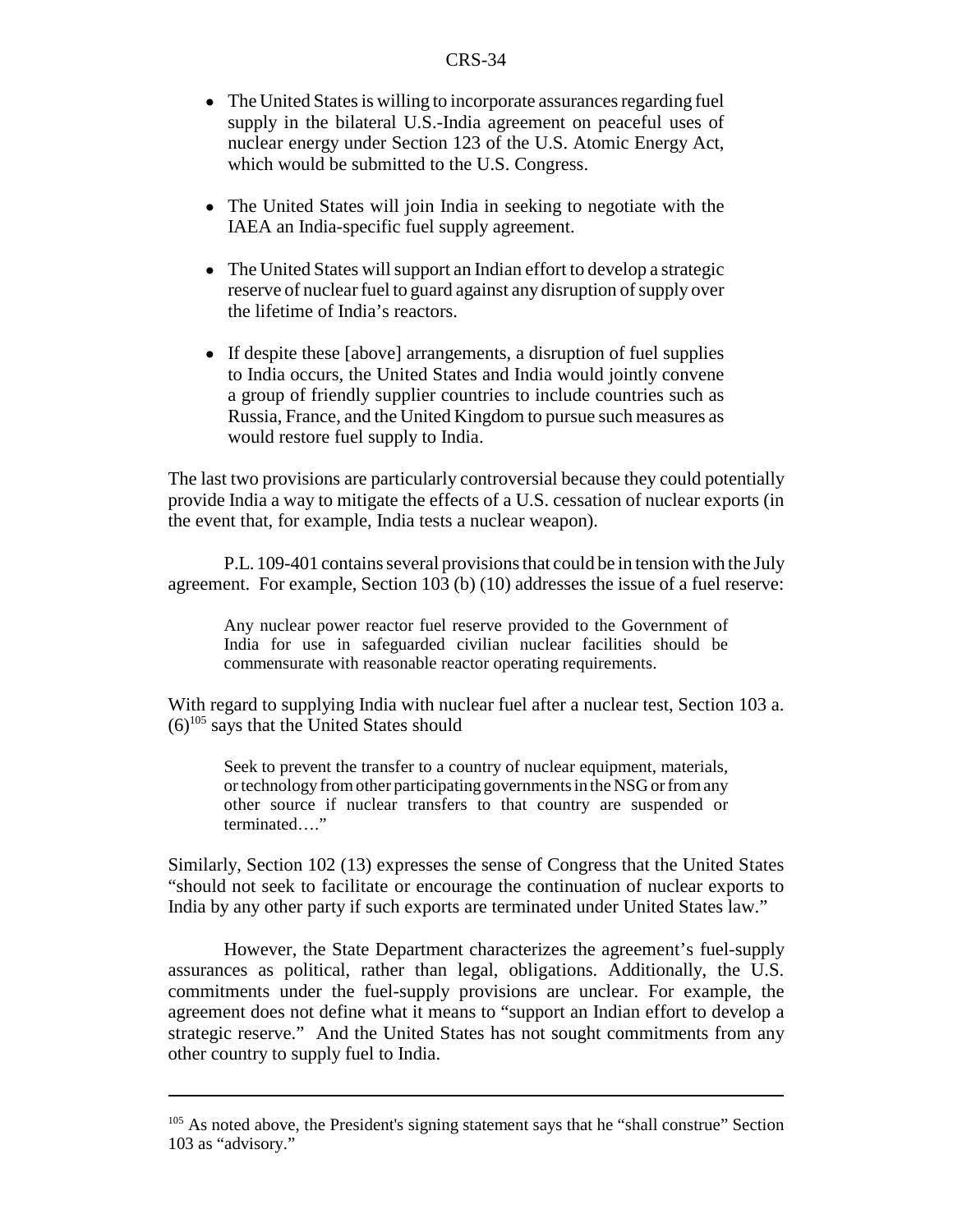# **Appendix. Frequently Asked Questions About U.S.-India Nuclear Cooperation**

#### **What was the agreement signed on March 2, 2006?**

In July 2005, India committed to identifying and separating its civilian and military nuclear facilities and programs. On March 2, 2006, U.S. and Indian officials agreed upon a "separation" plan.

#### **Is membership in the Nuclear Nonproliferation Treaty (NPT) necessary to sign a peaceful nuclear cooperation agreement?**

No, but the Nuclear Nonproliferation Act of 1978 made comprehensive International Atomic Energy Agency (IAEA) safeguards a requirement for nuclear cooperation with non-nuclear weapon states.

#### **What are comprehensive IAEA safeguards?**

States that join the NPT as non-nuclear weapon states are obligated to sign an agreement with the IAEA to safeguard all the nuclear material in their state and under their jurisdiction. These are called "comprehensive" or "full-scope" nuclear safeguards, or INFCIRC/153-type safeguards.

#### **Does India have IAEA safeguards now on some nuclear facilities?**

India has facility-specific (INFCIRC/66-type) safeguards on two U.S.-supplied reactors at Tarapur, two Canadian-supplied reactors at Rajasthan, and has concluded a safeguards agreement for two Russian-supplied reactors under construction at Kudankulam. India also applies intermittent safeguards at its reprocessing plant at Tarapur when safeguarded fuel is present.

#### **If India has nuclear weapons, why isn't it considered a nuclear weapons state?**

The Nuclear Nonproliferation Treaty (NPT) defined nuclear weapons states as those states that had detonated a nuclear explosive device before January 1, 1967. Those states are the United States, the United Kingdom, Russia, France, and China. U.S. law follows the NPT definition.

#### **Which laws did the Administration seek to adjust?**

The Atomic Energy Act (P.L. 83-703) does not prohibit nuclear cooperation with India, but has three provisions that contain restrictions. The first is Section 123, which requires non-nuclear weapon state recipients of U.S. nuclear cooperation to have full-scope safeguards, among other requirements. The second is Section 128, which requires full-scope safeguards to license nuclear exports. The third is Section 129, which would terminate nuclear exports if a non-nuclear weapon state has conducted a nuclear test after 1978 or continues a nuclear weapons program without steps to terminate such activities.